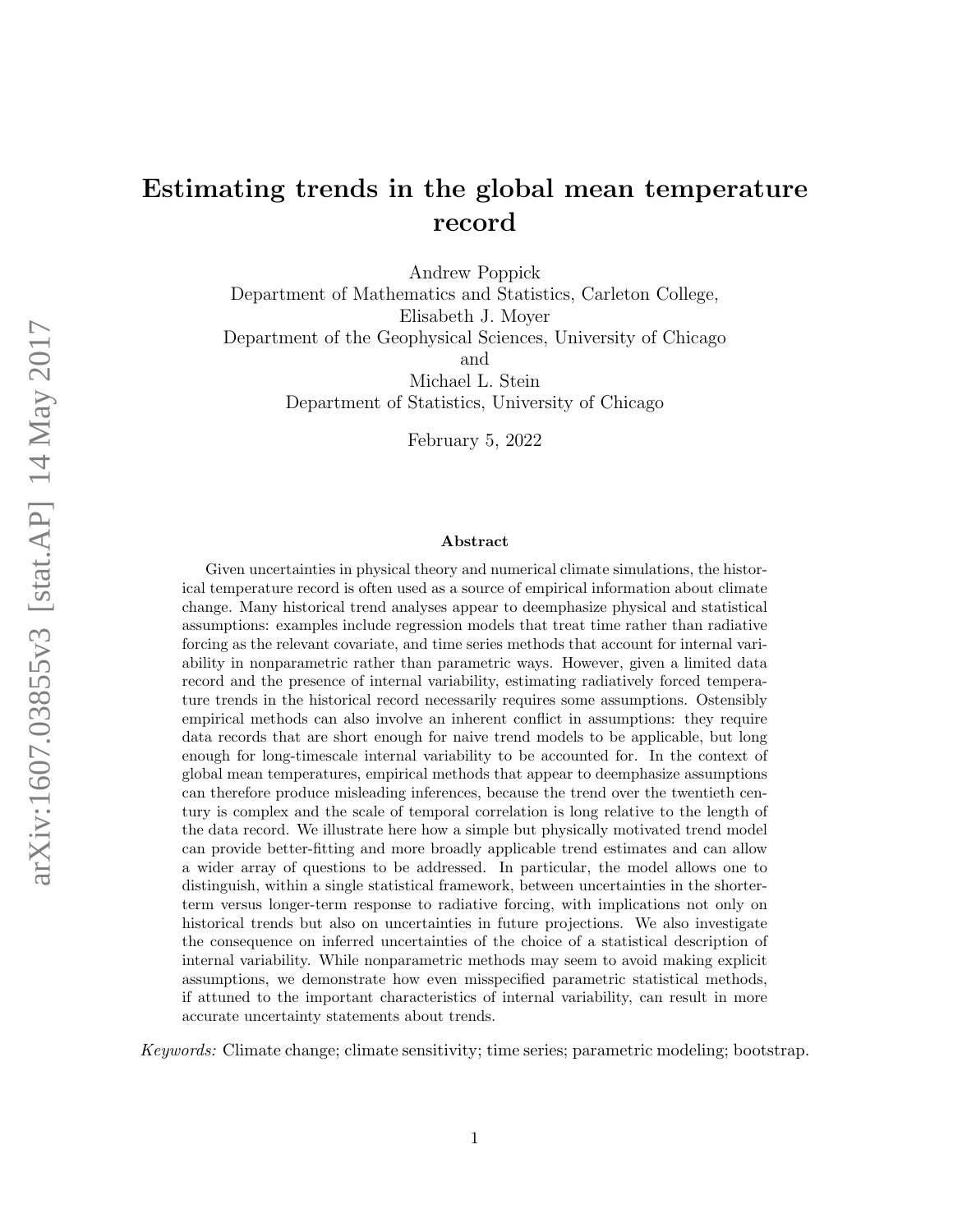### 1 Introduction

The physical basis of climate change is understood through a combination of theory, numerical simulations, and analyses of historical data. Climate change is driven by radiative forcing, a change in net radiation (downwelling minus upwelling, often specified at the top of atmosphere) resulting from an imposed perturbation of a climate in equilibrium, for example by increasing the atmospheric concentration of a greenhouse gas. The Earth's response to forcing is complex and not fully understood, in part due to physical uncertainties in important feedbacks such as cloud responses (see the assessment reports of the Intergovernmental Panel on Climate Change (IPCC), e.g., [IPCC](#page-34-0) [\(2013\)](#page-34-0)).

Given the physical uncertainties inherent in all climate simulations, the observed temperature record since the late nineteenth century is often used as a source of empirical information about the Earth's systematic response to forcing. (Figure [1](#page-2-0) shows one estimate of annually averaged global mean surface temperatures from the past 136 years, along with estimates of radiative forcings from various constituents during that period, with the data sources described in Section [2.](#page-4-0)) Analysis of the observed temperature record is complicated, however, by the short available record of direct measurements, by uncertainties in the historical radiative forcings themselves, and by the internal temperature variability that exists even in the absence of forcing. Statistical methods are therefore required to quantify the information in the historical record about the response to forcing: given the data, what do we know about how global temperatures have warmed in response to forcing, how much warming can we expect in plausible future forcing scenarios, and how do we expect uncertainties to change as we continue to observe the Earth's temperatures?

It can be helpful to divide approaches to using the observed temperature record to understand aspects of mean climate change into two categories. One common approach involves assuming a physical model of the system. (Here the term "model" encompasses anything from a simple energy balance model to a very complicated atmosphere-ocean general circulation model (GCM)). Analysis then may involve estimating statistical parameters in order to best fit the observed record. Estimated parameters have statistical uncertainty because of the finite observational record and the internal variability inherent in the climate system, even were the model a perfect representation of reality. Analyses of observed temperatures using simple or moderately complex physical models include [Wigley](#page-37-0) [et al.](#page-37-0) [\(1997\)](#page-37-0), [Gregory et al.](#page-34-1) [\(2002\)](#page-34-1), [Knutti et al.](#page-35-0) [\(2002\)](#page-35-0), [Forest et al.](#page-33-0) [\(2002\)](#page-33-0), [Forest et al.](#page-33-1) [\(2006\)](#page-33-1), [Gregory and Forster](#page-34-2) [\(2008\)](#page-34-2), [Padilla et al.](#page-36-0) [\(2011\)](#page-36-0), [Aldrin et al.](#page-32-0) [\(2012\)](#page-32-0), [Otto et al.](#page-36-1) [\(2013\)](#page-36-1), [Rypdal and Rypdal](#page-36-2) [\(2014\)](#page-36-2), [Masters](#page-35-1) [\(2014\)](#page-35-1), [Lewis and Curry](#page-35-2) [\(2015\)](#page-35-2), [Zeng and Geil](#page-37-1) [\(2016\)](#page-37-1), and many others. Analyses using GCMs are summarized in [IPCC](#page-34-0) [\(2013\)](#page-34-0) Chapter 10 and references therein.

Another category of approaches involves analyses that are more empirical and appear to deemphasize assumptions about the underlying physics generating the observed temperatures. Many studies use regression models that treat time rather than radiative forcing as the covariate. This practice is often used, for example, to test for significant warming (e.g., [Bloomfield](#page-33-2) [\(1992\)](#page-33-2), [Smith and Chen](#page-36-3) [\(1996\)](#page-36-3), [Løvsletten and Rypdal](#page-35-3) [\(2016\)](#page-35-3), and others) or for changes in warming trends (e.g., [Foster and Rahmstorf](#page-33-3) [\(2011\)](#page-33-3), [Cahill et al.](#page-33-4) [\(2015\)](#page-33-4), [Rajaratnam et al.](#page-36-4) [\(2015\)](#page-36-4), and others); in general, regressions in time are widespread in the literature (see also [IPCC](#page-34-0) [\(2013\)](#page-34-0), especially Chapter 2 Box 2.2, and references therein).

In both categories, analyses require characterizing internal variability for the purpose of quantifying uncertainty, a task that also involves assumptions. A typical approach is to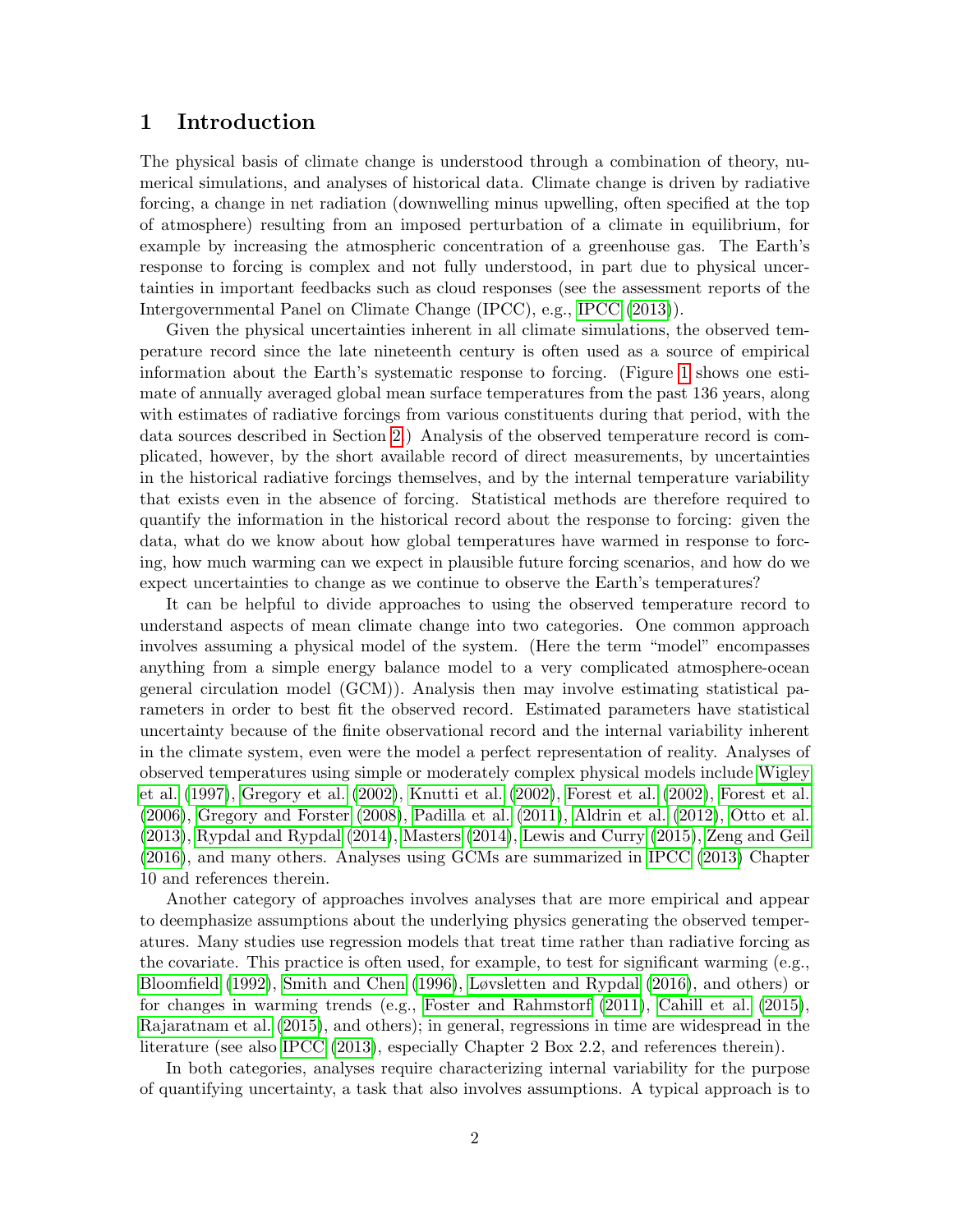

<span id="page-2-0"></span>Figure 1: Top left, estimates of annually averaged global mean surface temperature anomalies (relative to a base period of 1951-1980) from the years 1880 to 2015. Bottom left, estimates of (top-of-atmosphere) effective radiative forcings from different constituents over this time period (the "other" category includes  $O_3$ ,  $H_2O$ , black carbon, contrails, and land use changes). Right, temperature anomalies vs. net radiative forcings (top), vs. anthropogenic forcings (middle), and vs. natural forcings (bottom). Data sources are described in Section [2.](#page-4-0) Despite the correlation in the plots of temperature vs. radiative forcing, temperatures will depend on the full past trajectory of radiative forcings in a potentially complex way, as we discuss in Section [3.](#page-5-0)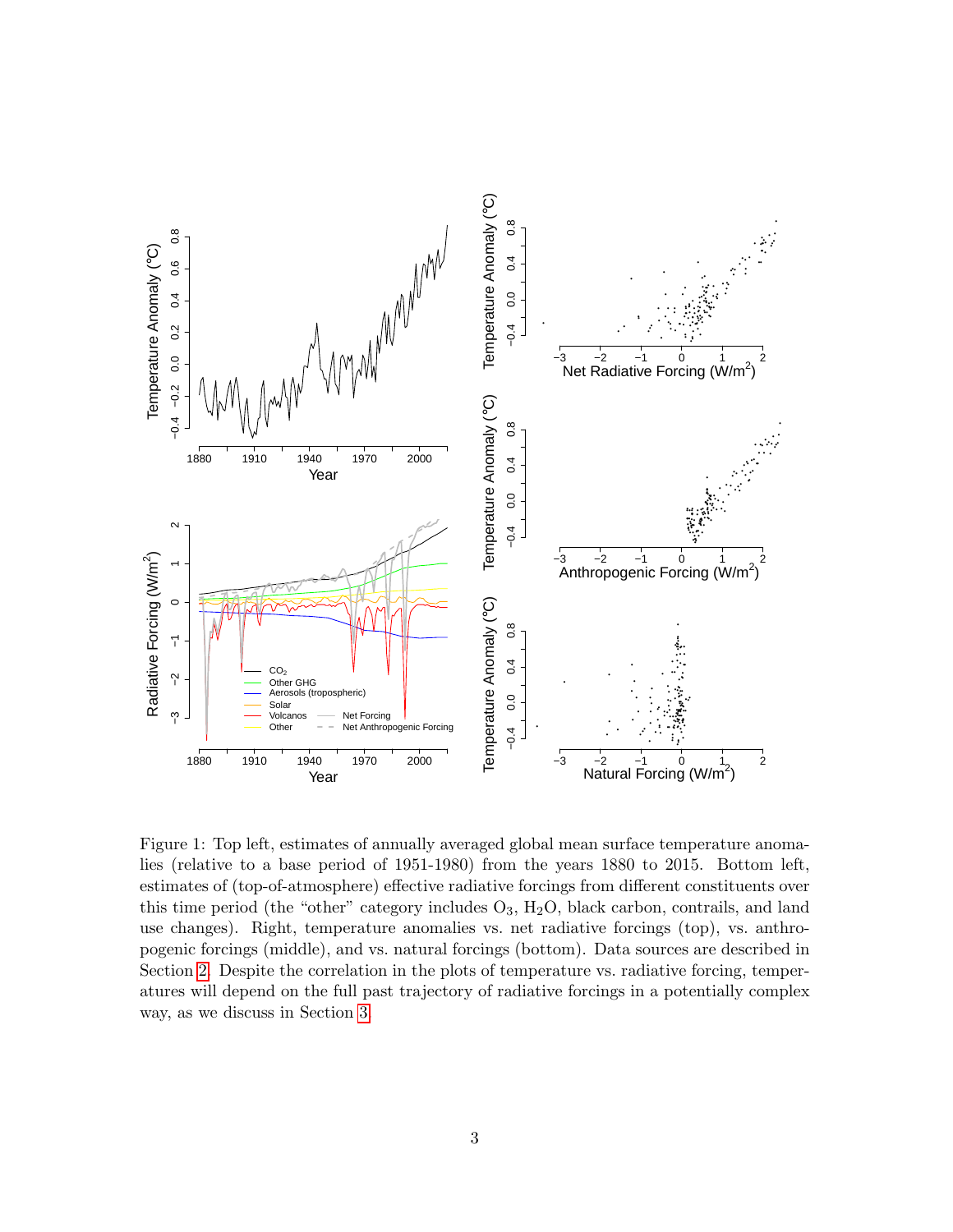assume a statistical model for the dependence structure of the noise, such as assuming an autoregressive moving average (ARMA) noise model with a small number of parameters, which is fit to the residuals of whatever trend model is being used. Some authors, however, argue for nonparametric (resampling or subsampling) methods for time series rather than parametric approaches (e.g., [Gluhovsky](#page-34-3)  $(2011)$  and [Rajaratnam et al.](#page-36-4)  $(2015)^{1}$  $(2015)^{1}$  $(2015)^{1}$  $(2015)^{1}$ . The argument is again that these approaches are advantageous because they are ostensibly objective and require fewer assumptions.

However, methods that deemphasize assumptions, be they physical or statistical, can be problematic in the climate setting. While regressions in time are simple to apply and do not appear to make explicit assumptions about how temperatures should respond to forcing, these models both limit what can be learned from the data and can result in misleading inferences. Regressions in time are sensitive to arbitrary choices (such as the start and end date of the data analyzed), cannot be expected to apply over even modestly long timeframes, and cannot in general reliably separate forced trends from internal variability. Furthermore, in accounting for internal variability, nonparametric methods for time series often require long data records to work well, and can be seriously uncalibrated in data-limited settings with strong temporal correlation, such as the setting we are discussing.

In the following, we illustrate two primary points. First, we show that targeted parametric mean models that incorporate even limited physical information can provide better fitting, more interpretable, and more illuminating descriptions of the systematic response of interest compared to approaches that deemphasize assumptions. Second, we show that parametric models for residual (i.e., internal) variation can provide for safer and more accurate uncertainty quantifications in this setting than do approaches that deemphasize assumptions, even if the parametric model is misspecified, as long as the parametric modeling is done with particular attention towards the representation of low-frequency internal variability. We believe that the analysis that we present is informative, even if not maximally so, and we attempt to highlight both complications with our analysis as well as important sources of information about global warming that are ignored in our approach. Parts of our analysis share similarities with others listed above, especially with [Rypdal and](#page-36-2) [Rypdal](#page-36-2) [\(2014\)](#page-36-2) and [Zeng and Geil](#page-37-1) [\(2016\)](#page-37-1). In distinction to previous papers, here we are primarily interested in contrasting what can be learned using physically motivated models versus with those that de-emphasize assumptions, as well as in emphasizing the role that accounting for internal variability plays in inferring uncertainties in mean trends. Our goals are to indicate directions in which statisticians can incorporate explicit modeling to positive effect and to highlight what we view are some of the important sources of uncertainty and information in this problem.

This article is organized as follows. In Section [2,](#page-4-0) we introduce the data sources used in our analysis. In Section [3,](#page-5-0) we provide some background on modeling the historical global mean temperature record and contrast a simple, minimally physically informed model with a more empirical approach. In Section [4,](#page-9-0) we highlight insights that can be gained from the more informed approach, with an emphasis on probing different aspects of uncertainty in trends. In Section [5,](#page-19-0) through synthetic simulations, we compare the performance of various

<span id="page-3-0"></span><sup>&</sup>lt;sup>1</sup>In this work we consider a parametric method to be any that makes explicit assumptions about the functional form of the probability distribution that the data come from, described with a finite number of statistical parameters. In particular, for the purposes of this work, we consider the class of low-order ARMA models to be a parametric class. We consider a nonparametric method to be one that attempts to make fewer distributional assumptions about the data and does not involve a parametrized statistical model.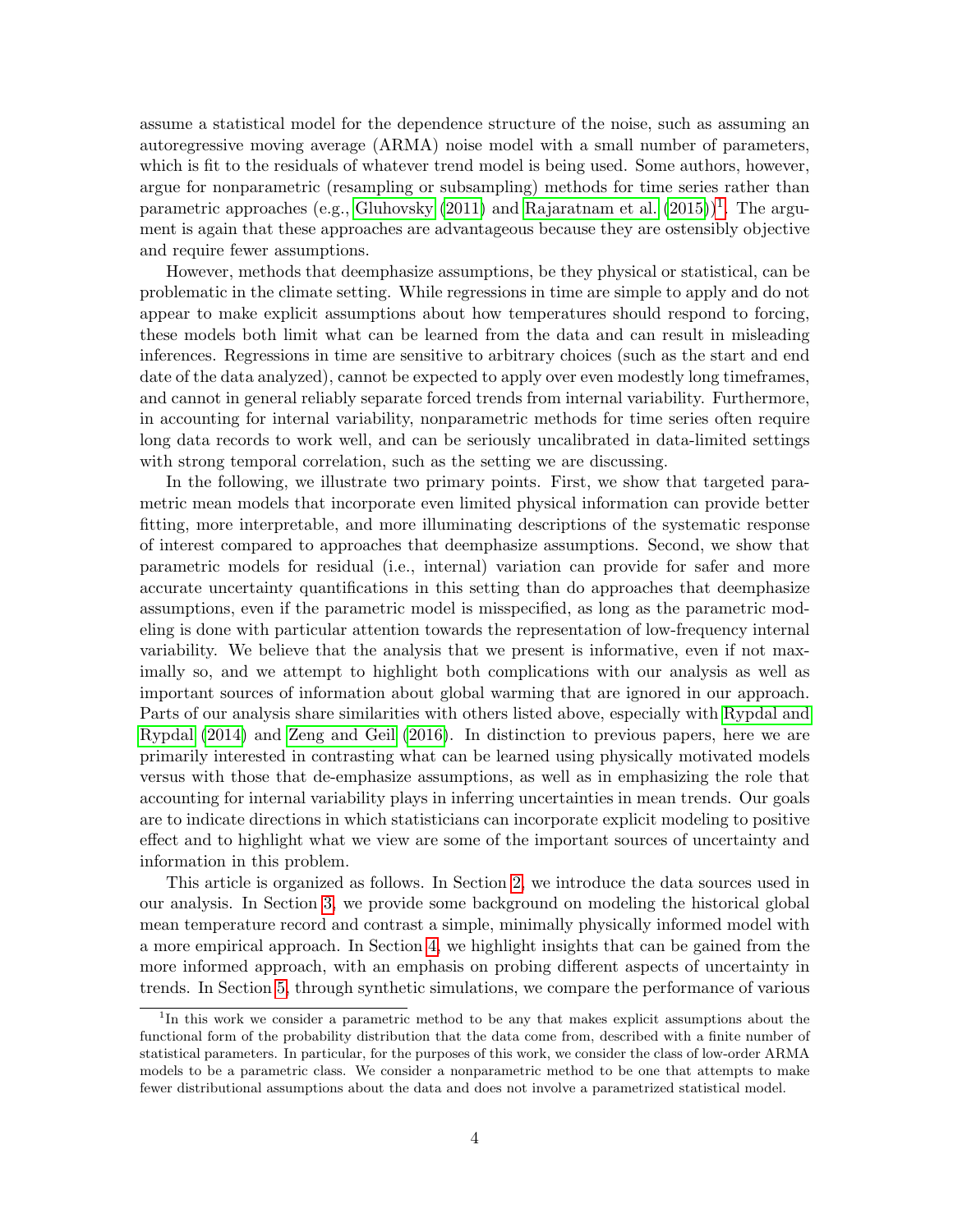parametric and nonparametric methods of uncertainty quantification in the presence of temporal correlation in settings similar to that of the historical temperature record. In Section [6,](#page-23-0) we give some concluding remarks.

### <span id="page-4-0"></span>2 Background and data

This analysis requires estimates of historical global mean temperatures and radiative forcings. To the extent that we are interested in how temperatures may evolve in the future (and how uncertainty in the response to radiative forcing evolves as more data is observed), we also need radiative forcings associated with a plausible future scenario.

Temperature. We use the Land-Ocean Temperature Index from the NASA Goddard Institute for Space Studies (GISS) [\(Hansen et al., 2010\)](#page-34-4) in our primary analysis. The index combines land and sea surface temperature measurements to estimate annual average global mean surface temperature anomalies (relative to a base period from 1951-1980), extending from the year 1880 to the present (comprising 136 years in total). Any dataset of global mean temperature anomalies represents an estimate of that quantity and is subject to some uncertainty. Sources of uncertainty include the spatial coverage of the network of measurements, interpolation schemes used to estimate temperatures at unobserved locations, methods used to incorporate different sources of data (e.g., land- vs. satellite- vs. surface buoy- vs. ship-based data), and instrumental errors. Sources of uncertainty in the GISS dataset are discussed in [Hansen et al.](#page-34-4) [\(2010\)](#page-34-4). NASA GISS has made some attempt to provide pointwise uncertainty estimates for their data (e.g., Figure 9(a) of [Hansen et al.](#page-34-4) [\(2010\)](#page-34-4)), but it is important to realize that errors will be correlated in time. That said, uncertainties in the global mean temperature record are relatively small compared to the changes in temperatures observed over the 20th century.

To evaluate the effects of uncertainty in the temperature record, we repeat a small portion of our analysis using the HadCRUT4 global annual temperature ensemble [\(Morice](#page-35-4) [et al., 2012\)](#page-35-4), designed for that purpose (Section [4.5\)](#page-17-0). (Some sources of uncertainty are, however, common to both data sources; a brief comparison of these two sources, as well as one from the National Oceanographic and Atmospheric Administration (NOAA), can be found in [IPCC](#page-34-0) [\(2013\)](#page-34-0), Section 2.4.3.)

Radiative forcing. The primary driver of climate change during the historical period is changing atmospheric  $CO<sub>2</sub>$  concentrations; radiative forcing due to these changes scales approximately with the logarithm of the ratio of the  $CO<sub>2</sub>$  concentration at any given time to its preindustrial level (e.g., [Arrhenius](#page-33-5) [\(1896\)](#page-33-5) and many others). However, variations in other agents also have non-negligible forcing effects that must be taken into account to interpret the historical record (e.g., aerosols from human sources or volcanoes, other greenhouse gases, etc.). In this work, we aggregate the effects of different forcing agents by using their estimated effective radiative forcing, the radiative imbalance after rapid atmospheric adjustments. These adjustments are intended to partially compensate for differing efficacies of forcing agents. In practice, effective forcings are often treated as though they may be combined additively. For effective radiative forcings from 1750-2011, we use the estimates in [IPCC](#page-34-0) [\(2013\)](#page-34-0) Table AII.1.2 (Figure [1](#page-2-0) only shows the forcings after 1880, but the full available record is used in our analysis). From 2011-2015, we use the global CO<sup>2</sup> concentrations from NOAA and treat radiative forcing from other sources as constant during this period.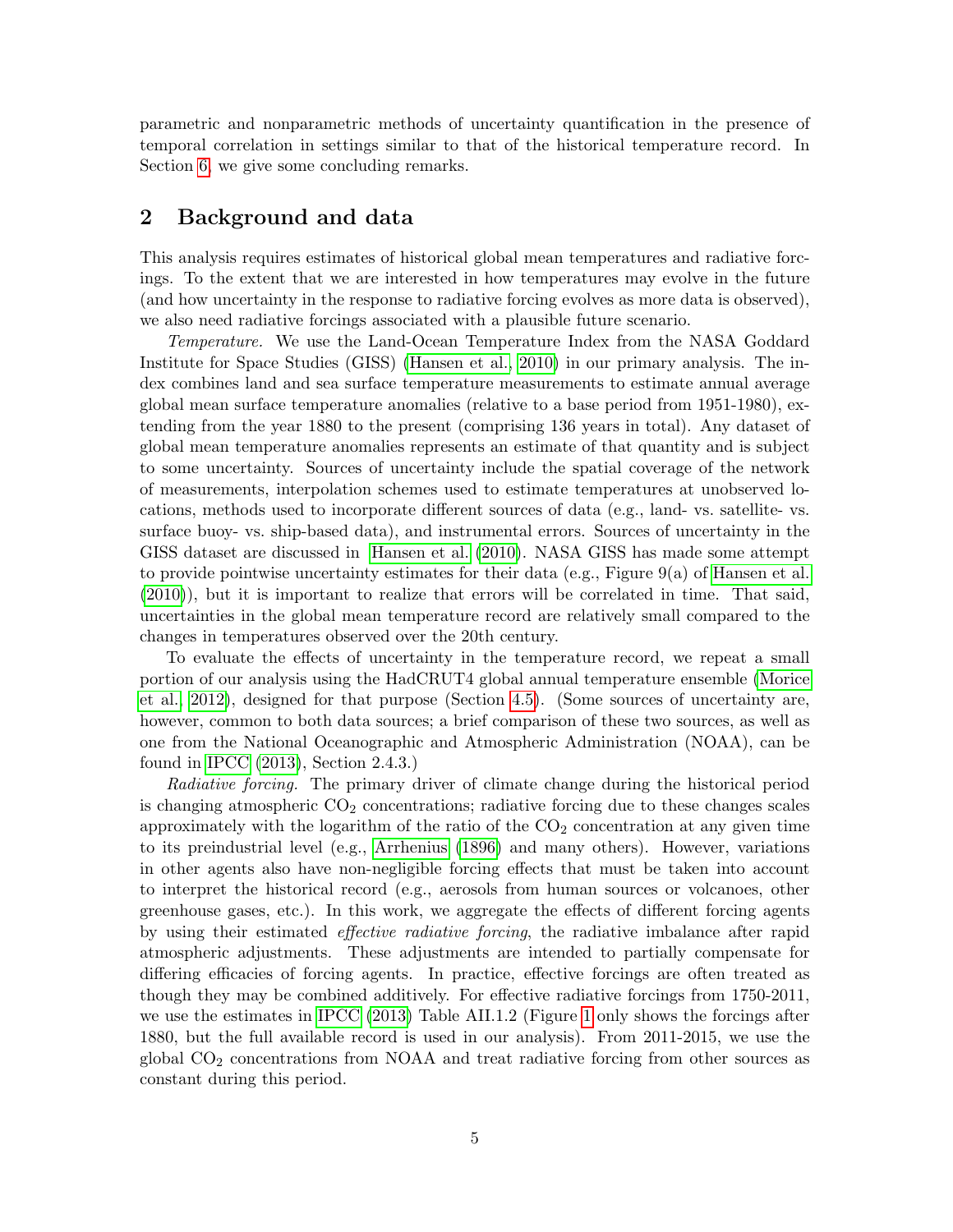While historical concentrations of  $CO<sub>2</sub>$  are relatively well known, since  $CO<sub>2</sub>$  is wellmixed and long-lived, those of other forcing agents, such as tropospheric aerosols, are more difficult to measure because they are spatially heterogenous and short-lived. Uncertainties in forcings associated with tropospheric aerosols are important because aerosol effects can be negatively confounded with greenhouse gas effects (see Figure [1,](#page-2-0) bottom left). Generally, uncertainties vary by constituent, as does the extent to which the estimates are derived from model output versus observations; see [IPCC](#page-34-0) [\(2013\)](#page-34-0) Chapter 8. The focus of this paper is on the information content of the observed temperature record assuming known forcings, but we make a limited attempt to discuss the effect of uncertainty in the forcings (Section [4.5\)](#page-17-0).

For a plausible future radiative forcing scenario, we use the extended Representative Concentration Pathway scenario 8.5 (RCP8.5) [\(Riahi et al., 2011;](#page-36-5) [Meinshausen et al., 2011\)](#page-35-5), where the change in radiative forcing from the preindustrial level is 8.5 W/m<sup>2</sup> by the year 2100 and levels off at around 12  $\rm W/m^2$  in the year 2250. In our simulations, we slightly increase (by about  $0.07 \text{ W/m}^2$ ) the radiative forcings from the RCP8.5 scenario in the 21st century to match what we take to be the historical value in 2015, and we assume that natural forcings remain constant after 2015.

Ocean heat uptake. The analysis here focuses on information provided solely by the global mean temperature record and assumed known forcings. We do not use additional potential sources of empirical information, including estimates of ocean heat uptake (discussed in, e.g., [Forest et al.](#page-33-0) [\(2002\)](#page-33-0) and [Knutti et al.](#page-35-0) [\(2002\)](#page-35-0)). Many empirical analyses of the historical record do incorporate information about ocean heat content (e.g., [Gregory](#page-34-1) [et al.](#page-34-1) [\(2002\)](#page-34-1), [Otto et al.](#page-36-1) [\(2013\)](#page-36-1), [Masters](#page-35-1) [\(2014\)](#page-35-1), and [Lewis and Curry](#page-35-2) [\(2015\)](#page-35-2)). We compare results with these studies in Section A1.

## <span id="page-5-0"></span>3 Modeling trends in the observed global mean temperature record

Evaluating the systematic response of global mean surface temperatures to forcing is complicated by the long timescales for warming of the Earth system. Because the Earth's climate takes time to equilibrate, the near-term (transient or centennial-scale[2](#page-5-1) ) climate response will be less than the long-term (equilibrium or millennial-scale) response. The evaluation is also complicated by the fact that historical radiative forcings are not constant but rather evolve in time (e.g., atmospheric  $CO<sub>2</sub>$  increases). The physical lags in response imply that the Earth's global mean temperature at any given time depends on the past trajectory of radiative forcings (because the climate does not instantly equilibrate to the present forcing).

A common framework is to decompose observed temperatures into two components: a systematic component changing in response to past forcings and a residual component representing sources of internal variability. That is, for global mean temperatures  $T(t)$  at time t,

<span id="page-5-2"></span>
$$
T(t)|\{F(t'); t' \le t\} = f(F(t'); t' \le t) + \epsilon(t),\tag{1}
$$

where f is an unknown functional of  $\{F(t'); t' \leq t\}$ , the collection of past radiative forcings associated with each forcing agent, and  $\epsilon(t)$  is a residual process that has mean zero and

<span id="page-5-1"></span><sup>&</sup>lt;sup>2</sup>Since the term *transient climate response* has a specific definition in the literature (see the Appendix for a discussion), we use the term *centennial-scale response* to describe the systematic response of temperatures to forcings on the mixing timescale of the mixed layer of the ocean but not of the deep ocean.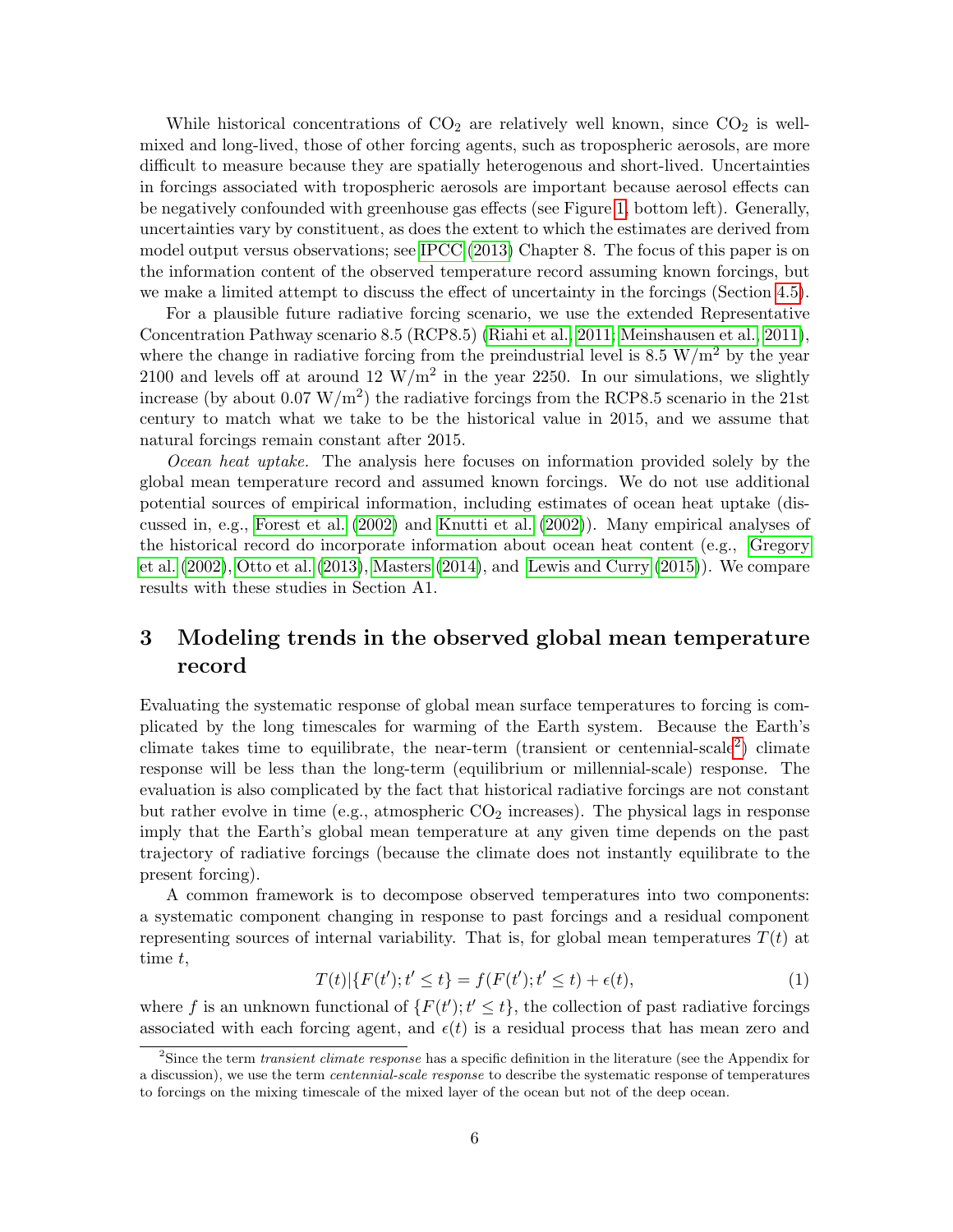is correlated in time. Here we emphasize in our notation that the systematic response of interest is the response *conditional on a given forcing trajectory*. The problem, then, is how to estimate the systematic response f using the historical temperatures and forcings.

#### 3.1 Regression models in time

Estimating a model like [\(1\)](#page-5-2) is intractable without additional assumptions. As discussed above, one approach is to resort to physical models. But if instead a more empirical analysis of the observed data is desired, it is common practice to consider a surrogate regression on time itself, as stated in Section 1. The implicit assumption here is that, when viewed as a function of time, the systematic response to historical radiative forcings is approximately linear in time, at least over the considered timeframe:

<span id="page-6-0"></span>
$$
f(F(t'); t' \le t) \approx \alpha + \beta t, \ t \in [t_0, t_1]
$$
\n<sup>(2)</sup>

where  $\alpha$  and  $\beta$  are unknown parameters and the trend is considered over the interval  $[t_0, t_1]$ . The linear time trend approach arguably involves assumptions about the forcing history in addition to the systematic response  $f$ : that the forcing itself evolves approximately linearly in time (else the approximation would not be appropriate).

The linear time trend model is widely used, and the general sense is that such a model offers a way of testing for statistically significant changes in mean temperature without having to make physical assumptions and without having to believe that the true forced response is linear in time (e.g. [Bloomfield](#page-33-2) [\(1992\)](#page-33-2) and [Løvsletten and Rypdal](#page-35-3) [\(2016\)](#page-35-3)). The IPCC, accounting for the apparent appeal of the linear time trend model, writes that it "is relatively simple, transparent and easily comprehended, and is frequently used in the published research assessed here," [\(IPCC](#page-34-0) [\(2013\)](#page-34-0) Chapter 2, Box 2.2), but suggests that linearity in time can at best be viewed as an approximation expected to hold over a relatively short period of time. It is well understood that neither the observed temperature record nor the forcing history appear to evolve linearly over the full range of the data record (Figure [1,](#page-2-0) left), and most users of the linear time-trend approach confine their analysis to only the past few decades.

While the time trend model may be routine to apply, appear objective, and provide a good fit to the data, its use can be precarious. A proper accounting of uncertainty in mean temperature changes relies on distinguishing internal variability from systematic responses. The time trend model is problematic in this respect. If the chosen time interval is short, it can be difficult to distinguish between trends and sources of internal variability that are correlated over longer timescales than the chosen interval (implicitly recognized in, e.g., [Easterling and Wehner](#page-33-6) [\(2009\)](#page-33-6) and [Santer et al.](#page-36-6) [\(2011\)](#page-36-6) and explicitly discussed in a broader context in [Wunsch](#page-37-2) [\(1999\)](#page-37-2)). If the chosen interval is long and the systematic trend is actually nonlinear in time, then assuming a linear model in time will shift part of the systematic response to the residual process and can therefore give the impression of excessive internal variability over long timescales (and hence excessive uncertainty in trends).

Because the time trend model cannot be applied over long time intervals for arbitrary forcing scenarios, it also does not have a property that may be considered important for making inferences: that we can learn more about the systematic trend of interest by collecting more observations. There will be only a finite amount of information about the systematic response within the interval  $[t_0, t_1]$  (this because sources of internal variability will be positively correlated in time). While this on its own does not invalidate the use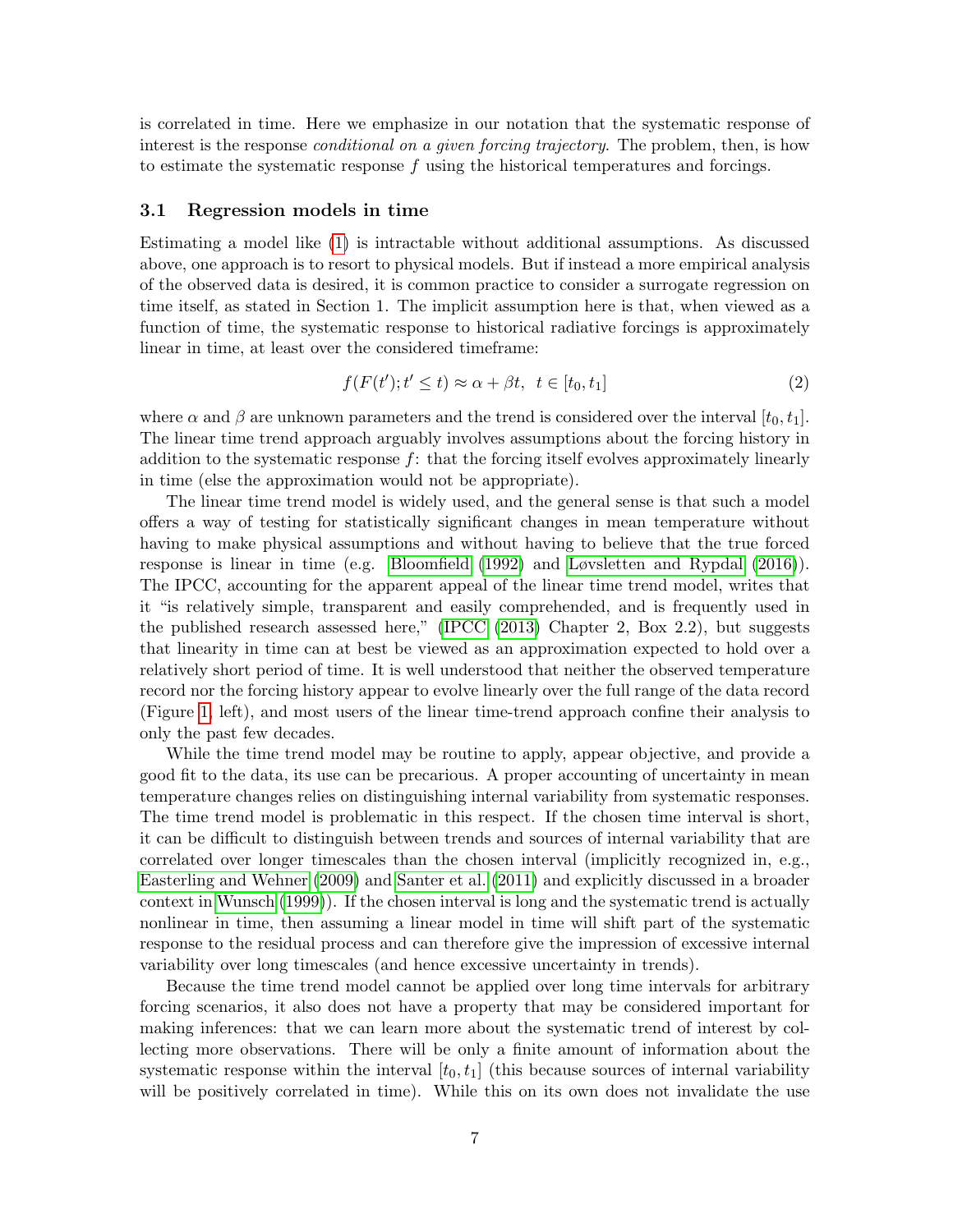of such a model over some narrow time frame, it does mean that what can be learned from the linear time trend model is necessarily limited. More broadly, since the linear time trend model does not map to a physical understanding of the relationship between radiative forcing and global mean temperatures, either during the time interval  $[t_0, t_1]$  or extending beyond it, the questions that can be asked with this model are narrow.

Some argue that many of these problems may be overcome by using a model that is nonlinear in time, such as a spline or other nonparametric regression method. (The IPCC, for example, appears to view nonparametric extensions as more generically appropriate than the linear model.) Nonparametric regressions in time will appear to provide an even better fit to the data than the linear trend model, but many of the above arguments carry over to this setting. Such models have limited interpretational value or ability to capture systematic (non-internal) trends, since they cannot generically be expected to distinguish between the systematic trends of interest and other, internal sources of long-timescale variation in the data. Collectively, these arguments suggest that it is advisable to seek better motivated models if one is interested in understanding the systematic response of global temperatures to forcing.

#### 3.2 A simple, physically-based model for the centennial-scale response to forcing

A typical approach is to use more complex models, including full GCMs, to explain the systematic response of interest. (Model output is also used in concert with observations in the context of "detection and attribution" studies; see, e.g., Chapter 10 of [IPCC](#page-34-0) [\(2013\)](#page-34-0).) Some may object to this approach, however, out of a worry that the climate model has already been tuned to match the observed historical temperature trend or is otherwise conditioned on past temperature observations [\(Knutti, 2008;](#page-35-6) [Huybers, 2010;](#page-34-5) [Mauritsen](#page-35-7) [et al., 2012\)](#page-35-7). There is therefore value in a compromise approach between the linear time trend model and very complex numerical simulations. In this work, we discuss a statistical model that is easy to apply but that encodes some physical intuition for the problem that makes the model interpretable and hopefully applicable over longer time periods. The goal is to show that even simple models incorporating limited physical information can provide more insight about temperature trends and their uncertainties given the observed data than can regression models in time.

A commonly used, very simplified physical model for the response to an instantaneous change in radiative forcing is that temperatures approach their new equilibrium in exponential decay. That is, writing  $F_{inst}(t)$  for a step function that changes at time  $t = 0$ ,

<span id="page-7-0"></span>
$$
f(F_{\text{inst}}(t'); t' < t) \approx \mu_0 + \lambda (1 - \rho^t) \mathbf{1} \{ t \ge 0 \},\tag{3}
$$

where  $\lambda$  is the change in equilibrium temperature,  $\mu_0$  is the mean temperature in the baseline state, and  $\rho$  controls the rate at which the changes in temperatures approach  $\lambda$ , taking values between zero (instantaneous response time) and one (infinite response time). Equation [\(3\)](#page-7-0) represents the response function for a linear model of temperature change, so is a natural first approximation for the evolution of temperature in the case of small perturbations from steady state (e.g., [MacKay and Ko](#page-35-8) [\(1997\)](#page-35-8)). In particular, equation [\(3\)](#page-7-0) can be interpreted as the solution to a simple energy balance model that makes two assumptions: first, that the equilibrium temperature change is linear in the forcing (i.e., that the *linear forcing feedback* model holds), and second, that the rate of warming is approximately proportional to the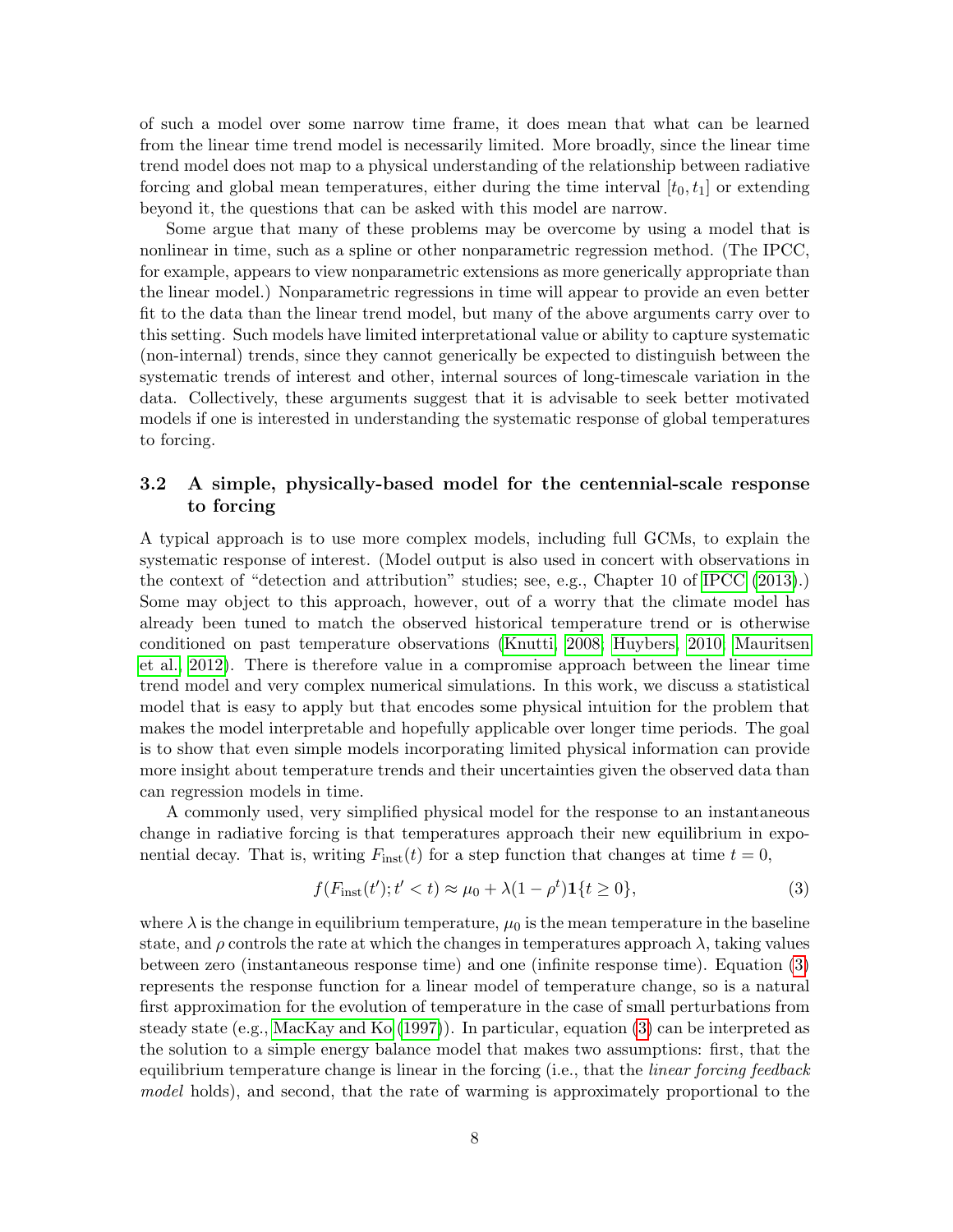heat uptake. The model is overly simplified because the Earth shows responses at multiple timescales (e.g., [Held et al.](#page-34-6)  $(2010)$ ; Olivié et al.  $(2012)$ ; [Geoffroy et al.](#page-34-7)  $(2013)$  and others) but can provide a reasonable approximation for the response on timescales shorter than those associated with full equilibration. In any case, when convolved with a time-varying forcing trajectory, the resulting model for the systematic response is an infinite distributed lag model in the forcing trajectory with weights decaying exponentially (e.g., [Caldeira and](#page-33-7) [Myhrvold](#page-33-7) [\(2013\)](#page-33-7); [Castruccio et al.](#page-33-8) [\(2014\)](#page-33-8)). Models based off of [\(3\)](#page-7-0) have previously been considered for analyses of the observed global mean temperature record (e.g., [Rypdal and](#page-36-2) [Rypdal](#page-36-2) [\(2014\)](#page-36-2) and [Zeng and Geil](#page-37-1) [\(2016\)](#page-37-1)).

We also use a model based off of [\(3\)](#page-7-0) for the systematic temperature response in the observed data:

<span id="page-8-0"></span>
$$
f(F(t');t' \le t) \approx \mu_0 + \lambda_A h\left(\rho_A, \frac{F_A(t')}{F_{2\times}}; t' \le t\right) + \lambda_N h\left(\rho_N, \frac{F_N(t')}{F_{2\times}}; t' \le t\right),\tag{4}
$$

where

$$
h(\rho, x(t'); t' \le t) = (1 - \rho) \sum_{k=0}^{\infty} \rho^k x(t - k).
$$

In model [\(4\)](#page-8-0),  $\lambda_A$  and  $\lambda_N$  represent "sensitivities" to anthropogenic and natural forcings,  $F_A$  and  $F_N$ , respectively, and have units of degrees Celsius temperature change per forcing change  $F_{2\times}$  (the forcing associated with a doubling of atmospheric CO<sub>2</sub>, approximately [3](#page-8-1).7 W/m<sup>2</sup>). The parameter  $\lambda_A$  is similar to the *equilibrium climate sensitivity*<sup>3</sup>, but will be estimated as somewhat lower than that quantity, in part because the proposed model contains only a single timescale of response to anthropogenic forcing (see the Appendix). [Caldeira and Myhrvold](#page-33-7) [\(2013\)](#page-33-7) and [Castruccio et al.](#page-33-8) [\(2014\)](#page-33-8) used multiple timescales in modeling longer series from GCM output, but we cannot distinguish these with only 136 years of data and given a smooth past trajectory of anthropogenic forcings. Response timescales to anthropogenic and natural forcings are set by the parameters  $\rho_A$  and  $\rho_N$ (taking values between zero and one). Model [\(4\)](#page-8-0) should approximate temperature trends reasonably well up to centennial timescales, but not at the millennial timescales at which the deep ocean mixes.

Our approach differs from those in [Rypdal and Rypdal](#page-36-2) [\(2014\)](#page-36-2) and [Zeng and Geil](#page-37-1) [\(2016\)](#page-37-1) in some important ways. [Zeng and Geil](#page-37-1) [\(2016\)](#page-37-1) assume that net radiative forcing is a constant multiple of  $CO<sub>2</sub>$  forcing, treat the  $\rho$  parameter as known, and do not account for uncertainty due to internal variations that are correlated in time. [Rypdal and Rypdal](#page-36-2) [\(2014\)](#page-36-2) suggest replacing the standard exponential decay response used in model [\(4\)](#page-8-0) with a power-law decay response. The basis for this suggestion is an implicit assumption that we do not make: that the same simplified model for the climate's systematic response to radiative forcing should be used to model residual, internal variability as a response to white noise forcing. More details on our uncertainty quantification for model  $(4)$ , including our model for internal variability, are given in below in Section [4.](#page-9-0)

In building model [\(4\)](#page-8-0), we chose to separate natural and anthropogenic forcings because they seem not strictly comparable (Figure [1,](#page-2-0) right). First, there may be some evidence that aerosol forcing from volcanic eruptions is less efficacious than  $CO<sub>2</sub>$  forcing [\(Sokolov,](#page-37-3) [2006;](#page-37-3) [Hansen et al., 2005;](#page-34-8) [Marvel et al., 2015\)](#page-35-9). While we use estimates of effective radiative

<span id="page-8-1"></span><sup>&</sup>lt;sup>3</sup>The change in mean temperature associated with a doubling of  $CO<sub>2</sub>$  concentration, after a sufficiently long time that the climate has reached a new equilibrium.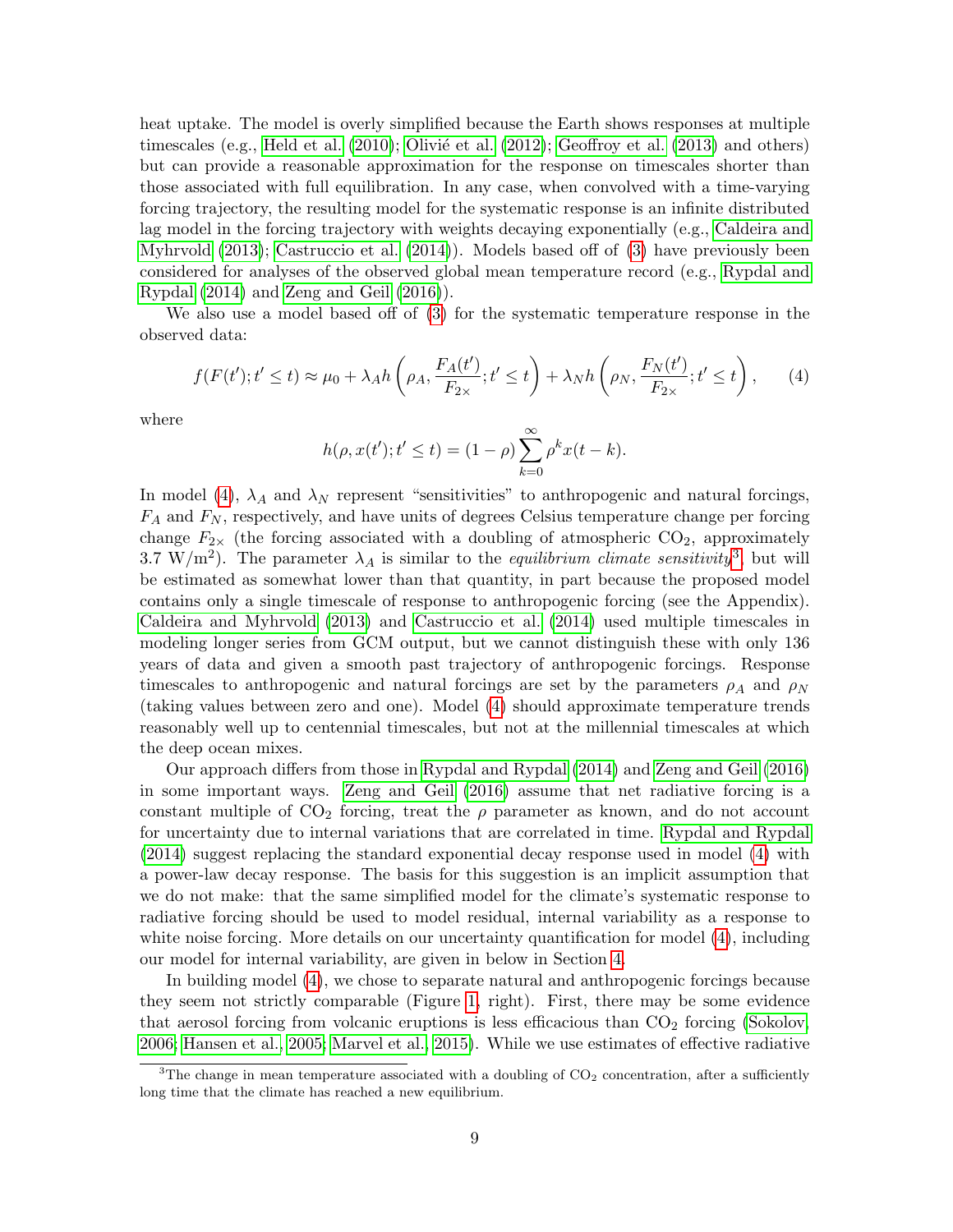forcing, which should compensate for efficacy, these estimates do not include an adjustment for the volcanic forcing. Moreover, the timescales of response associated with these forcings may also be different, possibly because ocean heat content responds differently to sudden and/or negative changes in forcing (as produced by volcanic eruptions) compared to more gradual and/or positive changes (as in continued anthropogenic emissions of  $CO<sub>2</sub>$ ) (e.g., [Gregory and Forster](#page-34-2) [\(2008\)](#page-34-2); [Padilla et al.](#page-36-0) [\(2011\)](#page-36-0)). We combine solar and volcanic forcings out of convenience; the solar forcings do change more rapidly than the anthropogenic forcings, and in any case the magnitude of the changes in solar forcing is small.

To illustrate the use of model [\(4\)](#page-8-0), we fit it to different segments of the observed global mean surface temperature record and we compare to the linear fits estimated over the same timeframes. Figure [2](#page-10-0) shows the resulting fitted models using the data from 1970-2015, 1950-2015, and 1880-2015. The estimated trend from model [\(4\)](#page-8-0) is relatively insensitive to the timeframe used. The estimated linear time trends, on the other hand, differ markedly using different timeframes, and agree with model [\(4\)](#page-8-0) only after around 1970, during the time period over which net radiative forcing was evolving approximately linearly in time (see again Figure [1\)](#page-2-0). The sensitivity of the inferred linear trend in global mean temperature to the starting date has been previously discussed (e.g., [Liebmann et al.](#page-35-10) [\(2010\)](#page-35-10)). These results suggest both that model [\(4\)](#page-8-0) does indeed capture important aspects of the underlying physical processes driving temperature trends and that it therefore may be used to answer more interesting questions than can the linear time trend model.

## <span id="page-9-0"></span>4 Trend and uncertainty: what can we learn from applying our simple model to data?

In this section, we illustrate what can be learned by applying the simple model [\(4\)](#page-8-0) to observed temperatures. To do this, we must introduce an additional model to capture internal variability ( $\epsilon(t)$  in the assumed true model [\(1\)](#page-5-2)). We then use our full model to infer the parameters in model [\(4\)](#page-8-0), to evaluate their uncertainties given the data, and to explore the implications for understanding temperature trends.

To diagnose features of internal variability, spectral analysis is an intuitive framework, since the frequency properties of internal variability are tied to uncertainties in trends: uncertainty in smooth trends is more strongly affected by low-frequency than high-frequency internal variability. Figure [3,](#page-11-0) left, shows the raw periodogram associated with the residuals from model [\(4\)](#page-8-0) and a smoothed estimate of the spectrum. We also show the spectra associated with fitting the residuals to two models for the internal variability. Both are standard autoregressive-moving average (ARMA) models (Appendix Section A4 includes a definition), allowing for dependence between the noise at each time step with the noise for past values. The two models we compare are an  $ARMA(4,1)$  and an  $AR(1)$  model, which were chosen according to common information criteria used for selecting time series models: respectively, the small-sample corrected Akaike information criterion (AICc) [\(Hur](#page-34-9)[vich and Tsai, 1989\)](#page-34-9) and the Bayesian information criterion (BIC) [\(Schwarz, 1978\)](#page-36-8) (See Table A2 for the coefficient estimates, innovation standard deviations, and AICc and BIC associated with these two models.) Both models appear to fit the data reasonably well; the  $ARMA(4,1)$  model arguably overfits at the higher frequencies, but the  $AR(1)$  model may be underestimating variability at the lowest frequencies. Since low frequency variability is most important to uncertainties in smooth trends, we adopt the more conservative choice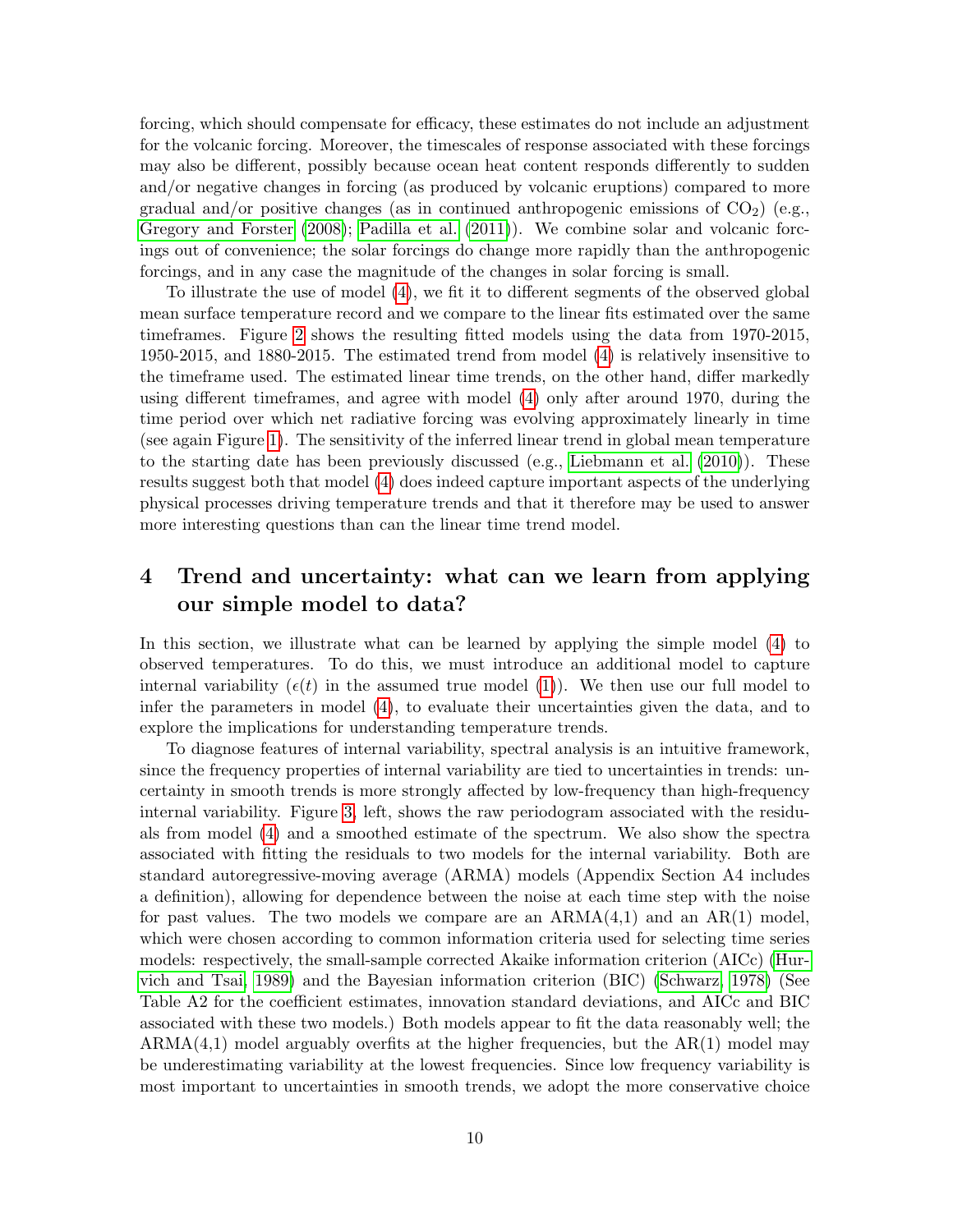

<span id="page-10-0"></span>Figure 2: Comparison of the fitted values for model [\(4\)](#page-8-0) and the linear time trend model fitted to the global mean temperature record over different timeframes. (The fitted model [\(4\)](#page-8-0) trends are extended back to 1880 regardless of the timeframe used to fit the model.) The linear model appears in agreement with model [\(4\)](#page-8-0) roughly after 1970, but not before. By contrast, model [\(4\)](#page-8-0) produces fairly stable estimates of the mean response during the 20th century, although we note that the apparent fit to the data may be slightly poorer in the earliest part of the record.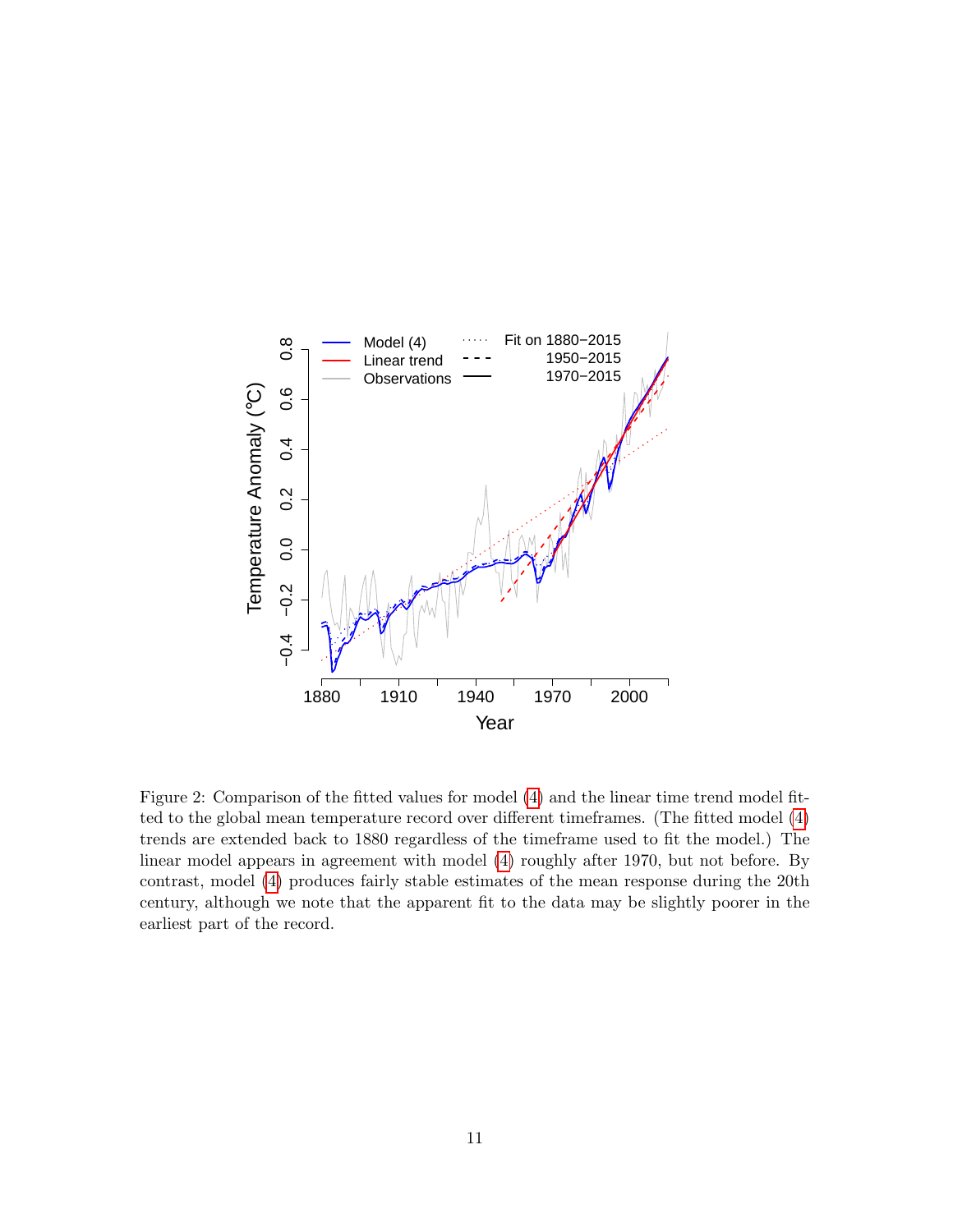

<span id="page-11-0"></span>Figure 3: Left, the raw periodogram of the residuals from model [\(4\)](#page-8-0), a filtered periodogram (twice applying a moving average of width 5), and the power spectra associated with fitted ARMA(4,1) and AR(1) models. The dashed lines are at  $\pm 2$  standard errors associated with the filtered periodogram. The ARMA $(4,1)$  model appears to more realistically represent low-frequency variation in the residuals, which is crucial for inferences about trends. Right, normal quantile-quantile plot for the  $ARMA(4,1)$  sample innovations. There is some evidence that the innovations are light-tailed compared to the normal distribution.

of using the  $ARMA(4,1)$  model. Figure [3,](#page-11-0) right, shows the normal quantile-quantile  $(Q-Q)$ plot for the sample innovations from this model; there is evidence that the innovations are somewhat more light-tailed than Gaussian, so standard errors based on a Gaussian assumption should not be overoptimistic.

Using the fully parametric model, combining  $(4)$  and a Gaussian  $ARMA(4,1)$  noise model, we proceed with uncertainty quantification through a parametric bootstrap<sup>[4](#page-11-1)</sup>. When applied to our model of the historical temperature record, the parametric bootstrap distribution shows, unsurprisingly, that in a relatively short time series and given a smooth past trajectory of forcings, it is difficult to distinguish between a climate with both a high sensitivity (large value of  $\lambda$ ) and slow response (large value of  $\rho$ ) versus one with a lower sensitivity (smaller value of  $\lambda$ ) but a faster response (smaller value of  $\rho$ ). The estimates  $\lambda_A$ and  $\hat{\rho}_A$  are therefore strongly dependent, with  $\lambda_A$  increasing explosively as  $\hat{\rho}_A \to 1$  (Figure [4](#page-12-0) shows their bivariate parametric bootstrap distribution). The strong nonlinear relationship between these two parameters, and the high degree of skewness in the marginal distribution of  $\lambda_A$ , are the reasons that we rely on bootstrapping for uncertainty quantification, as the typical appeals to asymptotic normality are not viable in this setting.

In the following, we will represent uncertainties using the simple bootstrap percentile method. The percentile method is subject to criticism (e.g., [Hall](#page-34-10) [\(1988\)](#page-34-10)). We have found, however, that adjusting the percentile method using a nested bootstrap results in narrower

<span id="page-11-1"></span><sup>&</sup>lt;sup>4</sup>A parametric bootstrap involves generating repeated, synthetic simulations under the fitted statistical model and then refitting the model to each simulated time series to obtain new estimates of model parameters. The distribution of those estimates then gives a measure of the uncertainty in the original estimates.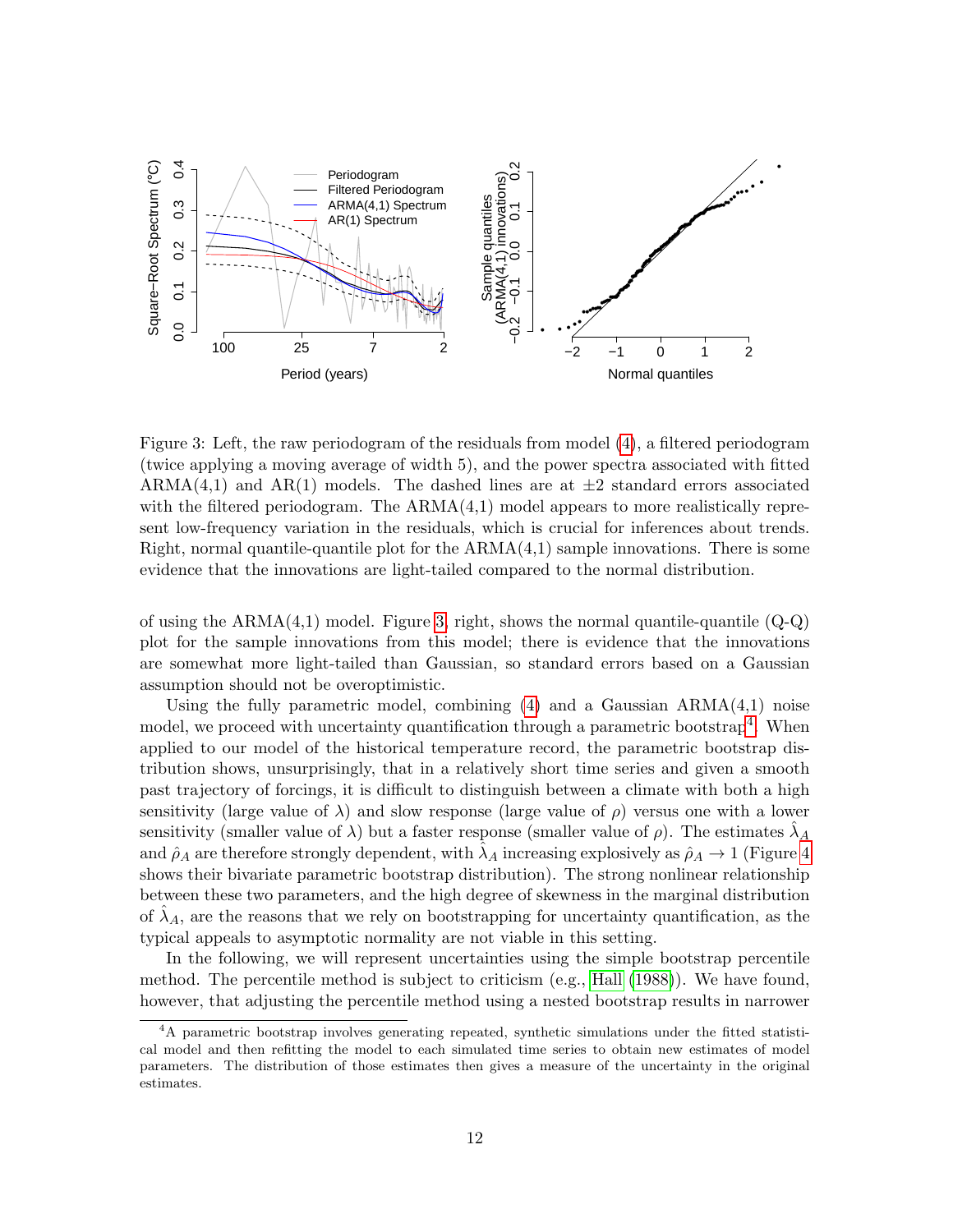

<span id="page-12-0"></span>Figure 4: Distribution of the parametric bootstrap estimates of  $\lambda_A$  and  $\rho_A$  from model (4). It is difficult to distinguish between the rate of response and the sensitivity using only global mean temperatures from recent history.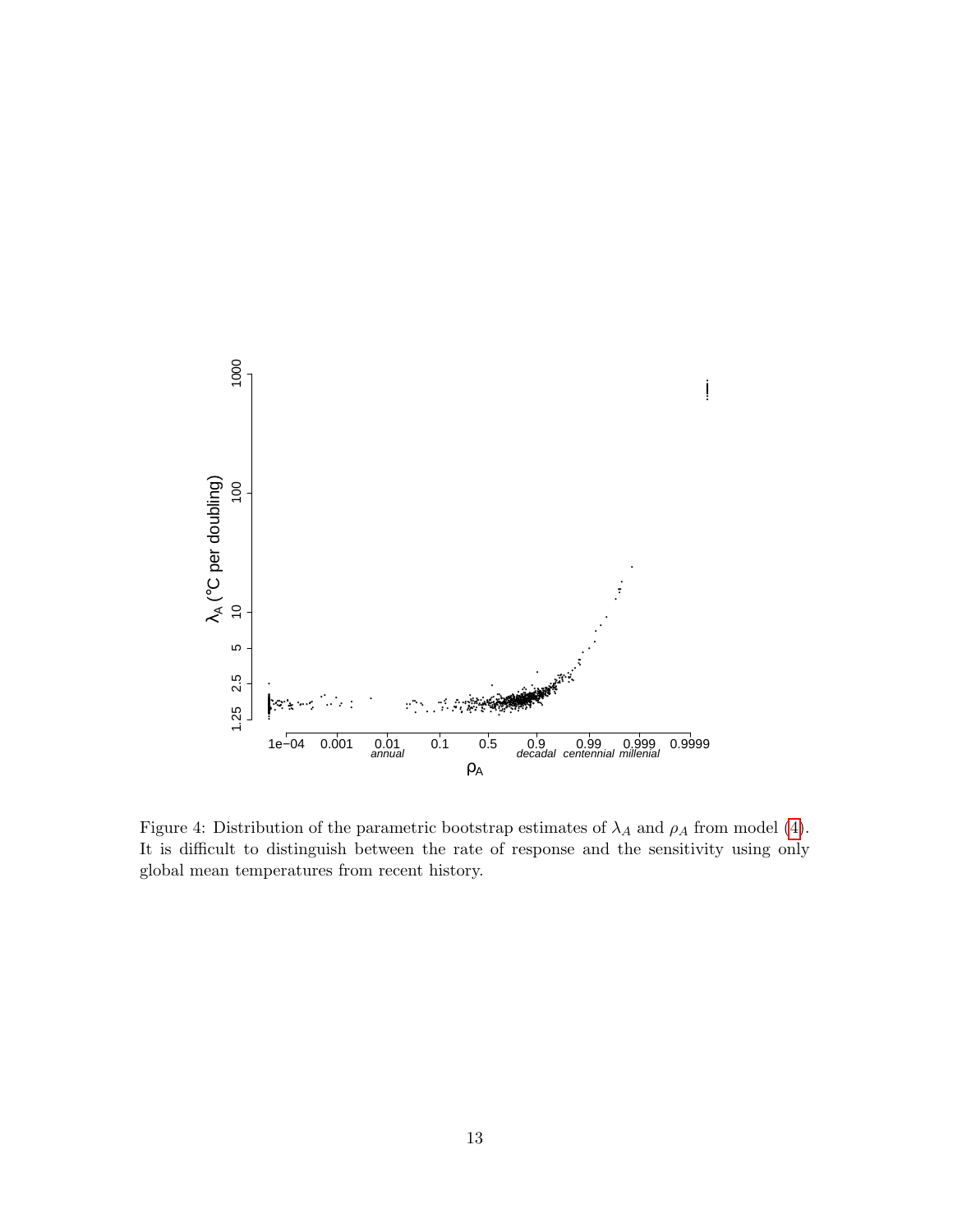<span id="page-13-0"></span>Table 1: Parametric bootstrap percentile intervals for the sensitivities in model [\(4\)](#page-8-0),  $\lambda_A$  and  $\lambda_N$ , to anthropogenic and natural sources, respectively (in units  $\rm{°C}$  per doubling). The data appear to provide a lower bound for  $\lambda_A$ , but cannot rule out even implausibly large values; the very large values are associated with slow responses (see Figure [4\)](#page-12-0). The data cannot rule out  $\lambda_N = 0$ , likely because there are few prominent volcanic eruptions in the historical record analyzed and the response to volcanic aerosols may be small.

|                     |             | $\lambda_A=1.8$ | $\lambda_N=0.80$ |             |  |
|---------------------|-------------|-----------------|------------------|-------------|--|
| Percentile interval | Lower Upper |                 |                  | Lower Upper |  |
| 5-95 $(90\%)$       | 1.5         | 3.0             | $-0.15$          | $1.5\,$     |  |
| $2.5 - 97.5(95%)$   | 1.5         | 690             | $-1.1$           | 4.1         |  |
| $0.5 - 99.5(99\%)$  | 14          | 790             | $-1.3$           | 490         |  |

confidence limits. For this reason, we believe that the raw percentile-based intervals may be conservative in this setting, so we choose to report the apparently conservative intervals. Our point estimates are based on a two-step procedure wherein model [\(4\)](#page-8-0) is estimated via least squares and the ARMA(4,1) model is estimated via maximum likelihood on the residuals. While this procedure may be somewhat suboptimal compared to jointly estimating the mean and covariance structure, the two-step procedure is substantially faster, which is important for carrying out the nested bootstrap.

#### 4.1 Uncertainties in the sensitivity parameters

When using the full 1880-2015 global mean surface temperature record, the point estimate for the centennial-scale sensitivity to anthropogenic forcing is  $\hat{\lambda}_A = 1.8$ °C per doubling, with  $\hat{\rho}_A = 0.80$  (which implies mixing on decadal timescales). The estimated sensitivity to natural forcing is much smaller,  $\lambda_N = 0.21$ °C per doubling with  $\rho_N = 0.58$ . In this section, we discuss uncertainties in these estimates.

Using our statistical model, the historical data appear to provide a lower bound for  $\lambda_A$ (assuming for now that the forcings are known) but cannot rule out extremely large and implausible values on the order of tens or hundreds of degrees per doubling (the 2.5-97.5th bootstrap percentile interval is 1.5 to 690◦C per doubling). These very large values are not supported by evidence from the paleoclimate record (e.g., [IPCC](#page-34-0) [\(2013\)](#page-34-0) Chapter 5) and the approximation of the linear forcing feedback model, on which [\(4\)](#page-8-0) implicitly relies, breaks down under high sensitivity [\(Bloch-Johnson et al., 2015\)](#page-33-9). The large upper bound should therefore be interpreted only as a statement about the information in the historical global mean temperature data under the strict assumption that model [\(4\)](#page-8-0) holds exactly. For the sensitivity to natural forcings, the data cannot rule out  $\lambda_N = 0$  (the 2.5-97.5th bootstrap percentile interval is -1.1 to 4.1◦C per doubling). Table [1](#page-13-0) gives some intervals at different percentiles for the parameters  $\lambda_A$  and  $\lambda_N$ . (The parameters  $\rho_A$  and  $\rho_N$  are essentially unconstrained by the data.)

The IPCC's own 66% "likely" interval for equilibrium sensitivity is  $1.5^{\circ}$ C to  $4.5^{\circ}$ C per doubling, which subjectively combines estimates from various sources using multiple lines of evidence including from ensembles of models with different physics, and accounts for other sources of uncertainty that we have so far ignored, such as uncertainty in the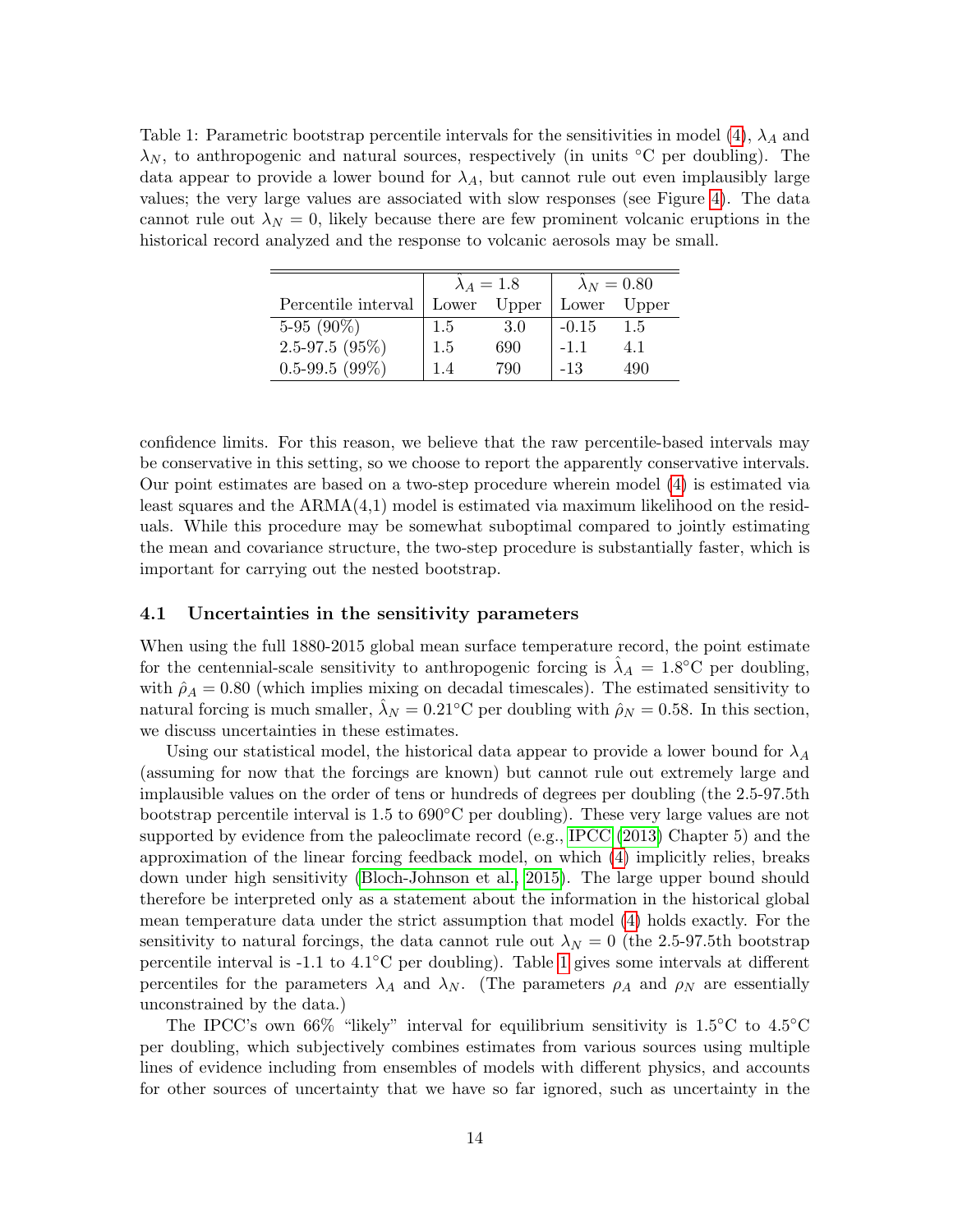forcings themselves (see [IPCC](#page-34-0) [\(2013\)](#page-34-0) 10.8.2 and Box 12.2). The bulk of the distribution of our estimate is somewhat narrower than the IPCC's, likely because so far we have not accounted for uncertainty in radiative forcings; however, the IPCC rules out the very large and unphysical values in the right tail of our intervals. We here stress again that since we are estimating the centennial-scale response, the estimates of the sensitivity that we provide will tend to be lower than the equilibrium sensitivity estimated in the IPCC's interval (see the Appendix, which also compares our estimates to other observationally based estimates of a sensitivity parameter). Individual estimates of the equilibrium climate sensitivity and associated uncertainty in the literature are discussed in [IPCC](#page-34-0) [\(2013\)](#page-34-0) Section 10.8.2 (see also again the Appendix).

The main source of uncertainty in the upper bound for  $\lambda_A$  is due to uncertainty in the "equilibration time" of the climate associated with smoothly increasing anthropogenic forcing, controlled by  $\rho_A$ . If we restrict  $\rho_A$  to, say, centennial scales or smaller, then the uncertainty is substantially decreased (see again Figure [4\)](#page-12-0). One may argue through other lines of evidence and reasoning that extremely large values of  $\rho_A$  and  $\lambda_A$  are implausible, but the statistical model is being used to quantify the information content of the historical temperature record. The fact that additional sources of information are needed to exclude unphysical values suggests that even our minimally informed model may be overly empirical for some purposes. The inability of the data to rule out  $\lambda_N = 0$  is, on the other hand, probably due to the fact that there are few prominent volcanic eruptions in the historical record analyzed and that the response to volcanic aerosols may be small for the reasons discussed above.

#### 4.2 Uncertainties in near- and long-term trends

The uncertainties in the sensitivity and rate of response parameters imply greater uncertainties in projected longer-term future trends in global mean temperature than in the historical and near-term projected trends. To illustrate this, we examine the implied future trends under the hypothetical (extended) RCP8.5 scenario, in which radiative forcing increases and then stabilizes in the year 2150. We simulate new time series using our estimates of model  $(4)$  and the  $ARMA(4,1)$  noise model, given radiative forcings from this scenario. The projected trend and associated pointwise uncertainties are shown in Figure [5.](#page-15-0)

Projected mean temperatures, and especially their associated uncertainties, continue to increase even after stabilization of forcing. This is a consequence of the joint uncertainty in  $\lambda_A$  and  $\rho_A$ , and in particular of the inability to rule out implausible values of these parameters. If the goal, then, is to provide a long-term projection of mean temperatures given only the historical temperature record, these estimates will unsurprisingly be quite uncertain (even assuming known past and future forcings).

On the other hand, trends in the historical and near-term response are much more certain. The observations strongly suggest that mean temperatures increased in the 20th century: for example, the (2.5-97.5)-percentile interval for the mean response in the year 2000 (expressed compared to the 1951-1980 average) is well above zero at  $(0.4,0.6)$ °C. (The 30 year average of the data around the year 2000 gives an anomaly of 0.5◦C, in line with our estimate using model [\(4\)](#page-8-0).) These kinds of distinctions between the uncertainty in the near- and longer-term mean responses are not easily made using a time trend model.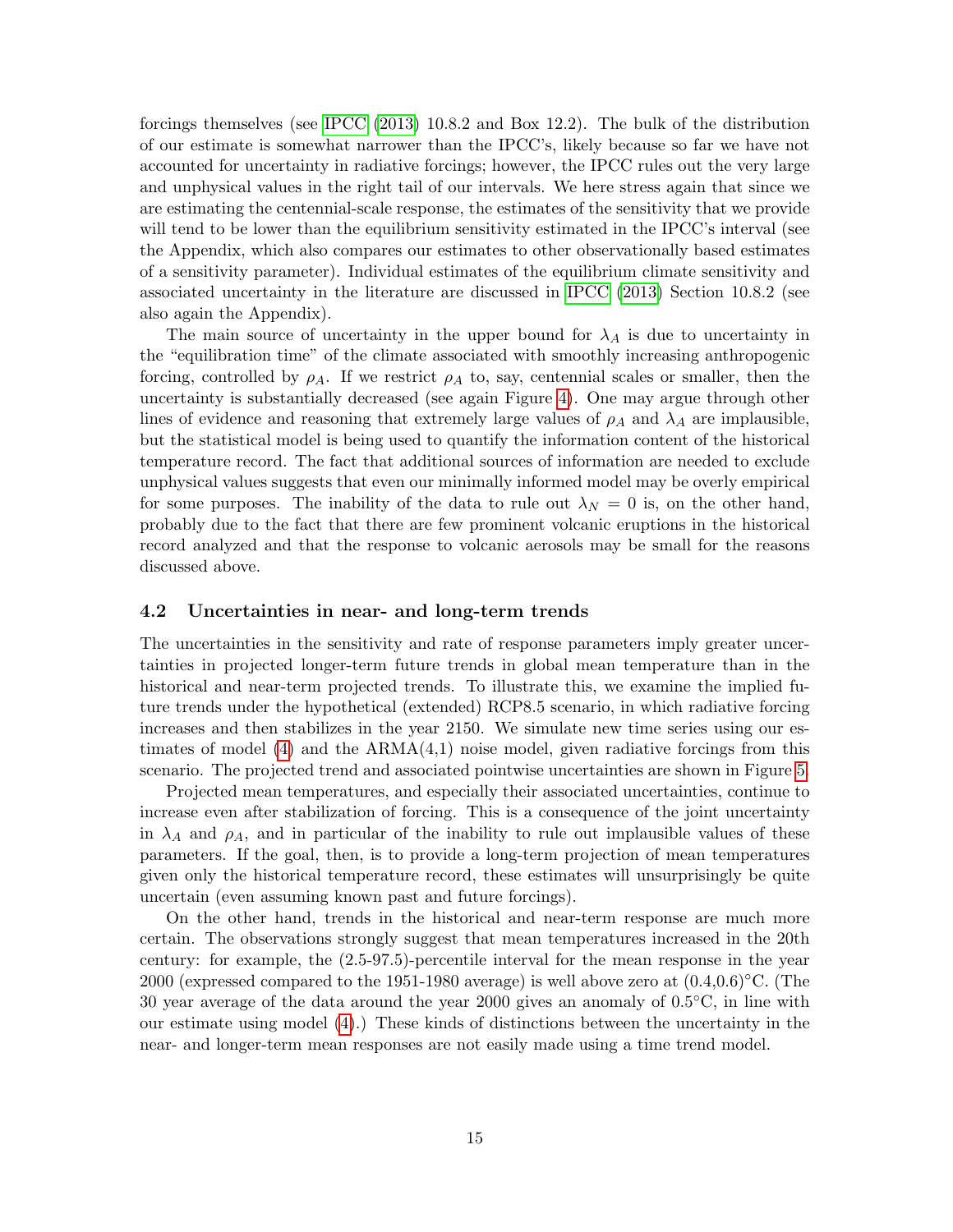

<span id="page-15-0"></span>Figure 5: Projected mean temperature anomalies, and their uncertainties, under the RCP8.5 scenario, based on estimates from model [\(4\)](#page-8-0) and assuming ARMA(4,1) noise. The black curve shows the observed temperatures. Intervals are pointwise (2.5-97.5)-percentile intervals. Radiative forcing stabilizes in the year 2250, but mean temperatures and especially their uncertainties continue to increase. While uncertainties in the long-term response are quite large, due largely to the inability to rule out implausible values of  $\lambda_A$ , the historical and near-term response is much more certain.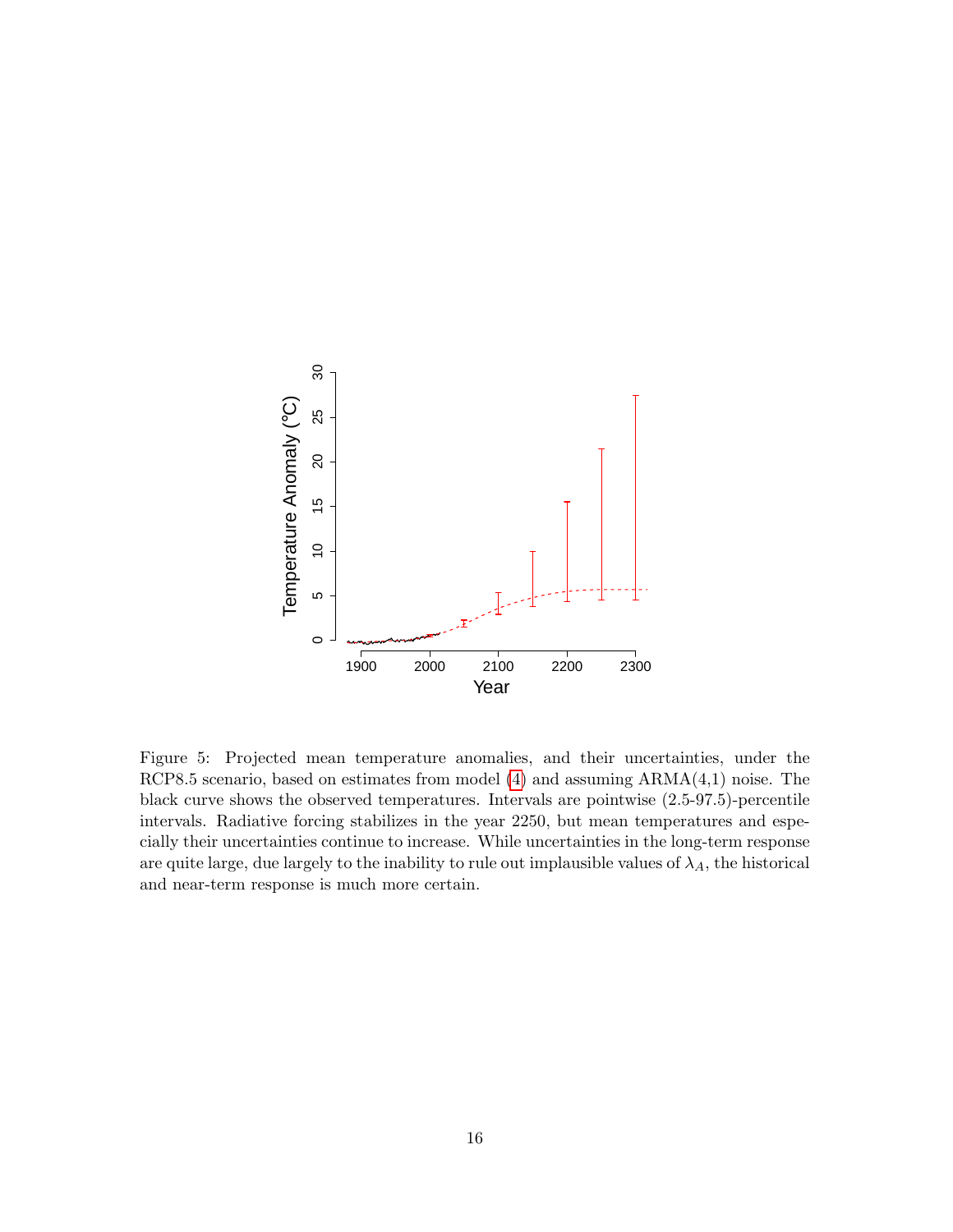<span id="page-16-0"></span>Table 2: Evaluation of how uncertainty in the sensitivity parameter,  $\lambda_A$ , decreases as more data is observed, from simulations under the RCP8.5 scenario of future radiative forcing with an assumed value of  $\lambda_A = 1.8$ °C per doubling. The middle column shows the  $(2.5-97.5)$ th-percentile intervals for  $\lambda_A$  from simulations under the fitted model [\(4\)](#page-8-0) and ARMA(4,1) noise. The rightmost column shows the increase in mean temperatures from the preindustrial climate under the fitted model at the year in question. Uncertainties in the upper bound of  $\lambda_A$  decrease relatively slowly as more data is observed.

| End year | $(2.5-97.5)$ th percentile Change in mean |                                    |
|----------|-------------------------------------------|------------------------------------|
|          | $(^{\circ}C$ per doubling)                | from preindustrial $({}^{\circ}C)$ |
| 2025     | (1.5, 16)                                 | 1.3                                |
| 2050     | (1.6, 11)                                 | 2.2                                |
| 2075     | (1.6, 2.8)                                | 3.1                                |
| 2100     | (1.7, 2.0)                                | 3.9                                |

#### 4.3 Decreasing uncertainty in the sensitivity parameter as more data is observed

We have shown that the short historical temperature record alone produces fairly uncertain estimates of the sensitivity parameter,  $\lambda_A$  in model [\(4\)](#page-8-0) (Figure [4,](#page-12-0) Table [1\)](#page-13-0), and therefore of longer-term temperature trends (Figure [5\)](#page-15-0). We now examine how these uncertainties decrease as the temperature record increases (as in, e.g., [Kelly and Kolstad](#page-34-11) [\(1999\)](#page-34-11); [Ring](#page-36-9) [and Schlesinger](#page-36-9) [\(2012\)](#page-36-9); [Padilla et al.](#page-36-0) [\(2011\)](#page-36-0); [Urban et al.](#page-37-4) [\(2014\)](#page-37-4); [Myhre et al.](#page-36-10) [\(2015\)](#page-36-10) and others). To do this, we artificially extend the temperature record by generating new synthetic time series using the mean and noise models estimated from the historical data and forcings from the same RCP8.5 scenario described above. We then reestimate model [\(4\)](#page-8-0) for each synthetic series, using successively longer synthetic datasets. The results suggest that the data will not constrain the upper bound on the sensitivity parameter until another ∼50 years, by which time (under our estimated model and the RCP8.5 scenario) temperatures will have already risen by about  $3°C$  from the preindustrial climate. A summary of the evolution of uncertainties is given in Table [2.](#page-16-0)

These estimates could be more strongly constrained by using additional physical information. As discussed previously, the very high sensitivity estimates in the bootstrap distribution are cases where the estimated response time is unphysically long. Without external information about this timescale, however, long data records are required to rule out the large values of  $\rho_A$  and  $\lambda_A$  that the model entertains.

#### 4.4 Is there evidence of long memory internal variability in global mean temperatures?

One of the complicating factors in estimating trends in climate time series is the question of whether global mean temperatures exhibit long memory. Long memory processes have power spectra that behave like  $(2\sin(\omega/2))^{-2d}$  as the frequency  $\omega \to 0$ , with  $d > 0$  (i.e., infinite power at the frequency zero). When  $d < 1$  the process has finite total variance, as would be expected for a variable like global mean temperature. For more details on long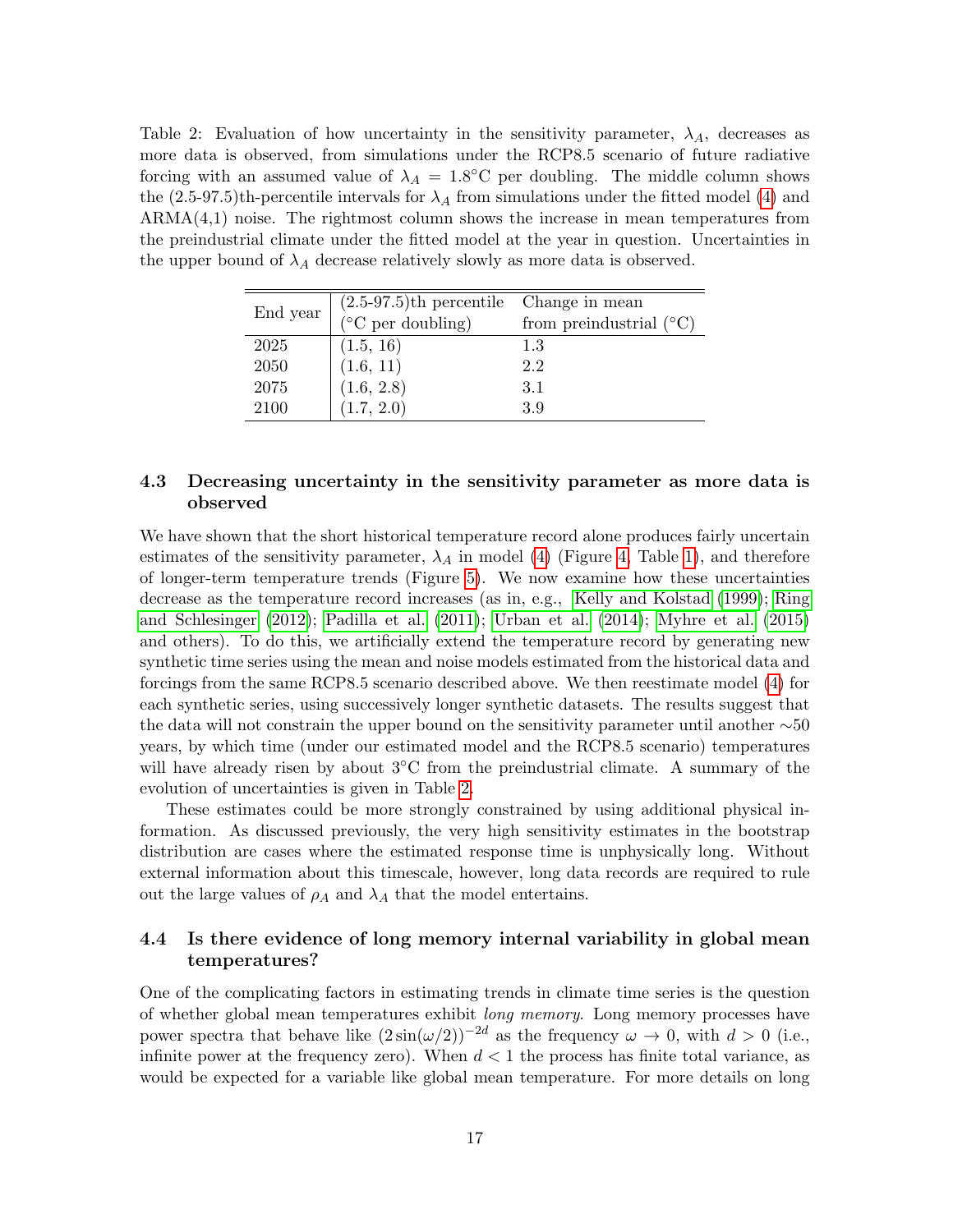memory processes, see [Beran et al.](#page-33-10) [\(2013\)](#page-33-10). By contrast, short-memory processes (like the  $ARMA(4,1)$  model we assume), have finite power at the origin. Many authors have suggested that internal temperature variability is well-modeled by processes with long memory but finite variance (e.g., [Frankignoul and Hasselmann](#page-33-11) [\(1977\)](#page-33-11), [Bloomfield](#page-33-2) [\(1992\)](#page-33-2), [Smith and](#page-36-3) [Chen](#page-36-3) [\(1996\)](#page-36-3), [Gil-Alana](#page-34-12) [\(2005\)](#page-34-12), [Lennartz and Bunde](#page-35-11) [\(2009\)](#page-35-11), [Fraedrich et al.](#page-33-12) [\(2009\)](#page-33-12), [Rypdal](#page-36-2) [and Rypdal](#page-36-2) [\(2014\)](#page-36-2), [Løvsletten and Rypdal](#page-35-3) [\(2016\)](#page-35-3), and many others). Some authors have moreover claimed that global mean temperatures are well-modeled by a random walk (e.g., [Gordon](#page-34-13) [\(1991\)](#page-34-13)), as has at least one standard time series textbook [\(Shumway and Stoffer,](#page-36-11) [2013\)](#page-36-11), which would imply that global mean temperatures do not have a finite variance over time. In either case, if the Earth's temperatures exhibited long memory, it would be more difficult to estimate trends than in the short memory case, since low-frequency variability would then be more difficult to distinguish from trends.

The evidence for long memory, however, strongly depends on the assumed trend model. Many of the aforementioned authors draw their conclusions by assuming a linear time trend model and applying that model to the temperature record on durations of decades to over a century. (One notable exception is [Rypdal and Rypdal](#page-36-2) [\(2014\)](#page-36-2), but they only compare long memory noise models to AR(1) models.) As discussed previously, a linear trend model applied to a time series with a nonlinear trend will imply excessive low-frequency noise. Figure [6](#page-18-0) shows the periodograms of the residual global mean temperatures after removing either a linear time trend or a trend of the form of [\(4\)](#page-8-0). While the high-frequency behavior of the residuals is not much affected by the choice of trend model, the low-frequency behavior is very much affected. Apparent low-frequency variability is made more severe by assuming that mean temperatures increase linearly in time.

The question of long memory cannot be definitively settled using a dataset of only 136 observations, and other analyses make use of longer climate model runs or the paleoclimate record (e.g., [Mann](#page-35-12) [\(2011\)](#page-35-12)). Nevertheless, it should be clear that the linear time trend model is especially problematic for this purpose. In general, regression models in time, linear or otherwise, have a danger either of mistaking systematic trend for apparent low frequency variability (as just described), or of mistaking low-frequency variability for systematic trend (as would occur, for example, when using a nonparametric regression with too small of a smoothing bandwidth). Either can lead to misstated uncertainties, and therefore can be problematic even if the claim is that the trend model is only being used to test for significant warming and that the model is not believed to be true.

#### <span id="page-17-0"></span>4.5 Implications of uncertain inputs: radiative forcing and temperatures

The analysis thus far has assumed that both radiative forcings and temperatures are known exactly, but uncertainty in the sensitivity and in trends also propagates from uncertainty in these quantities. We therefore discuss at least roughly the potential implications of imperfect knowledge of these inputs.

Of the two factors, uncertainty in radiative forcings, particularly from aerosols, is more consequential, especially for the inferred lower bound of the sensitivity parameter from model [\(4\)](#page-8-0). The importance of radiative forcing uncertainty for uncertainties in climate sensitivity has been widely noted (e.g., [Gregory and Forster](#page-34-2) [\(2008\)](#page-34-2); [Padilla et al.](#page-36-0) [\(2011\)](#page-36-0); [Otto et al.](#page-36-1) [\(2013\)](#page-36-1); [Masters](#page-35-1) [\(2014\)](#page-35-1); [Lewis and Curry](#page-35-2) [\(2015\)](#page-35-2); [Myhre et al.](#page-36-10) [\(2015\)](#page-36-10)). The trajectory of net effective radiative forcing from anthropogenic sources is poorly known; the IPCC states that the difference in net effective radiative forcing from anthropogenic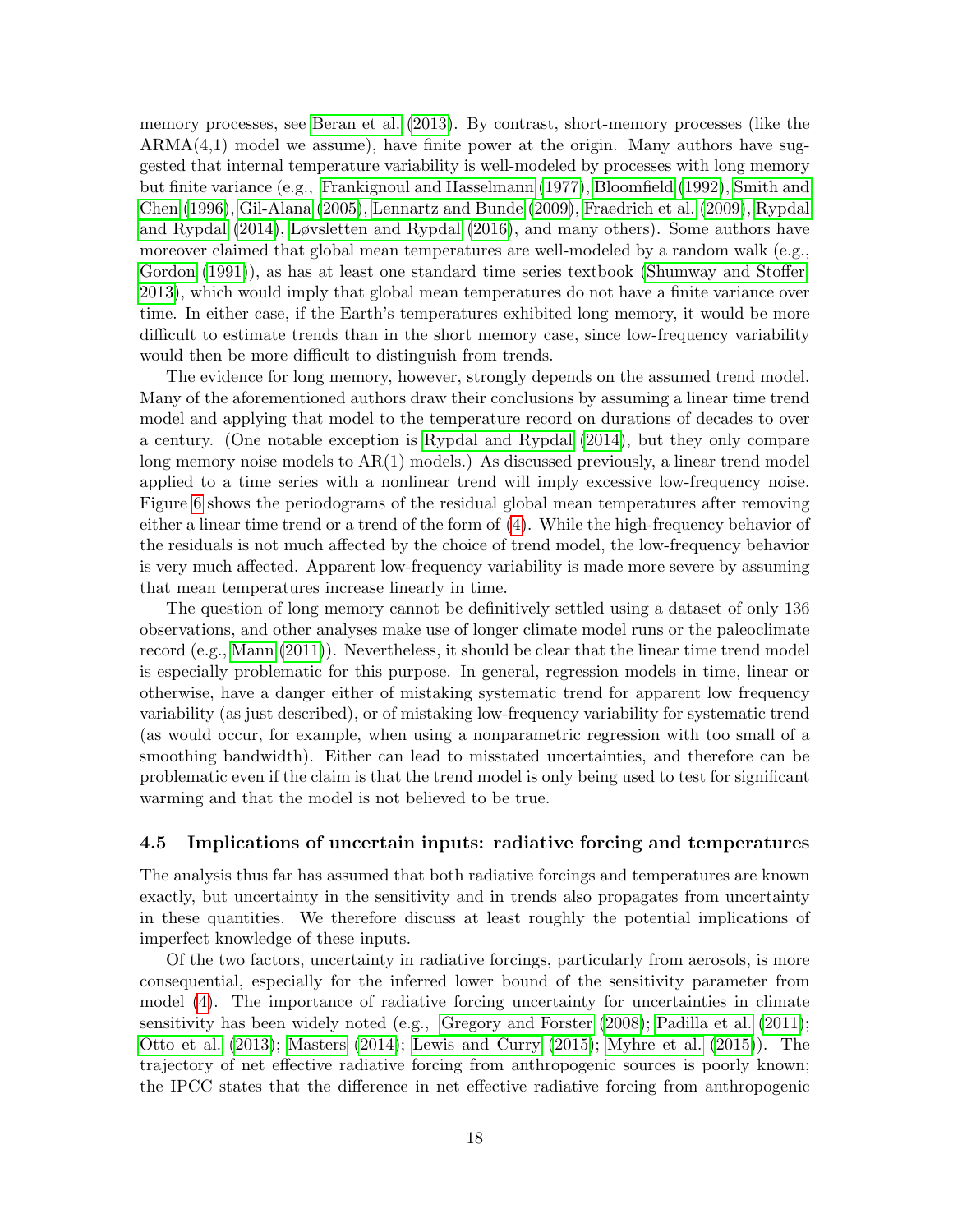

<span id="page-18-0"></span>Figure 6: Raw periodograms of residuals from models [\(2\)](#page-6-0) (dashed) and [\(4\)](#page-8-0) (solid) fit to the full data record. There is substantially more low-frequency variability in the residuals from the linear trend model than in the residuals from model [\(4\)](#page-8-0). Misspecified mean models will give a misleading impression of low-frequency variability, and therefore misleading uncertainties associated with the mean trend.

sources between the years 2011 and 1750 was about 2.29 W/m<sup>2</sup> with a 95% confidence interval of 1.13 to 3.33 W/m<sup>2</sup>. We explore the implications of this uncertainty by simply scaling the entire trajectory of net radiative forcings from 1750 to the present such that the uncertainty in 2011 is as stated. Adjusting aerosol forcings to the high or low ends, respectively, produces sensitivity estimates from [\(4\)](#page-8-0) varying by over a factor of two, from 1.2 to 3.7◦C per doubling (vs. the original estimate 1.8◦C). The aerosol uncertainty appears important: the value 1.2°C per doubling is lower than all of the bootstrap values of  $\lambda_A$ generated assuming known forcings (Figure [4](#page-12-0) and Table [1\)](#page-13-0).

Uncertainties in the global mean surface temperature record are comparatively less important. To partially address this issue, we re-estimate model [\(4\)](#page-8-0) using each of the 100 ensemble members of the HadCRUT4 global mean temperature ensemble. The point estimates of  $\lambda_A$  range from 1.5 to 2.1°C per doubling, with estimates of  $\rho_A$  ranging from 0.79 to 0.90. The point estimates of  $\lambda_N$  range from 0.71 to 20°C degrees per doubling, with estimates of  $\rho_N$  ranging from 0.86 to 0.996. The additional uncertainty induced by observational uncertainty in the temperature record is smaller than either the uncertainty induced by internal temperature variability or the uncertainty in radiative forcings.

#### 4.6 Bayesian methods

Some of the uncertainties discussed so far could be addressed in a Bayesian framework (as in, e.g., [Forest et al.](#page-33-0) [\(2002\)](#page-33-0), [Forest et al.](#page-33-1) [\(2006\)](#page-33-1), [Padilla et al.](#page-36-0) [\(2011\)](#page-36-0), and [Aldrin](#page-32-0) [et al.](#page-32-0) [\(2012\)](#page-32-0)) although we do not pursue that approach here. For example, the effects of uncertainties in temperatures and radiative forcings could be modeled hierarchically, and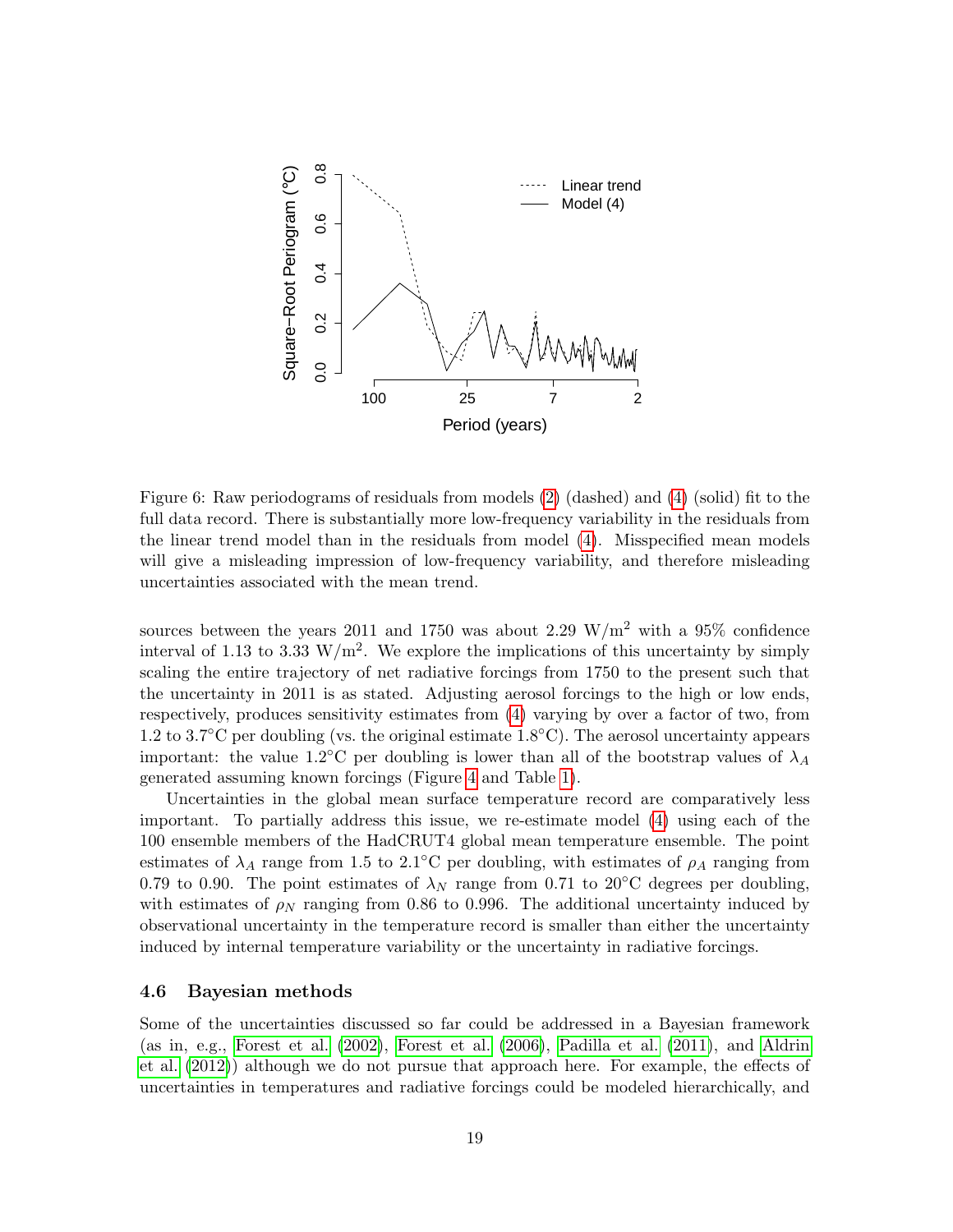outside information could be used to constrain long-timescale responses not informed by the data. We have instead chosen here to focus on the information contained in global mean temperature observations about trends to illustrate some important sources of uncertainty in empirical analyses even assuming known inputs.

### <span id="page-19-0"></span>5 Parametric vs. nonparametric uncertainty quantification

In Sections [3](#page-5-0) and [4,](#page-9-0) we showed that analyses of the Earth's systematic temperature response are better informed by making physical assumptions than by an ostensibly more empirical approach. In this section, we ask a similar question about characterizing internal variability, in settings similar to that discussed, where data are temporally correlated and limited in length. We used a Gaussian  $ARMA(4,1)$  noise model in Section [4;](#page-9-0) while we do not claim a physical motivation for this model, the model does make relatively strong statistical assumptions. Is it more robust to assume a low-order parametric model for the noise, as we have done, or to adopt a nonparametric approach? The answer to this question depends on the length of the data record and the nature of the internal variability.

For the purposes of this illustration, we will use not the actual temperature record but rather some simple synthetic examples. We consider several artificial, trendless time series (the true mean of the process is constant) with temporally correlated noise, and evaluate the results of testing for a linear time trend (i.e., fitting model [\(2\)](#page-6-0) and testing against the null hypothesis that  $\beta = 0$ ) using different parametric (both correctly specified and not) and nonparametric methods for estimating uncertainties. The ordinary least squares standard errors, which assume uncorrelated noise, tend to be anticonservative (too small) and time series methods are supposed to ameliorate this overconfidence, but may or may not be successful in this regard depending on the context. The illustrations are simple but our conclusions should be relevant to actual data analysis and to more informed models.

We consider a few parametric approaches common in time series analysis. The typical practice is to assume that the noise follows a low order model, such as an ARMA model. Ideally, the noise model would be chosen (as in Section [4\)](#page-9-0) in consultation with diagnostic plots and an information criterion like the AICc that balances model fit with the number of statistical parameters. However, it is common practice to automatically select a model either solely by minimizing the AICc or another criterion, or just to assume a simple time series model, often the  $AR(1)$  model. Uncertainty in the trend parameter(s) can then be estimated in several ways. Usually, this is done assuming asymptotic normality for maximum likelihood estimators, and a test might be carried out using a t-statistic. If asymptotic normality is not viable, as for model [\(4\)](#page-8-0), an alternative is to resort to using a parametric bootstrap (again as we do in Section [4\)](#page-9-0) and to perform the test using bootstrap p-values.

We also evaluate the perhaps most typical nonparametric method for accounting for dependence in a time series, the block bootstrap [\(Kunsch, 1989\)](#page-35-13). Here, residuals are resampled in blocks to generate bootstrap samples that retain much of the dependence structure in the original data. A popular variant is the circular block bootstrap [\(Politis and Romano, 1992\)](#page-36-12), in which blocks can be overlapping and blocks starting at the end of the time series wrap back to the beginning. The block bootstrap has been a common method in the climate and atmospheric sciences for at least two decades [\(Wilks, 1997\)](#page-37-5) and has been applied previously to test for time trends (or changes thereof) in the global mean surface temperature record.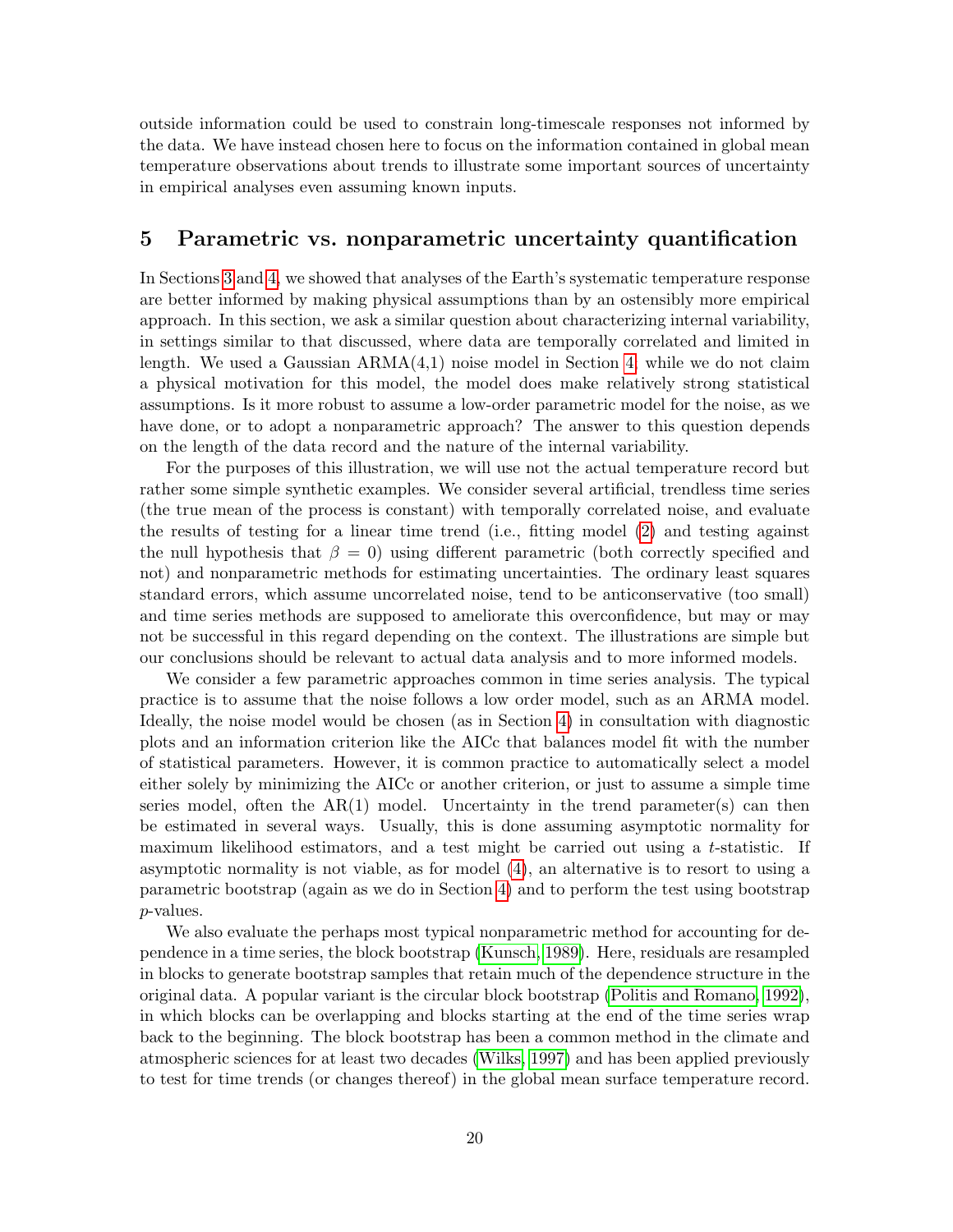For example, [Rajaratnam et al.](#page-36-4) [\(2015\)](#page-36-4) argue that the circular block bootstrap gives better uncertainty estimates than does a parametric analysis in the setting of testing for a trend in a 16-year segment of the global mean temperature record.

While the block bootstrap works very well in some settings, the procedure is not free of assumptions. Like other variants of the nonparametric bootstrap, its justification is based on an asymptotic argument: for the block bootstrap to work well, the size of the block has to be small compared to the overall length of the data but large compared to the scale of the temporal correlation in the data. When the overall data record is short and internal variability is substantially positively correlated in time, as for the historical global mean temperature record, these dual assumptions may not both be met and we should not expect the block bootstrap to perform well.

In the following, we compare five methods (four parametric and one nonparametric) for generating nominal p-values testing for a significant linear time trend in trendless synthetic data: (a) a t-test assuming independent noise, (b) a t-test assuming Gaussian  $AR(1)$  noise, (c) bootstrap p-values from a parametric bootstrap assuming Gaussian  $AR(1)$  noise, (d) a t-test assuming Gaussian  $ARMA(p,q)$  noise with the order chosen by minimizing AICc, and (e) bootstrap  $p$ -values from a circular block bootstrap. We generate synthetic data from three different time series models, but in cases (b) and (c), the assumed parametric model is always  $AR(1)$ . (Table A3 summarizes the models from which we simulate, which were chosen in part to share a similar strength of correlation with the observed global mean temperature record.) In cases (a), (b), and (d), the t-test degrees of freedom are approximated by  $n-2$  minus the number of parameters in the noise model. The parametric models in cases (a) through (d) are all estimated via maximum likelihood. In case (e), we estimate p-values using a few different block lengths and show the results most favorable to the block bootstrap.

After generating nominal p-values, we evaluate the performance of the different methods. Since the null hypothesis is true in this artificial setting (the synthetic series are trendless), a correct p-value would be uniformly distributed. Deviations from the uniform distribution would then be a sign that the procedure generating the nominal  $p$ -value is uncalibrated. We therefore use  $Q-Q$  plots to compare the distribution of the simulated nominal  $p$ -values with the theoretical uniform distribution. Uncertainties are underestimated when the nominal p-value quantiles are smaller than the theoretical quantiles (i.e., when the Q-Q plot is below the one-to-one line). In this situation, inferences are anticonservative and the tests using the selected method will have Type I error rates that are larger than the nominal rate.

#### 5.1 Parametric vs. nonparametric methods under a correctly specified noise model

We first compare the performance of the five methods for generating nominal  $p$ -values in the setting where the assumed  $AR(1)$  model is correctly specified (Figure [7\)](#page-22-0). Unsurprisingly, pre-specified parametric time series methods give reasonably calibrated inferences when the parametric model is correctly specified (Figure [7,](#page-22-0) rows 2 and 3), although maximum likelihood gives somewhat anticonservative estimates of uncertainty with small sample sizes. The anticonservative bias of the maximum likelihood estimator can be reduced by instead using restricted maximum likelihood (REML) (e.g., [McGilchrist](#page-35-14) [\(1989\)](#page-35-14)) (see Appendix A5), but we focus here on the performance of maximum likelihood because it is more usually the procedure employed. It is also unsurprising that  $p$ -values under assumed independence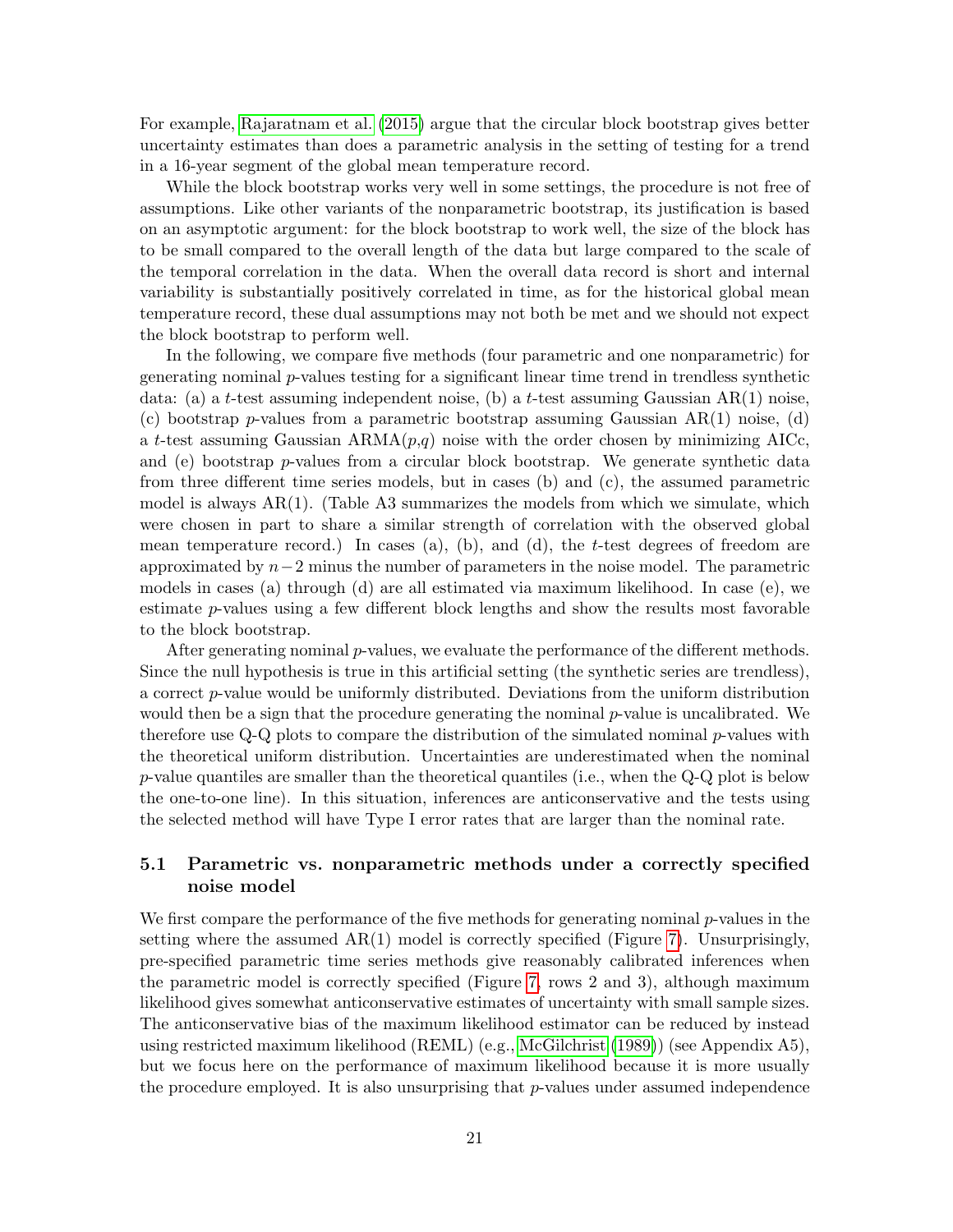are quite uncalibrated and anticonservative in this setting (Figure [7,](#page-22-0) top row), because standard errors are underestimated when positive temporal correlation is ignored.

It may, on the other hand, be surprising that automatically chosen parametric methods and nonparametric methods (blind selection via AICc and the block bootstrap, Figure [7,](#page-22-0) rows 4 and 5) can perform *even more poorly than assuming independence* if the sample size is very small. The AICc does improve on the AIC (not shown) by attempting to account for small sample biases, but still performs poorly in very small samples. The (nonparametric) block bootstrap is the worst-performing method at the smallest sample sizes while ostensibly based on the weakest assumptions. For either of these methods to perform comparably to the pre-specified parametric methods, sample sizes must be quite large, indeed in this illustration larger than the available global mean temperature record. This should serve as a warning against using these methods for time series of modest length.

In actual practice, it can be advantageous, as we already discussed, to choose a noise model not automatically but in consultation with diagnostics (such as by comparing theoretical spectral densities with the empirical periodogram). In Section [4,](#page-9-0) we chose a noise model with consideration for the model's representation of low-frequency variability. In that example, the chosen model did minimize the AICc, but gave more conservative inferences than the  $AR(1)$  model (which was chosen by  $BIC$ ). The illustration above shows that this behavior is not generically true and that for small sample sizes it is dangerous to blindly select models by minimizing an information criterion alone.

#### <span id="page-21-0"></span>5.2 Parametric vs. nonparametric methods under a misspecified model

The comparisons in the previous section were too favorable to the pre-specified parametric methods because the order of the specified noise model (an AR(1) model) was known to be correct. Now we compare these methods when the assumed noise model is misspecified. The performance of misspecified methods will depend in particular on how the misspecified model represents low- versus high-frequency variations in the noise process. Models that underestimate low-frequency variability will tend to be anticonservative for estimating uncertainties in smooth trends, whereas those that over-estimate low-frequency variability will tend to be conservative. We therefore repeat the illustrations in the previous section generating the synthetic time series from two different noise models (but still using the pre-specified  $AR(1)$  model to generate nominal p-values). The two models are chosen so that their best AR(1) approximations either under- or over-represent low-frequency variability. Figure [8](#page-23-1) shows the spectra corresponding to these two noise models and the best AR(1) approximation to each, and Figures [9](#page-24-0) and [10](#page-25-0) show Q-Q plots corresponding to how the various time series methods perform in these two settings. See Table A3 for the model parameters and Section A3 for a comparison under two additional models, including when the true model is the  $ARMA(4,1)$  model we assume in our main analysis of the global mean temperature record.

First, we consider an  $ARMA(1,1)$  process whose best  $AR(1)$  approximation over-represents low-frequency variability (Figure [9\)](#page-24-0). The results are similar to those when the model was correctly specified, except that at the largest sample sizes the pre-specified parametric methods slightly overestimate uncertainties, for the reasons discussed above. As before, both blind selection via AICc and the block bootstrap perform well for large sample sizes but very poorly for the smallest sample sizes.

Second, we consider a fractionally integrated  $AR(1)$  process; because this is a long-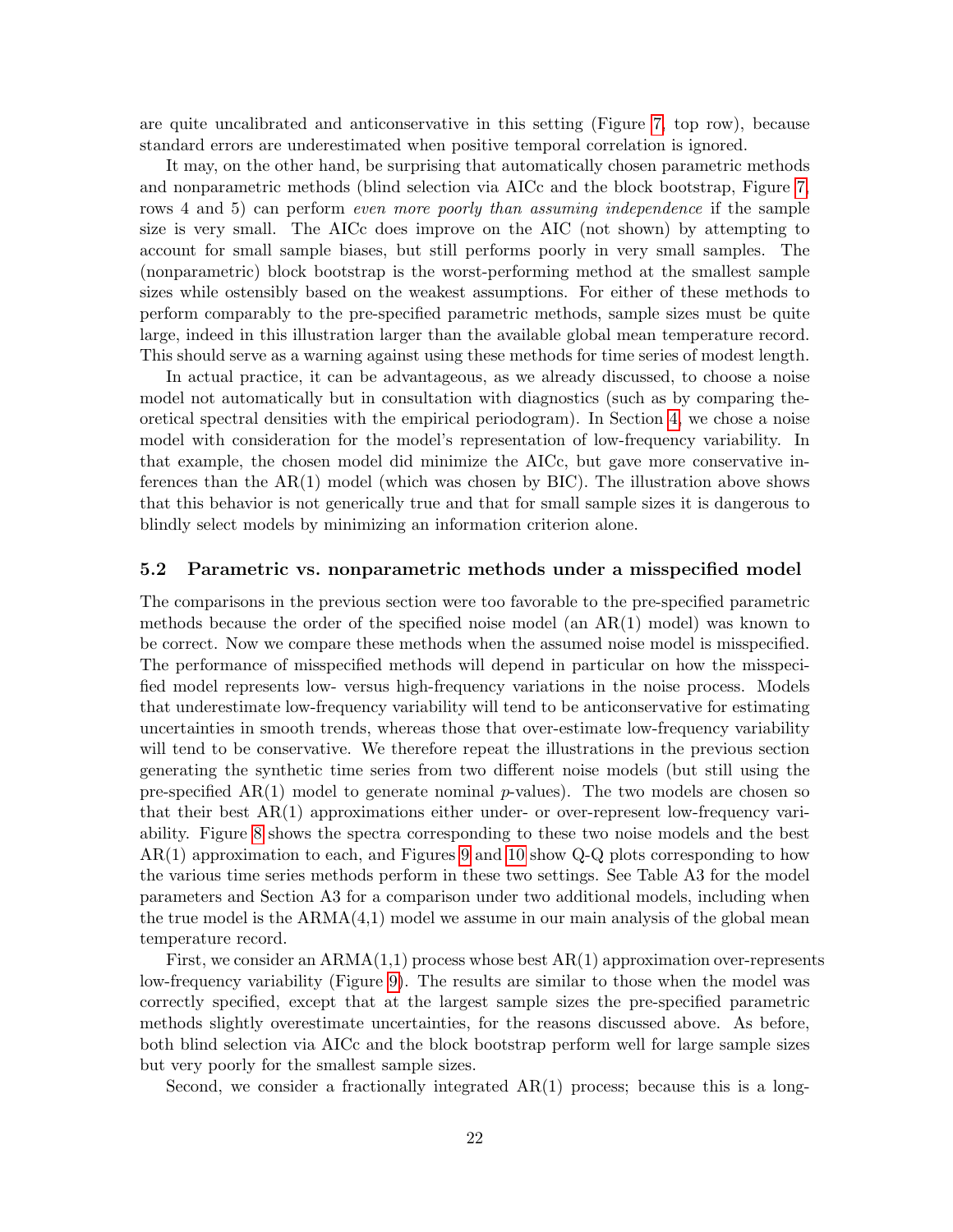

<span id="page-22-0"></span>Figure 7: Quantile-quantile plots comparing the distribution of nominal p-values to the theoretical uniform distribution. Simulations are of mean zero, Gaussian AR(1) time series and  $p$ -values correspond to a two-sided test for a linear time trend. The length of the time series is given above each column. In the first row, the  $p$ -values are from the OLS  $t$ -test assuming independent noise; the second row is the  $t$ -test assuming  $AR(1)$  noise; the third row uses a parametric bootstrap (again assuming  $AR(1)$  noise); the fourth row uses a t-test assuming  $ARMA(p,q)$  noise with the order of the model selected by  $AICc$ ; and the last row uses a circular block bootstrap with block size chosen to be favorable to this method. The p-values calculated assuming the correct parametric model appear approximately correct for modest sample sizes and always outperform both blind selection by AICc and the block bootstrap. The latter two methods can be worse than assuming independence when sample sizes are very small.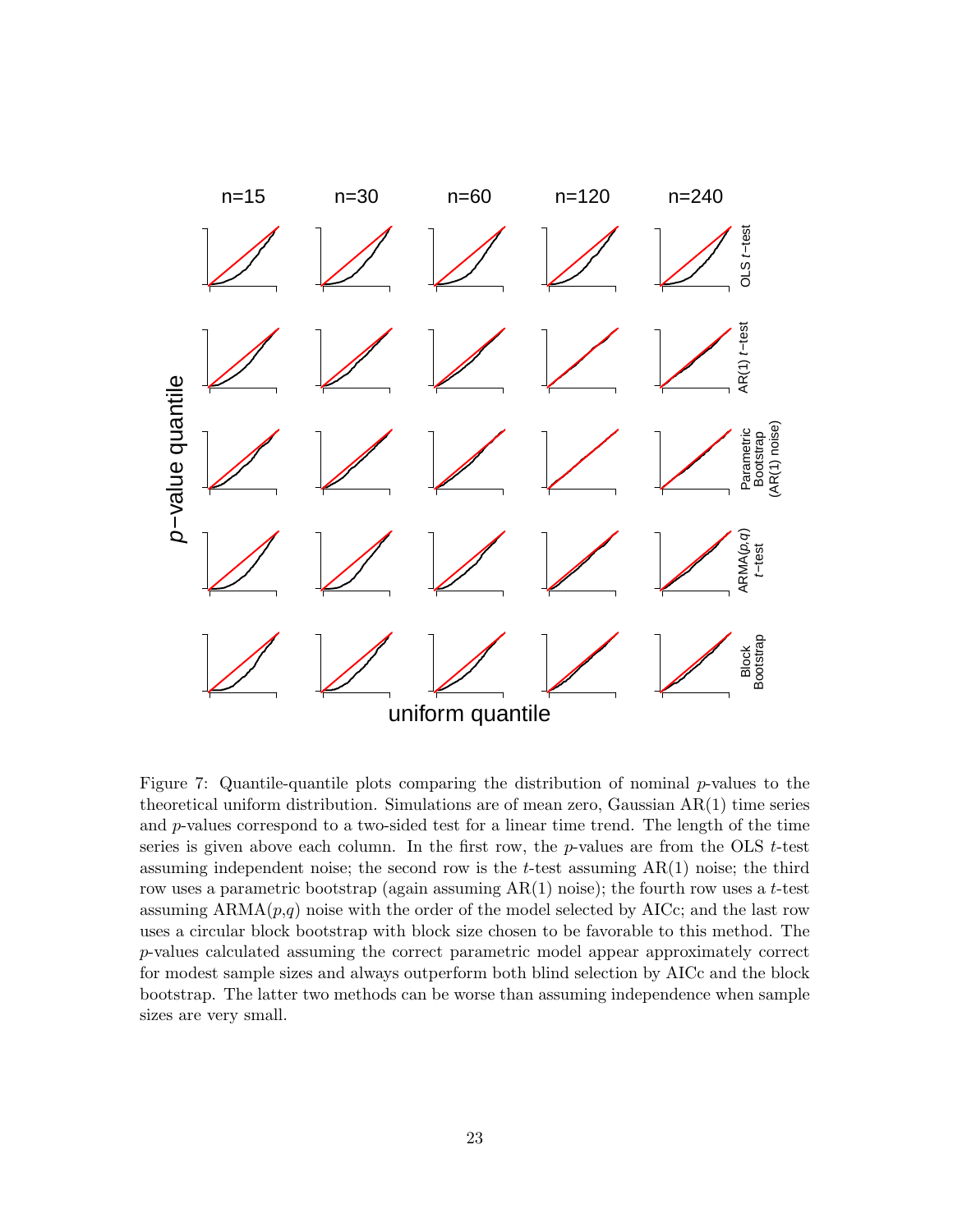

<span id="page-23-1"></span>Figure 8: The power spectra associated with the two models from which we generate synthetic time series in Section [5.2,](#page-21-0) along with spectra of the best  $AR(1)$  approximations (in Kullback-Leibler divergence) to both models; see Table A3 for noise model parameters. The corresponding illustrations of the performance of the various time series methods are shown in Figures [9](#page-24-0) and [10.](#page-25-0) The  $AR(1)$  model will tend to overestimate low-frequency variability in the first case and underestimate it in the second.

memory process, the best AR(1) approximation (and indeed any ARMA model) will severely under-represent low-frequency variability (Figure [10\)](#page-25-0). All of the methods struggle in this setting and produce anticonservative estimates, but the pre-specified parametric methods still typically perform better than the ostensibly more flexible methods.

These results confirm that approaches to representing noise that appear to weaken assumptions are not guaranteed to outperform even misspecified parametric models. Misspecified parametric models are most dangerous when low-frequency variability is underrepresented, but methods like the block bootstrap will also have the most trouble when low-frequency variability is strong because very long blocks will be required to adequately capture the scale of dependence in the data. While it is crucial for the data analyst to scrutinize any assumed parametric model, we believe that in many settings when the time series is not very long relative to the scale of correlation, one will be better served by carefully choosing a low-order parametric model rather than resorting to nonparametric methods.

Note that this illustration uses synthetic simulations that are relatively strongly correlated in time, a feature of the global mean temperature record. Nonparametric methods can work better than illustrated here in settings where correlations are weaker. For example, local (rather than global) temperatures, at least over land, tend to be more weakly correlated in time. In general, it is useful to evaluate the performance of of statistical methods with simulations that share characteristics with the relevant real data.

### <span id="page-23-0"></span>6 Discussion

We have sought to show here that targeted parametric modeling of global mean temperature trends and internal variability can provide more informative and accurate analyses of the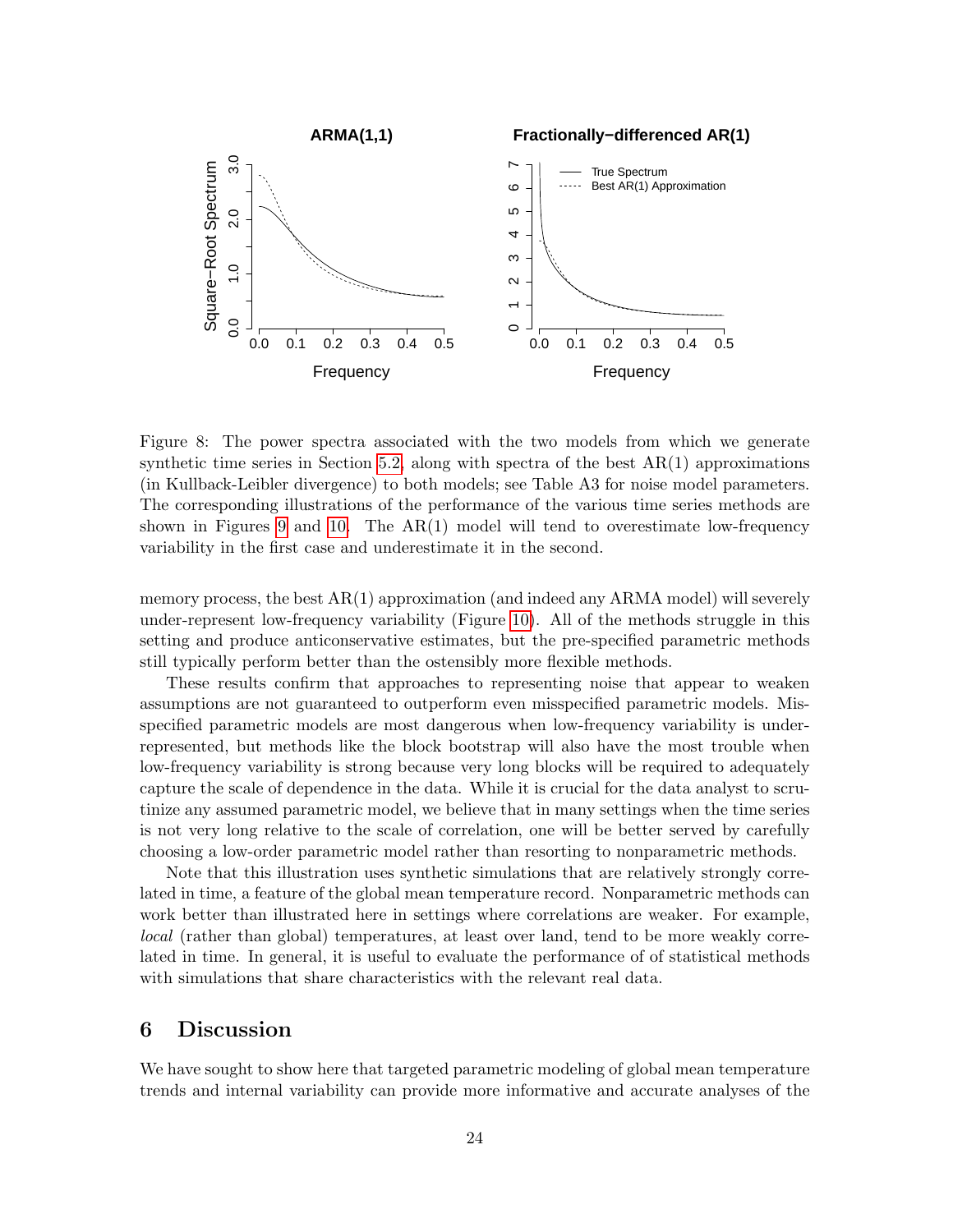

<span id="page-24-0"></span>Figure 9: Same as Figure [7](#page-22-0) but with simulations from an  $ARMA(1,1)$  model. The *p*-values calculated by incorrectly assuming an AR(1) model are increasingly conservative in larger sample sizes in this setting. Both blind selection via AICc and the block bootstrap are anticonservative for small sample sizes but improve as the sample size increases.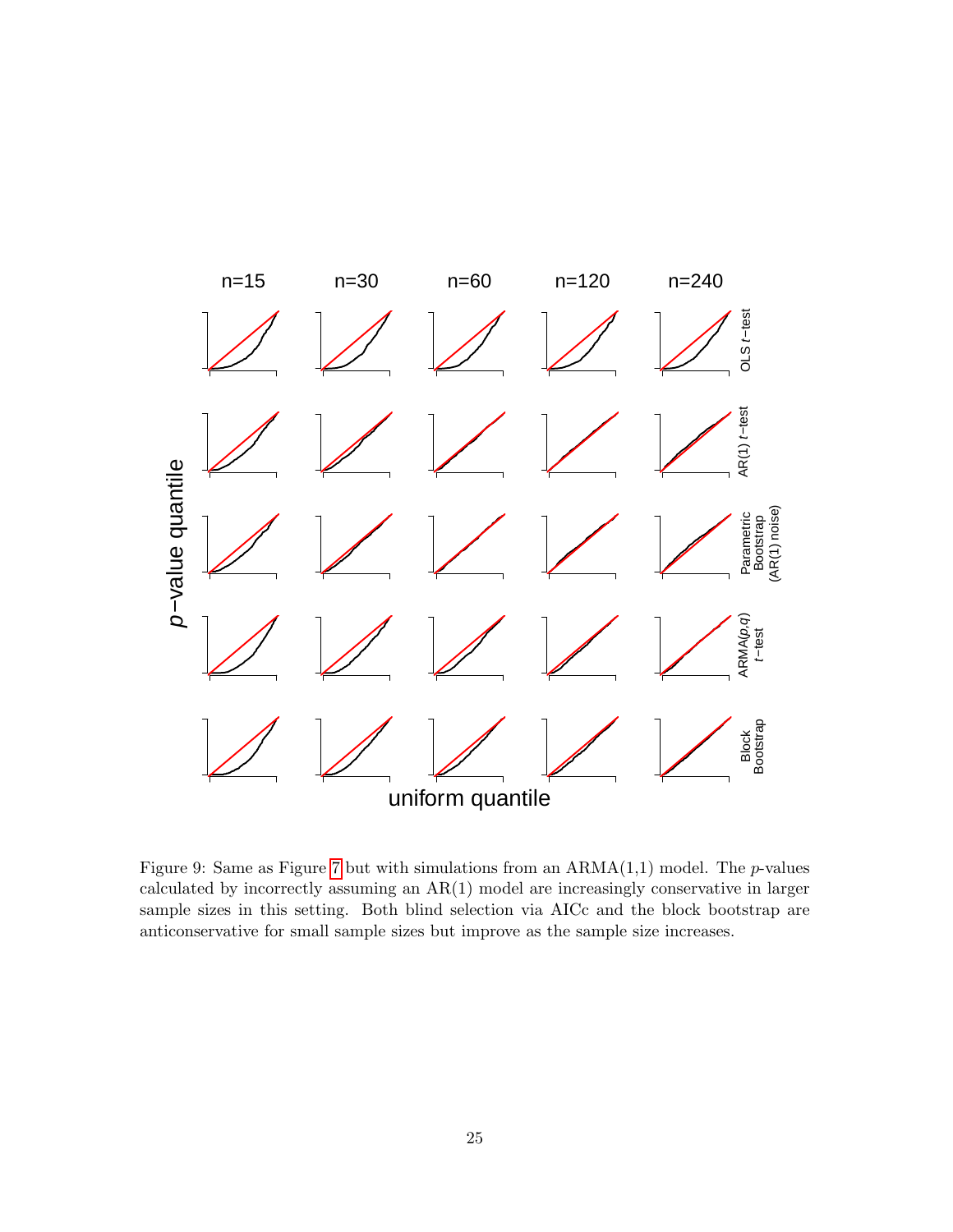

<span id="page-25-0"></span>Figure 10: Same as Figure [7](#page-22-0) but with simulations from a fractional  $AR(1)$  model. While none of the methods perform very well here, the incorrectly specified parametric methods are better, especially in smaller samples.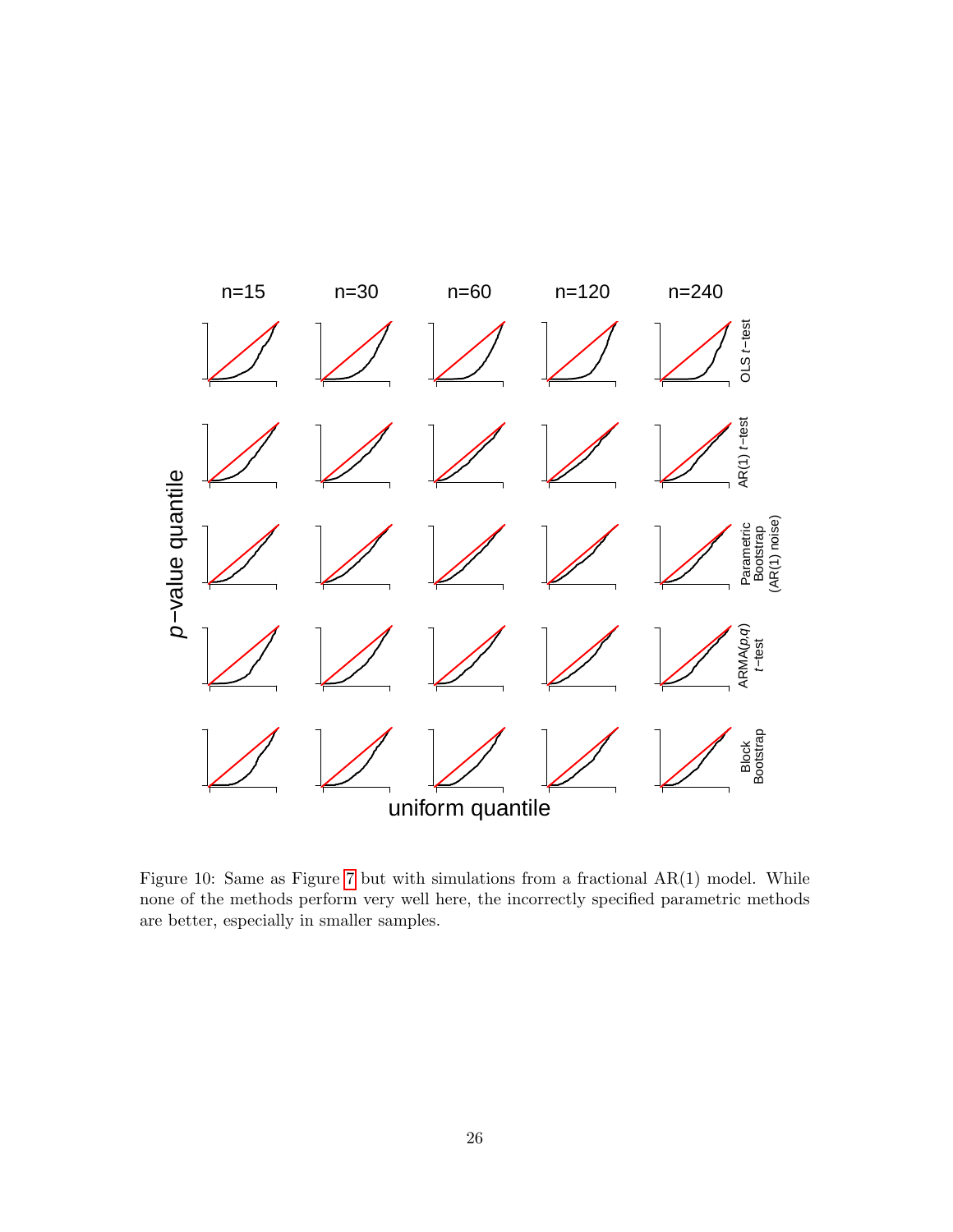global mean temperature record than can more empirical methods. Since all analyses involve assumptions, it is important to consider the role that assumptions play in resulting conclusions. In the setting of analyzing historical global mean temperatures, where the data record is relatively short and temporal correlation is relatively strong, ostensibly more empirical methods can fail to distinguish between systematic trends and internal variability, and can give seriously uncalibrated estimates of uncertainty. While linear-in-time models can be used for some purposes when applied to moderately narrow time frames (and with careful uncertainty quantification), the demonstrations shown here suggest that they do not have an intrinsic advantage over more targeted analyses. Targeted analyses can be used over longer time frames – allowing for better estimates of both trends and noise characteristics – and can address a broader range of questions within a single framework.

The model we use in our analysis provides insights about the information contained in the historical temperature record relevant to both shorter-term and longer-term trend projections. The limited historical record of global mean temperature can provide information about shorter-term trends but unsurprisingly cannot constrain long-term projections very well. The past 136 years of temperatures simply do not alone contain the relevant information about equilibration timescales that would be required to constrain long-term projections, especially when aggregated to a single global value. (Use of spatially disaggregated data may provide additional information.) The distinction between uncertainties in shorter-term and longer-term projections, itself not easily made using a time trend model, serves to further illustrate that while the historical data record is an important source of information, it alone cannot be expected to answer the most important questions about climate change without bringing more scientific information to bear on the problem.

We believe that our discussion is illustrative of broader issues that arise in applied statistical practice, and will have particular relevance to problems involving trend estimation in the presence of temporally correlated data and in relatively data-limited settings, common in climate applications. We suspect that many applied statisticians have personally felt the tension between targeted modeling on the one hand and more empirical analyses on the other. One lucid discussion of the broader issues surrounding this tension can be found in the discussion of model formulation in [Cox and Donnelly](#page-33-13) [\(2011\)](#page-33-13). Empirical approaches have very successfully generated new insights and predictions in important areas, but there is a wide range of scientific problems where these approaches do not perform well and where targeted, domain-specific modeling is required. Statisticians can bring important insights to scientific problems; a crucial role for the statistician is to consider the modeling choices that will be both the most illuminating and the most reliable given the scientific questions and data at hand.

### 7 Data availability

The NASA GISS Land-Ocean Temperature index is updated periodically; the data we analyze was accessed on the date 2016-02-03. The current version is available at [http://data.giss.nasa.gov/gistemp/.](http://data.giss.nasa.gov/gistemp/) The HADCRUT4 data, used in Section 4.5, is available at http://www.metoffice.gov.uk/hadobs/hadcrut4/data

Historical radiative forcings until 2011 are available in [IPCC](#page-34-0) [\(2013\)](#page-34-0) Table AII.1.2. Forcings corresponding to the RCP 8.5 scenario can be found at [http://tntcat.iiasa.ac.at/RcpDb.](http://tntcat.iiasa.ac.at/RcpDb) NOAA CO<sup>2</sup> concentrations are available at [ftp://aftp.cmdl.noaa.gov/products/trends/co2/co2](ftp://aftp.cmdl.noaa.gov/products/trends/co2/co2_annmean_gl.txt) annmean gl.txt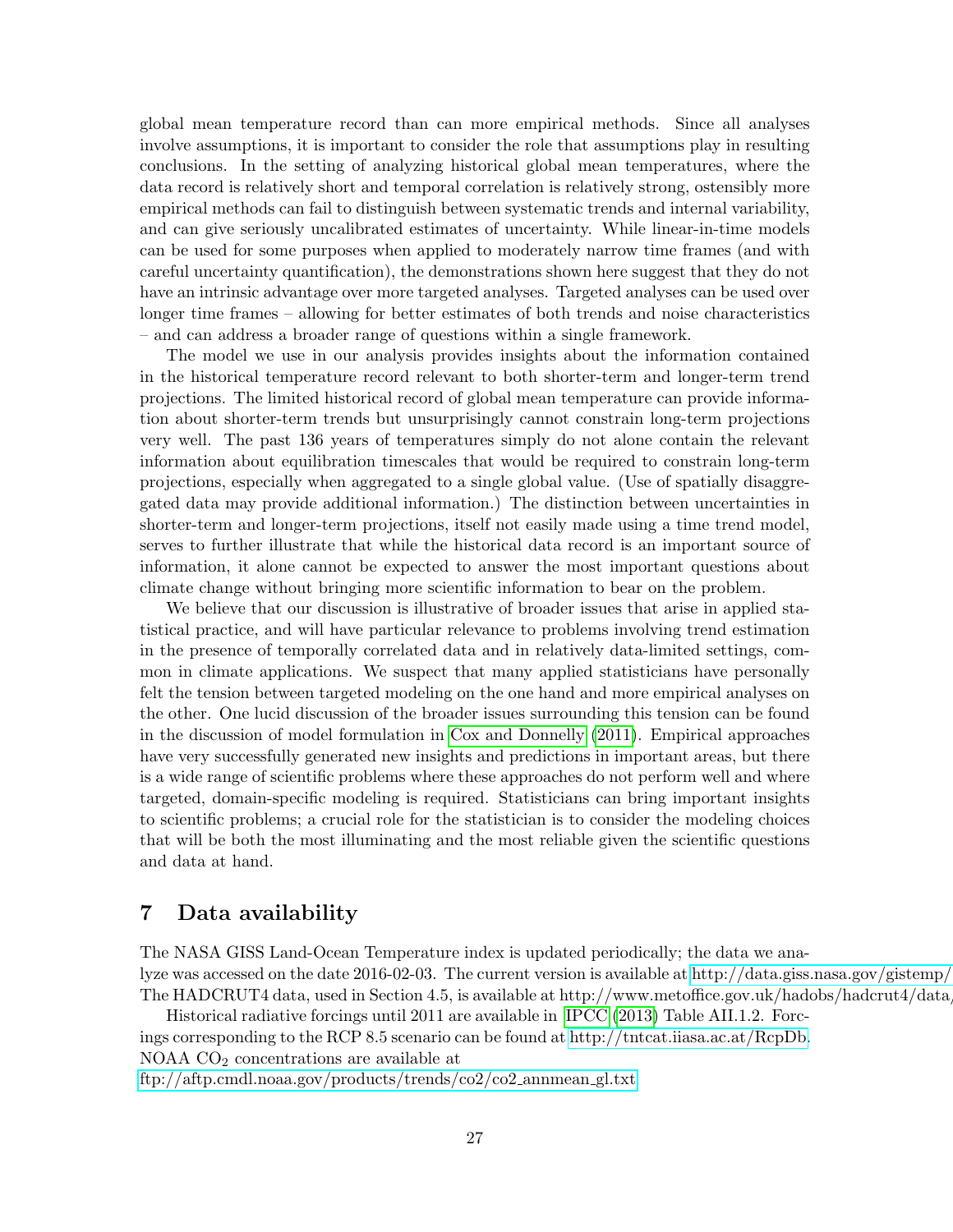### Acknowledgements

The authors thank Jonah Bloch-Johnson, Malte Jansen, Cristian Proistosescu, and Kate Marvel for helpful conversations and comments related to parts of this work. We additionally thank the reviewers of this paper, whose suggestions led to a number of improvements. This work was supported in part by STATMOS, the Research Network for Statistical Methods for Atmospheric and Oceanic Sciences (NSF-DMS awards 1106862, 1106974 and 1107046), and RDCEP, the University of Chicago Center for Robust Decisionmaking in Climate and Energy Policy (NSF Grant SES-0951576). We thank NASA GISS, NOAA, the Hadley Centre, the IPCC, and IIASA for the use of their publicly available data. We acknowledge the University of Chicago Research Computing Center, whose resources were used in the completion of this work.

## A1 Implications for the transient climate response and equilibrium sensitivity

In this paper, we use the historical temperature record to estimate the trend model [\(4\)](#page-8-0) that treats both the sensitivity parameter,  $\lambda_A$ , and the timescale of response parameter,  $\rho_A$ , as unknown. In this section, we compare our results to those from more commonly used methods of inferring the climate response from projections in climate models and of using the historical temperature record to estimate a climate sensitivity parameter.

Model [\(4\)](#page-8-0) is justifiable over the relatively short (centennial) timescales over which the linear forcing-feedback model is applicable. The linear forcing-feedback model says that the mean temperature response to an instantaneous forcing F behaves like  $L\Delta T(t) \approx F - Q(t)$ , where  $\Delta T(t)$  is the change in mean temperature at time t from the baseline state,  $Q(t)$  is the heat uptake (in  $W/m^2$ ) at time t, and L is a climate response parameter (with units  $W/m^2/K$ ). (In the context of this model, our sensitivity parameter is then  $\lambda_A = F_{2\times}/L$ .) Our method essentially infers  $Q(t)$  by assuming that it decays exponentially until reaching zero again at equilibrium. The linear forcing-feedback model does not hold for all time, however, in part because both feedbacks and rates of warming vary spatially. In models, this typically results in additional warming over the millennial timescales on which the deep ocean mixes (e.g., [Winton et al.](#page-37-6) [\(2010\)](#page-37-6); [Armour et al.](#page-33-14) [\(2013\)](#page-33-14); [Rose et al.](#page-36-13) [\(2014\)](#page-36-13) and others). Additionally, climate feedbacks – and therefore climate sensitivity – may be statedependent; this effect also typically amplifies global mean temperature rise [\(Bloch-Johnson](#page-33-9) [et al., 2015\)](#page-33-9). Collectively, this suggests that our sensitivity parameter  $\lambda_A$  will be smaller than the equilibrium climate sensitivity that measures the final, equilibrium temperature response.

We can compare the results of our model to reported results from GCMs by estimating the *transient climate response* (TCR), a popular metric of the short-term temperature response to forcing in climate models. The TCR is defined as the change in mean temperature after 70 years of a  $CO<sub>2</sub>$  concentration scenario that increases by 1% per year (so doubles after 70 years). In a multi-model comparison of these centennial-scale projections, [IPCC](#page-34-0)  $(2013)$  reports a 66% "likely" interval for the TCR of 1.0 to 2.5<sup>°</sup>C. Our results from fitting model [\(4\)](#page-8-0) to the historical data are fairly consistent with this: our estimate of the TCR is  $1.7°C$ , with the 2.5-97.5th bootstrap percentile interval of 1.2 to 1.9°C. These intervals are not strictly comparable because the IPCC's subjectively combines information from multi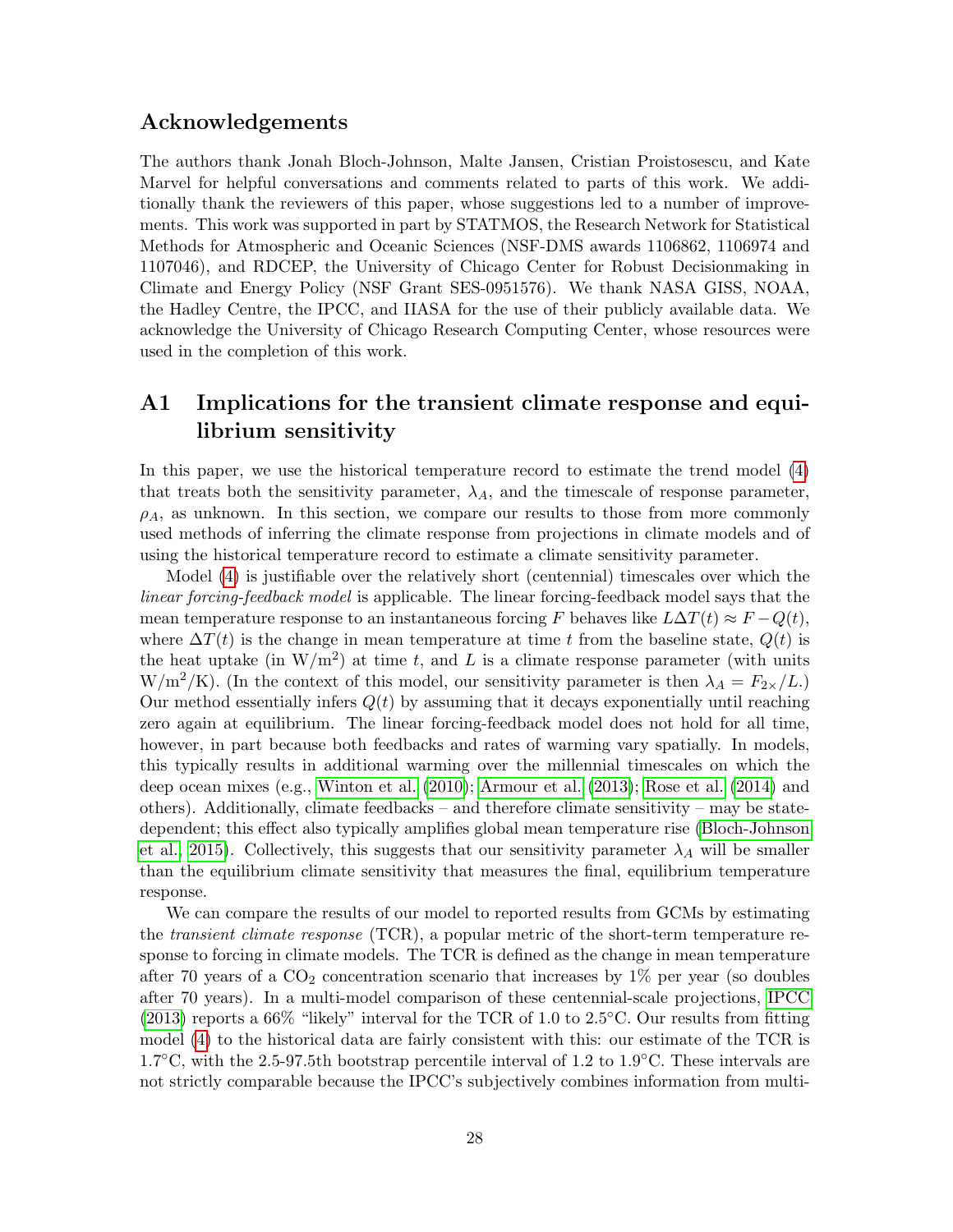Table A1: Comparison of estimates of a sensitivity parameter from studies that use observational data and a simple energy balance approach. The large best (median) estimate from [Gregory et al.](#page-34-1) [\(2002\)](#page-34-1) is due to a very fat right tail in their analysis; the mode of their distribution is 2.1◦C per doubling. The estimates given in these studies are similar to our estimates of  $\lambda_A$  (which should be smaller than the equilibrium sensitivity).

|                                                                                  | Study                                                                                         | Best estimate<br>$\rm ^{\circ}C$ per doubling) | $90\%$ Interval<br>$(^{\circ}C$ per doubling)     |
|----------------------------------------------------------------------------------|-----------------------------------------------------------------------------------------------|------------------------------------------------|---------------------------------------------------|
| <i>Energy balance</i><br>model using<br>temperatures, forcing<br>and heat uptake | Gregory et al. (2002)<br>Otto et al. $(2013)$<br>Masters $(2014)$<br>Lewis and Curry $(2015)$ | 6.1<br>2.0<br>2.0<br>1.6                       | >1.6<br>$1.2 - 3.9$<br>$1.2 - 5.2$<br>$1.1 - 4.1$ |
| Trend model (4)                                                                  | this work                                                                                     | 1.8                                            | $1.5 - 3.0$                                       |

ple lines of evidence. That said, our interval is shorter in part because it does not account for uncertainties in historical radiative forcings from anthropogenic aerosols. If we repeat the exercise of Section 4.5 (scaling the past radiative forcing trajectory to approximate the upper and lower bounds for forcing accounting for aerosol uncertainties), our central estimate of the TCR would be about  $1.2\degree$ C if anthropogenic aerosols were on the high end and about 3.4◦C if on the low end.

We can also compare our estimate of  $\lambda_A$  to prior estimates of a sensitivity parameter that also use the historical temperature record. The most typical approach in the literature shares some commonalities with our method, beginning with the same linear forcing-feedback model that implicitly underlies our analysis, but estimating a sensitivity parameter by using an additional observational estimate of global heat uptake. That is, studies use estimates of changes in forcing,  $F'$ , heat uptake  $Q'$ , and historical temperature change,  $\Delta T'$ , between a base and a final period to compute  $\hat{L} = (F' - Q')/\Delta T'$  and therefore  $\hat{\lambda} = F_{2\times} \Delta T'/ (F'-Q')$ . Studies using this method include [Gregory et al.](#page-34-1) [\(2002\)](#page-34-1), [Otto et al.](#page-36-1) [\(2013\)](#page-36-1), [Masters](#page-35-1) [\(2014\)](#page-35-1), and [Lewis and Curry](#page-35-2) [\(2015\)](#page-35-2). The resulting sensitivity parameter estimate should be similar to our  $\lambda_A$ . Table [A1](#page-13-0) shows the results from these analyses; the central estimates are indeed similar to our estimate of  $\lambda_A$ . The uncertainty ranges given in these studies, however, also tend to be slightly larger than the intervals we give for  $\lambda_A$ , again because these authors attempt to account for radiative forcing uncertainty in their analysis.

A distinguishing feature of this other, common approach is that it includes data about historical heat uptake, in addition to temperature and radiative forcing data. Ocean heat content is an additional, albeit uncertain, source of information that may improve estimates. On the other hand, since these methods do not involve an explicit trend model and require averaging the inputs over decadal or longer timespans, they cannot use the historical temperature record to estimate internal temperature variability. Most studies therefore estimate internal variability using climate model output, but climate models do not perfectly realistically represent even present-day variability in global annual mean temperature.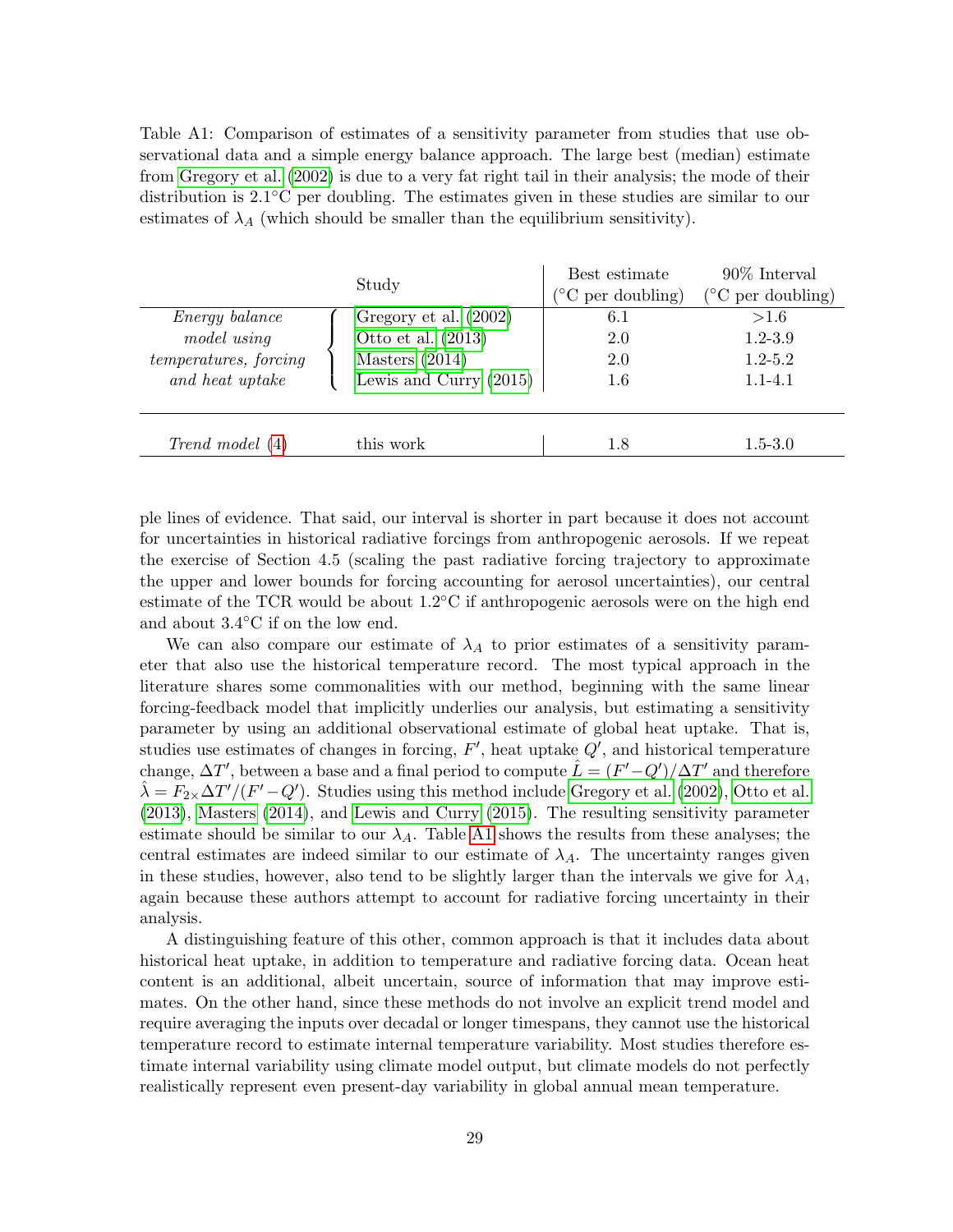| Model     | Autoregressive<br>parameters |             | Moving average<br>parameter | Innovation<br>standard |            |                   |            |        |
|-----------|------------------------------|-------------|-----------------------------|------------------------|------------|-------------------|------------|--------|
|           | $\varphi_1$                  | $\varphi_2$ | $\varphi_3$                 | $\varphi_4$            | $\theta_1$ | (°C)<br>deviation | $\rm AICc$ | BIC -  |
| ARMA(4,1) | $-0.29$                      | 0.36        | 0.05                        | 0.24                   | 0.80       | 0.09              | $-258$     | -242   |
|           | (0.19)                       | (0.12)      | (0.09)                      | (0.09)                 | (0.19)     |                   |            |        |
| AR(1)     | 0.52                         |             |                             |                        |            | 0.09              | $-257$     | $-252$ |
|           | (0.07)                       |             |                             |                        |            |                   |            |        |

Table A2: Coefficient estimates (with standard errors in parentheses), innovation standard deviations, and AICc and BIC associated with  $ARMA(4,1)$  and  $AR(1)$  fits to the residuals from model [\(4\)](#page-8-0). These two models minimize AICc and BIC, respectively. We use the  $ARMA(4,1)$  model because this model appears to better represent the low-frequency variation in the residuals (see Figure [3\)](#page-11-0), which is crucial for inferences about trends.

By contrast, an advantage of our approach is that it allows one to use the historical data to understand internal variability. Additionally, our approach allows one to answer questions about both historical trends and longer-term projections in the framework of one statistical model, whereas the approaches discussed above do not allow one to infer trends in increasing-in-time forcing scenarios. A disadvantage of our approach is that, as discussed above, we rely on the historical global mean temperature record to estimate the "equilibration" timescales ( $\rho_A$  and  $\rho_N$ ), but the data contain little information about these quantities.

Regardless of the different advantages and disadvantages just discussed, both approaches to using the historical temperature record give similar results concerning the sensitivity parameter, and uncertainties in this parameter remain high. This demonstrates the limitations of the information content of the historical global mean temperature record alone for estimating longer-term projections of mean temperature changes. As noted in Section [6,](#page-23-0) spatially disaggregated data may contain more information.

### A2 Coefficient estimates for noise model

Table [A2](#page-16-0) gives information about the  $ARMA(4,1)$  and  $AR(1)$  models fit to the residuals of model  $(4)$  used in Section 4. The  $ARMA(4,1)$  model give more conservative inferences about the systematic trend, and is the model we adopt in Section 4 (see Figure [3\)](#page-11-0).

## A3 Performance of misspecified methods under AR(2) and  $ARMA(4,1)$  simulations

In Section [5.2,](#page-21-0) we compared the five methods for generating nominal  $p$ -values in two settings where the pre-specified  $AR(1)$  model was incorrect, where the  $AR(1)$  model either over- or under-represented low-frequency variability. Here we present two more comparisons. For these, Table [A3](#page-32-1) gives the model parameters and Figure [A1](#page-2-0) shows the two true spectra and the corresponding best  $AR(1)$  approximations. The first comparison is to an  $AR(2)$ noise model under which the AR(1) approximation over-represents variability at the lowest frequencies but under-represents variability at intermediate frequencies (Figure [A1,](#page-2-0) left).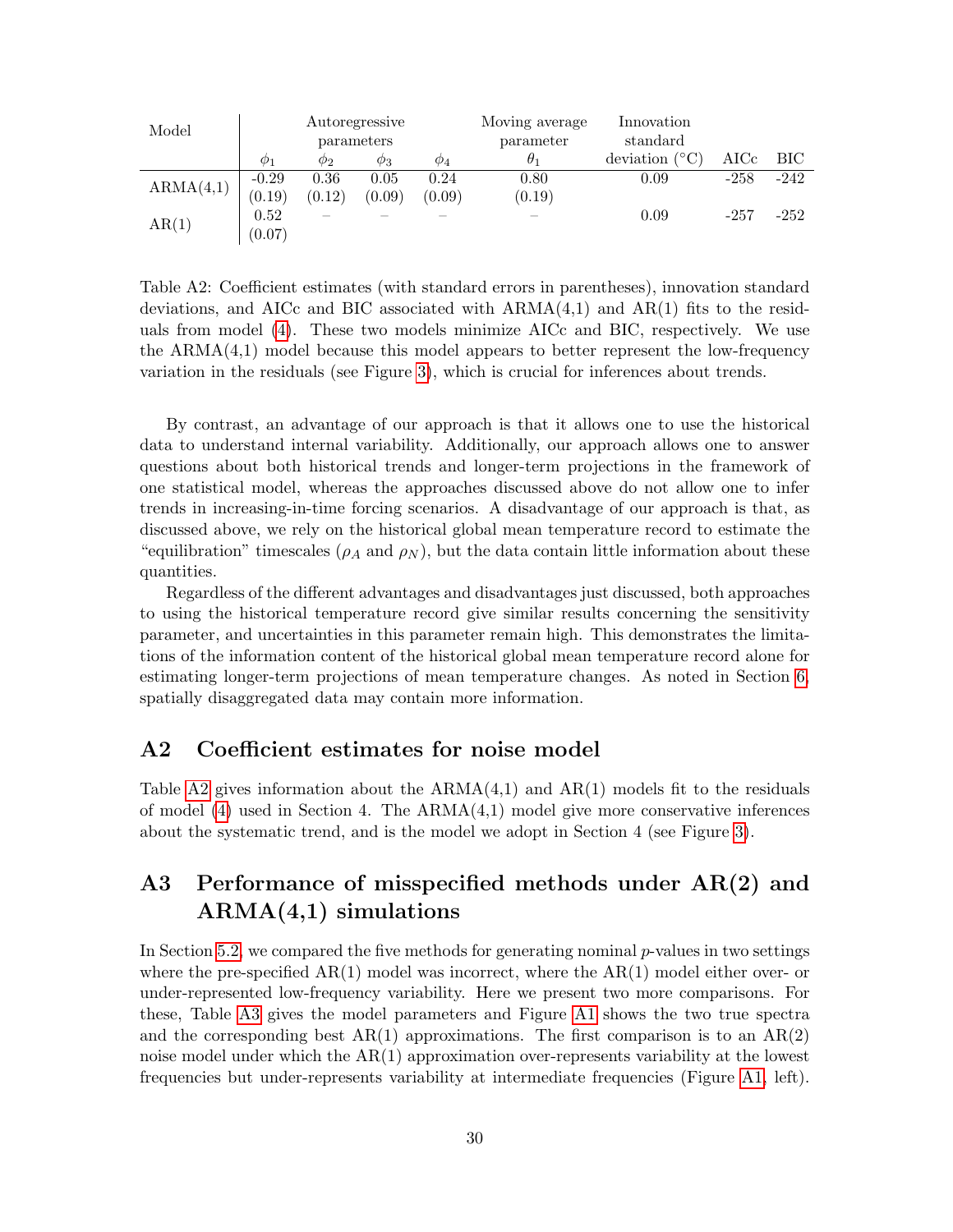

Figure A1: Analogous to Figure [8](#page-23-1) but for the  $AR(2)$  (left) and  $ARMA(4,1)$  (right) models considered in Section [A3.](#page-5-0) See Table [A3](#page-32-1) for noise model parameters.

The second comparison is to the  $ARMA(4,1)$  model used in our main analysis, under which the AR(1) approximation under-represents variability at the lowest frequencies (Figure [A1,](#page-2-0) right).

First, we show results for the  $AR(2)$  true noise model model (Figure [A2\)](#page-10-0). In this setting, all methods perform better than in the setting of Figure [9,](#page-24-0) but the relative performance of the different methods is largely the same as there, except that selection by AICc now performs even more poorly than the block bootstrap at the smallest sample sizes.

Second, we show results for the  $ARMA(4,1)$  model used in our main analysis (Figure [A3\)](#page-11-0). In this setting, the results are similar in nature to but less extreme than those from the fractionally differenced AR(1) model shown in Figure [10.](#page-25-0) All methods perform poorly but the parametric methods tend to perform better, especially when the time series length is short.

The behavior from both of these simulations again serves to emphasize that when making inferences about smooth trends, it is most crucial to represent low-frequency variability well.

### A4 Model coefficients for simulations in Sections [5](#page-19-0) and [A3](#page-5-0)

In Sections [5](#page-19-0) and [A3,](#page-5-0) we generate synthetic, mean zero time series with different correlation structures. The models that we simulate from are summarized in Table [A3.](#page-32-1) The general form for an autoregressive fractionally integrated moving average model (ARFIMA) of order  $(p, d, q)$  (of which all the simulated models are special cases) is

$$
\left(1 - \sum_{k=1}^{p} \phi_k B^k\right) (1 - B)^d Y_t = (1 + \sum_{k=1}^{q} \theta_k B^k) \epsilon(t),
$$

where  $Y_t$  is the time series at time t, the  $\phi$ 's are the AR parameters, the  $\theta$ 's are the MA parameters,  $d$  is the (fractional) differencing parameter,  $B$  is the backshift operator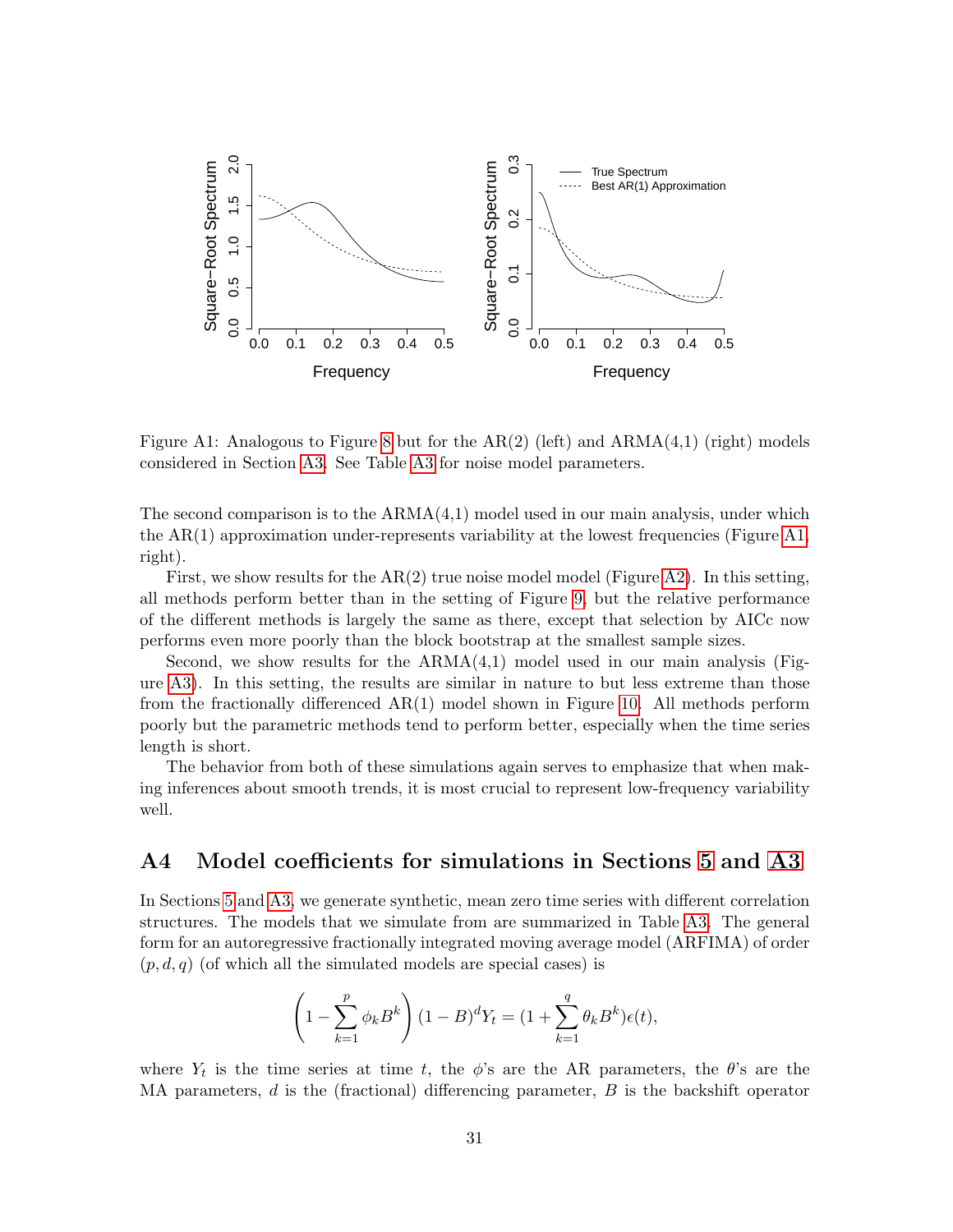

Figure A2: Same as Figure [7](#page-22-0) but with simulations from an AR(2) model. The relative results are similar to the setting of Figure [9](#page-24-0) but all methods perform better here.



Figure A3: Same as Figure [7](#page-22-0) but with simulations from a the  $ARMA(4,1)$  model used as the noise model in our main analysis. The relative results are similar to but less extreme than those in the setting of Figure [10.](#page-25-0)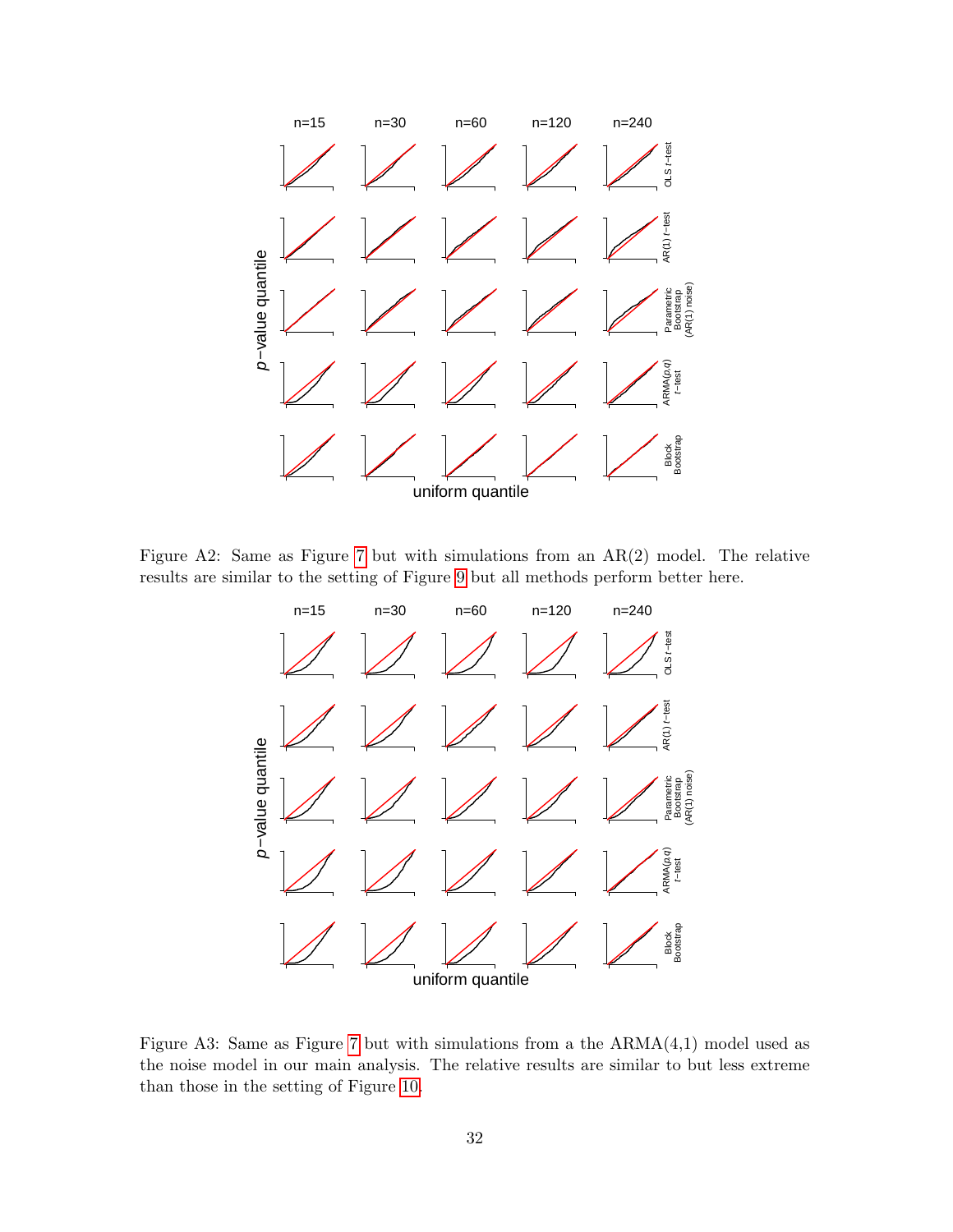| Figure | Name               | ΑR                          | MА        | Differencing |  |
|--------|--------------------|-----------------------------|-----------|--------------|--|
|        |                    | parameter(s)                | parameter | parameter    |  |
|        | AR(1)              | 0.5                         |           |              |  |
| 9      | ARMA(1,1)          | 0.5                         | 0.25      |              |  |
| 10     | fractional $AR(1)$ | 0.5                         |           | 0.25         |  |
| A2     | AR(2)              | $(0.5,-0.25)$               |           |              |  |
| A3     | ARMA(4,1)          | $(-0.29, 0.36, 0.05, 0.24)$ | 0.80      |              |  |

Table A3: Parameters in models from which we simulate in Sections [5](#page-19-0) and [A3.](#page-5-0)

<span id="page-32-1"></span>

Figure A4: Comparison of maximum likelihood and REML in the same context as Figure [7.](#page-22-0) The first row is the same as the second row of Figure [7.](#page-22-0) In the second row here, the estimation is instead done using REML. The REML standard errors give better calibrated inferences in small sample sizes.

(i.e.,  $B^k Y_t = Y_{t-k}$ ), and  $\epsilon(t)$  are uncorrelated innovations with constant variance. (The convention is that the acronym is shortened to account for parameters that are set to zero, so for example an ARFIMA(1,0,0) model is called an AR(1) model.)

### A5 Performance of maximum likelihood vs. REML

In Section 5, parametric inference was done using maximum likelihood estimators. As shown there, the MLE for covariance parameters can give anticonservative estimates of standard errors for trend parameters in small sample sizes. This problem can be substantially ameliorated using restricted maximum likelihood (REML) instead. Figure [A4](#page-12-0) repeats the tests in Section 5.1 (where both the true and assumed models are  $AR(1)$ ) and compares the performance of maximum likelihood and REML. For larger sample sizes, the two procedures are comparable, but in small sample sizes REML is much better calibrated (although still slightly anticonservative in the smallest sample sizes).

### References

<span id="page-32-0"></span>Aldrin, M., M. Holden, P. Guttorp, R. B. Skeie, G. Myhre, and T. K. Berntsen (2012). Bayesian estimation of climate sensitivity based on a simple climate model fitted to observations of hemispheric temperatures and global ocean heat content. Environmetrics  $23(3)$ ,  $253-271$ .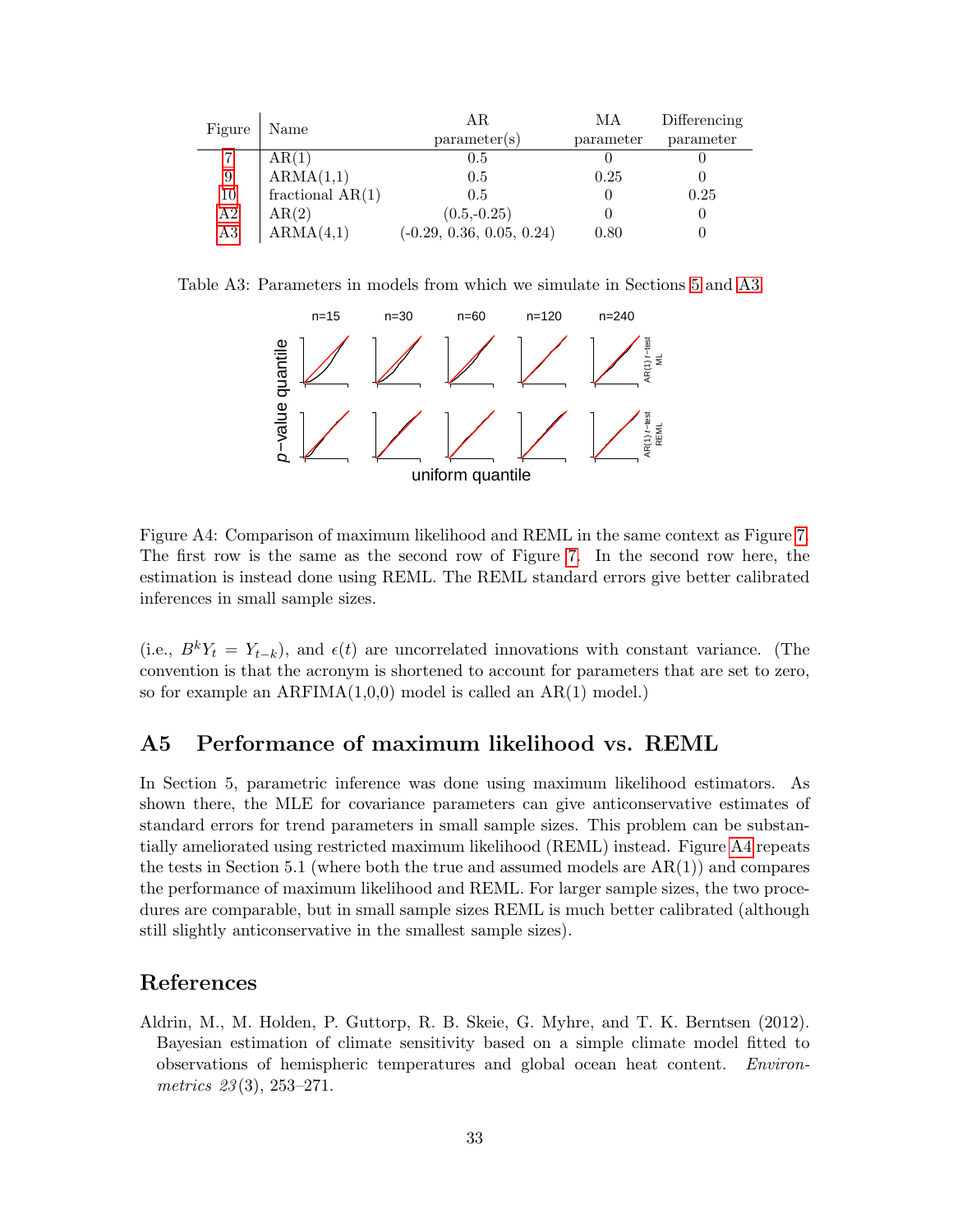- <span id="page-33-14"></span>Armour, K. C., C. M. Bitz, and G. H. Roe (2013). Time-varying climate sensitivity from regional feedbacks. Journal of Climate 26 (13), 4518–4534.
- <span id="page-33-5"></span>Arrhenius, S. (1896). On the influence of carbonic acid in the air upon the temperature of the ground. Philosophical Magazine Series  $5\ \text{\textsterling}1(251)$ , 237–276.
- <span id="page-33-10"></span>Beran, J., Y. Feng, S. Ghosh, and R. Kulik (2013). *Long-memory processes*. New York: Springer.
- <span id="page-33-9"></span>Bloch-Johnson, J., R. T. Pierrehumbert, and D. S. Abbot (2015). Feedback temperature dependence determines the risk of high warming. Geophysical Research Letters  $\mathcal{L}(12)$ , 4973–4980.
- <span id="page-33-2"></span>Bloomfield, P. (1992). Trends in global temperature. *Climatic change*  $21(1)$ , 1–16.
- <span id="page-33-4"></span>Cahill, N., S. Rahmstorf, and A. C. Parnell (2015). Change points of global temperature. Environmental Research Letters 10 (8), 084002.
- <span id="page-33-7"></span>Caldeira, K. and N. P. Myhrvold (2013). Projections of the pace of warming following an abrupt increase in atmospheric carbon dioxide concentration. Environmental Research Letters  $8(3)$ , 034039.
- <span id="page-33-8"></span>Castruccio, S., D. J. McInerney, M. L. Stein, F. Liu Crouch, R. L. Jacob, and E. J. Moyer (2014). Statistical emulation of climate model projections based on precomputed gcm runs. Journal of Climate  $27(5)$ , 1829–1844.
- <span id="page-33-13"></span>Cox, D. R. and C. A. Donnelly (2011). Principles of applied statistics. New York: Cambridge University Press.
- <span id="page-33-6"></span>Easterling, D. R. and M. F. Wehner (2009). Is the climate warming or cooling? Geophysical Research Letters  $36(8)$ , L08706.
- <span id="page-33-1"></span>Forest, C. E., P. H. Stone, and A. P. Sokolov (2006). Estimated pdfs of climate system properties including natural and anthropogenic forcings. Geophysical Research Letters 33 (1), L01705.
- <span id="page-33-0"></span>Forest, C. E., P. H. Stone, A. P. Sokolov, M. R. Allen, and M. D. Webster (2002). Quantifying uncertainties in climate system properties with the use of recent climate observations. Science 295 (5552), 113–117.
- <span id="page-33-3"></span>Foster, G. and S. Rahmstorf (2011). Global temperature evolution 1979-2010. Environmental Research Letters  $6(4)$ , 044022.
- <span id="page-33-12"></span>Fraedrich, K., R. Blender, and X. Zhu (2009). Continuum climate variability: Long-term memory, scaling, and 1/f-noise. *International Journal of Modern Physics B 23* (28n29), 5403–5416.
- <span id="page-33-11"></span>Frankignoul, C. and K. Hasselmann (1977). Stochastic climate models, part ii application to sea-surface temperature anomalies and thermocline variability. Tellus 29 (4), 289–305.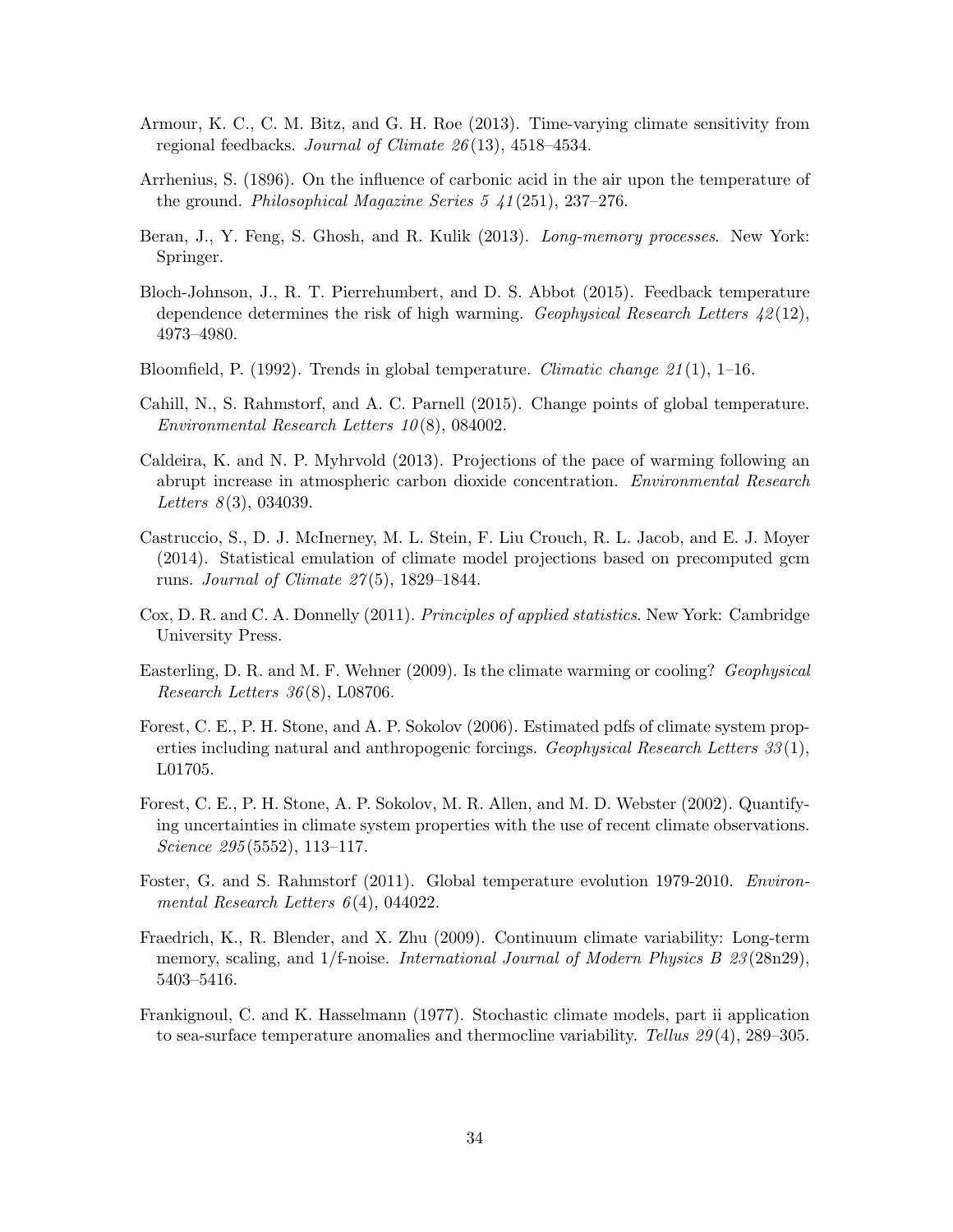- <span id="page-34-7"></span>Geoffroy, O., D. Saint-Martin, D. J. L. Olivié, A. Voldoire, G. Bellon, and S. Tytéca (2013). Transient climate response in a two-layer energy-balance model. part i: Analytical solution and parameter calibration using cmip5 aogcm experiments. Journal of Climate  $26(6)$ , 1841–1857.
- <span id="page-34-12"></span>Gil-Alana, L. A. (2005). Statistical modeling of the temperatures in the northern hemisphere using fractional integration techniques. Journal of Climate 18 (24), 5357–5369.
- <span id="page-34-3"></span>Gluhovsky, A. (2011). Statistical inference from atmospheric time series: detecting trends and coherent structures. Nonlinear Processes in Geophysics  $18(4)$ , 537–544.
- <span id="page-34-13"></span>Gordon, A. H. (1991). Global warming as a manifestation of a random walk. *Journal of* Climate  $4(6)$ , 589–597.
- <span id="page-34-2"></span>Gregory, J. M. and P. M. Forster (2008). Transient climate response estimated from radiative forcing and observed temperature change. Journal of Geophysical Research: Atmospheres 113, D23105.
- <span id="page-34-1"></span>Gregory, J. M., R. J. Stouffer, S. C. B. Raper, P. A. Stott, and N. A. Rayner (2002). An observationally based estimate of the climate sensitivity. Journal of Climate  $15(22)$ , 3117–3121.
- <span id="page-34-10"></span>Hall, P. (1988). Theoretical comparison of bootstrap confidence intervals. The Annals of Statistics 16 (3), 927–953.
- <span id="page-34-4"></span>Hansen, J., R. Ruedy, M. Sato, and K. Lo (2010). Global surface temperature change. Reviews of Geophysics  $48(4)$ , RG4004.
- <span id="page-34-8"></span>Hansen, J., M. Sato, R. Ruedy, L. Nazarenko, A. Lacis, G. Schmidt, G. Russell, I. Aleinov, M. Bauer, S. Bauer, et al. (2005). Efficacy of climate forcings. Journal of Geophysical Research: Atmospheres 110(D18).
- <span id="page-34-6"></span>Held, I. M., M. Winton, K. Takahashi, T. Delworth, F. Zeng, and G. K. Vallis (2010). Probing the fast and slow components of global warming by returning abruptly to preindustrial forcing. Journal of Climate 23 (9), 2418–2427.
- <span id="page-34-9"></span>Hurvich, C. M. and C.-L. Tsai (1989). Regression and time series model selection in small samples. *Biometrika*  $76(2)$ , 297–307.
- <span id="page-34-5"></span>Huybers, P. (2010). Compensation between model feedbacks and curtailment of climate sensitivity. Journal of Climate  $23(11)$ , 3009–3018.
- <span id="page-34-0"></span>IPCC (2013). Climate Change 2013: The Physical Science Basis. Contribution of Working Group I to the Fifth Assessment Report of the Intergovernmental Panel on Climate Change. New York, NY: Cambridge University Press. Stocker, Thomas and Qin, Dahe and Plattner, Gian-Kasper and Tignor, M and Allen, Simon K and Boschung, Judith and Nauels, Alexander and Xia, Yu and Bex, Vincent and Midgley, Pauline M (eds.).
- <span id="page-34-11"></span>Kelly, D. L. and C. D. Kolstad (1999). Bayesian learning, growth, and pollution. *Journal* of economic dynamics and control 23 (4), 491–518.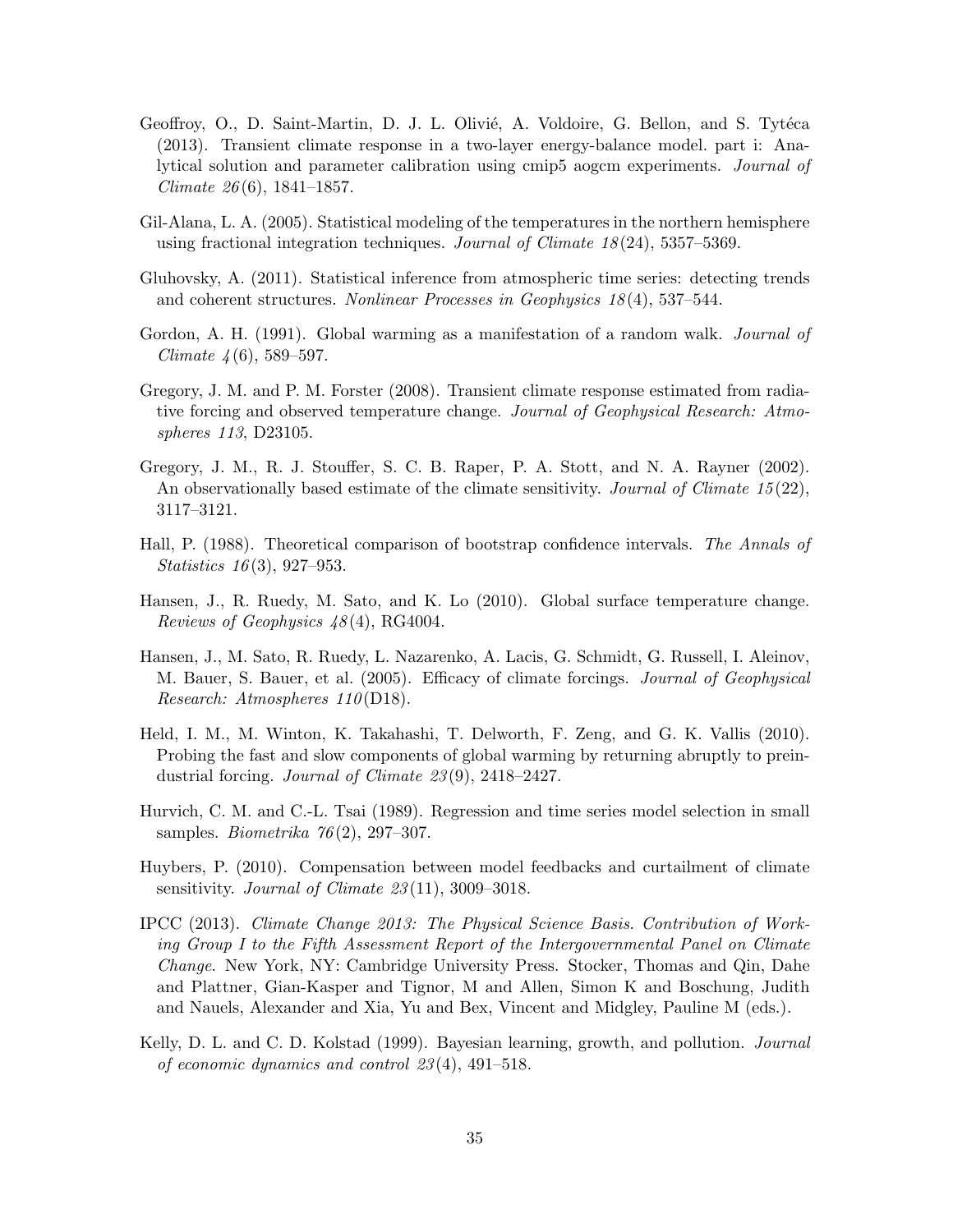- <span id="page-35-6"></span>Knutti, R. (2008). Why are climate models reproducing the observed global surface warming so well? Geophysical Research Letters 35 (18), L18704.
- <span id="page-35-0"></span>Knutti, R., T. F. Stocker, F. Joos, and G.-K. Plattner (2002). Constraints on radiative forcing and future climate change from observations and climate model ensembles. Nature 416 (6882), 719–723.
- <span id="page-35-13"></span>Kunsch, H. R. (1989). The jackknife and the bootstrap for general stationary observations. The Annals of Statistics  $17(3)$ , 1217–1241.
- <span id="page-35-11"></span>Lennartz, S. and A. Bunde (2009). Trend evaluation in records with long-term memory: Application to global warming. Geophysical Research Letters 36 (16), L16706.
- <span id="page-35-2"></span>Lewis, N. and J. A. Curry (2015). The implications for climate sensitivity of ar5 forcing and heat uptake estimates. Climate Dynamics  $\frac{45(3)}{1009-1023}$ .
- <span id="page-35-10"></span>Liebmann, B., R. M. Dole, C. Jones, I. Bladé, and D. Allured (2010). Influence of choice of time period on global surface temperature trend estimates. Bulletin of the American Meteorological Society 91 (11), 1485–1491.
- <span id="page-35-3"></span>Løvsletten, O. and M. Rypdal (2016). Statistics of regional surface temperatures post year 1900. long-range versus short-range dependence, and significance of warming trends. Journal of Climate  $29(11)$ , 4057-4068. in press.
- <span id="page-35-8"></span>MacKay, R. M. and M. K. Ko (1997). Normal modes and the transient response of the climate system. Geophysical research letters 24 (5), 559–562.
- <span id="page-35-12"></span>Mann, M. E. (2011). On long range dependence in global surface temperature series. Climatic Change 107(3), 267-276.
- <span id="page-35-9"></span>Marvel, K., G. A. Schmidt, R. L. Miller, and L. S. Nazarenko (2015). Implications for climate sensitivity from the response to individual forcings. Nature Climate Change  $6(4)$ , 386–389.
- <span id="page-35-1"></span>Masters, T. (2014). Observational estimate of climate sensitivity from changes in the rate of ocean heat uptake and comparison to cmip5 models. *Climate dynamics*  $42(7)$ , 2173–2181.
- <span id="page-35-7"></span>Mauritsen, T., B. Stevens, E. Roeckner, T. Crueger, M. Esch, M. Giorgetta, H. Haak, J. Jungclaus, D. Klocke, D. Matei, et al. (2012). Tuning the climate of a global model. Journal of Advances in Modeling Earth Systems  $\frac{1}{4}(3)$ .
- <span id="page-35-14"></span>McGilchrist, C. (1989). Bias of ml and reml estimators in regression models with arma errors. Journal of Statistical Computation and Simulation 32 (3), 127–136.
- <span id="page-35-5"></span>Meinshausen, M., S. J. Smith, K. Calvin, J. S. Daniel, M. Kainuma, J. Lamarque, K. Matsumoto, S. A. Montzka, S. C. B. Raper, K. Riahi, A. Thomson, G. J. M. Velders, and D. P. van Vuuren (2011). The rcp greenhouse gas concentrations and their extensions from 1765 to 2300. Climatic Change  $109(1)$ , 213–241.
- <span id="page-35-4"></span>Morice, C. P., J. J. Kennedy, N. A. Rayner, and P. D. Jones (2012). Quantifying uncertainties in global and regional temperature change using an ensemble of observational estimates: The hadcrut4 data set. Journal of Geophysical Research: Atmospheres 117, D08101.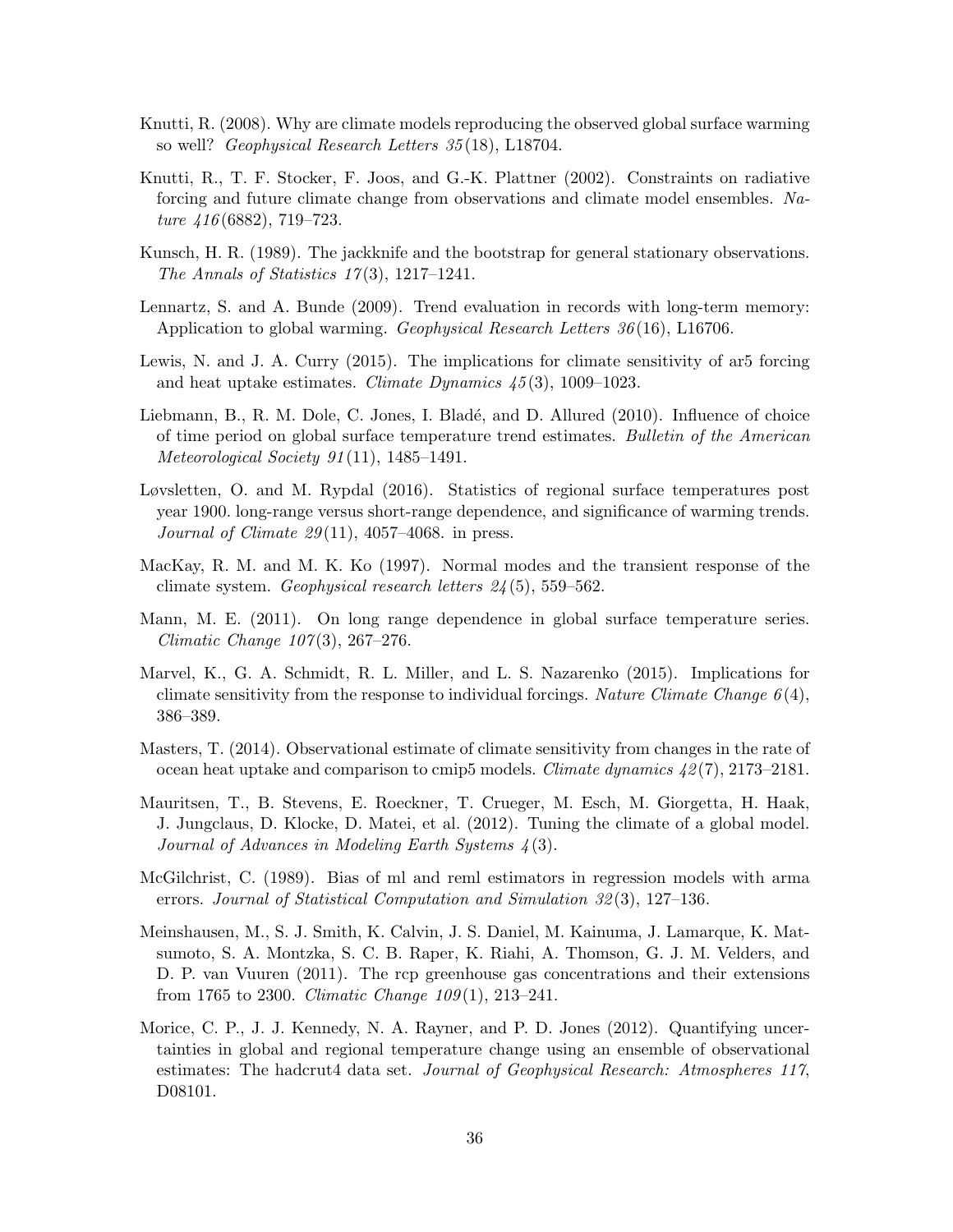- <span id="page-36-10"></span>Myhre, G., O. Boucher, F.-M. Bréon, P. Forster, and D. Shindell (2015). Declining uncertainty in transient climate response as co2 forcing dominates future climate change. Nature Geoscience  $8(3)$ , 181–185.
- <span id="page-36-7"></span>Olivi´e, D. J. L., G. P. Peters, and D. Saint-Martin (2012). Atmosphere response time scales estimated from aogcm experiments. Journal of Climate 25 (22), 7956–7972.
- <span id="page-36-1"></span>Otto, A., F. E. L. Otto, O. Boucher, J. Church, G. Hegerl, P. M. Forster, N. P. Gillett, J. Gregory, G. C. Johnson, R. Knutti, et al. (2013). Energy budget constraints on climate response. Nature Geoscience  $6(6)$ , 415–416.
- <span id="page-36-0"></span>Padilla, L. E., G. K. Vallis, and C. W. Rowley (2011). Probabilistic estimates of transient climate sensitivity subject to uncertainty in forcing and natural variability. Journal of Climate 24 (21), 5521–5537.
- <span id="page-36-12"></span>Politis, D. N. and J. P. Romano (1992). A circular block-resampling procedure for stationary data. In R. LePage and L. Billard (Eds.), Exploring the limits of bootstrap, pp. 263–270. New York: Wiley.
- <span id="page-36-4"></span>Rajaratnam, B., J. Romano, M. Tsiang, and N. S. Diffenbaugh (2015). Debunking the climate hiatus. Climatic Change 133, 129–140.
- <span id="page-36-5"></span>Riahi, K., S. Rao, V. Krey, C. Cho, V. Chirkov, G. Fischer, G. Kindermann, N. Nakicenovic, and P. Rafaj (2011). Rcp 8.5–a scenario of comparatively high greenhouse gas emissions. Climatic Change  $109(1)$ , 33-57.
- <span id="page-36-9"></span>Ring, M. J. and M. E. Schlesinger (2012). Bayesian learning of climate sensitivity i: Synthetic observations. Atmospheric and Climate Sciences 2(4), 464–473.
- <span id="page-36-13"></span>Rose, B. E. J., K. C. Armour, D. S. Battisti, N. Feldl, and D. D. B. Koll (2014). The dependence of transient climate sensitivity and radiative feedbacks on the spatial pattern of ocean heat uptake. Geophysical Research Letters  $\angle 41(3)$ , 1071–1078.
- <span id="page-36-2"></span>Rypdal, M. and K. Rypdal (2014). Long-memory effects in linear response models of earth's temperature and implications for future global warming. Journal of Climate  $27(14)$ , 5240–5258.
- <span id="page-36-6"></span>Santer, B. D., C. Mears, C. Doutriaux, P. Caldwell, P. J. Gleckler, T. M. L. Wigley, S. Solomon, N. P. Gillett, D. Ivanova, T. R. Karl, et al. (2011). Separating signal and noise in atmospheric temperature changes: The importance of timescale. Journal of Geophysical Research: Atmospheres 116, D22105.
- <span id="page-36-8"></span>Schwarz, G. (1978). Estimating the dimension of a model. The Annals of Statistics  $6(2)$ , 461–464.
- <span id="page-36-11"></span>Shumway, R. H. and D. S. Stoffer (2013). Time series analysis and its applications. New York: Springer.
- <span id="page-36-3"></span>Smith, R. L. and F.-L. Chen (1996). Regression in long-memory time series. In Athens Conference on Applied Probability and Time Series Analysis, pp. 378–391. New York: Springer.